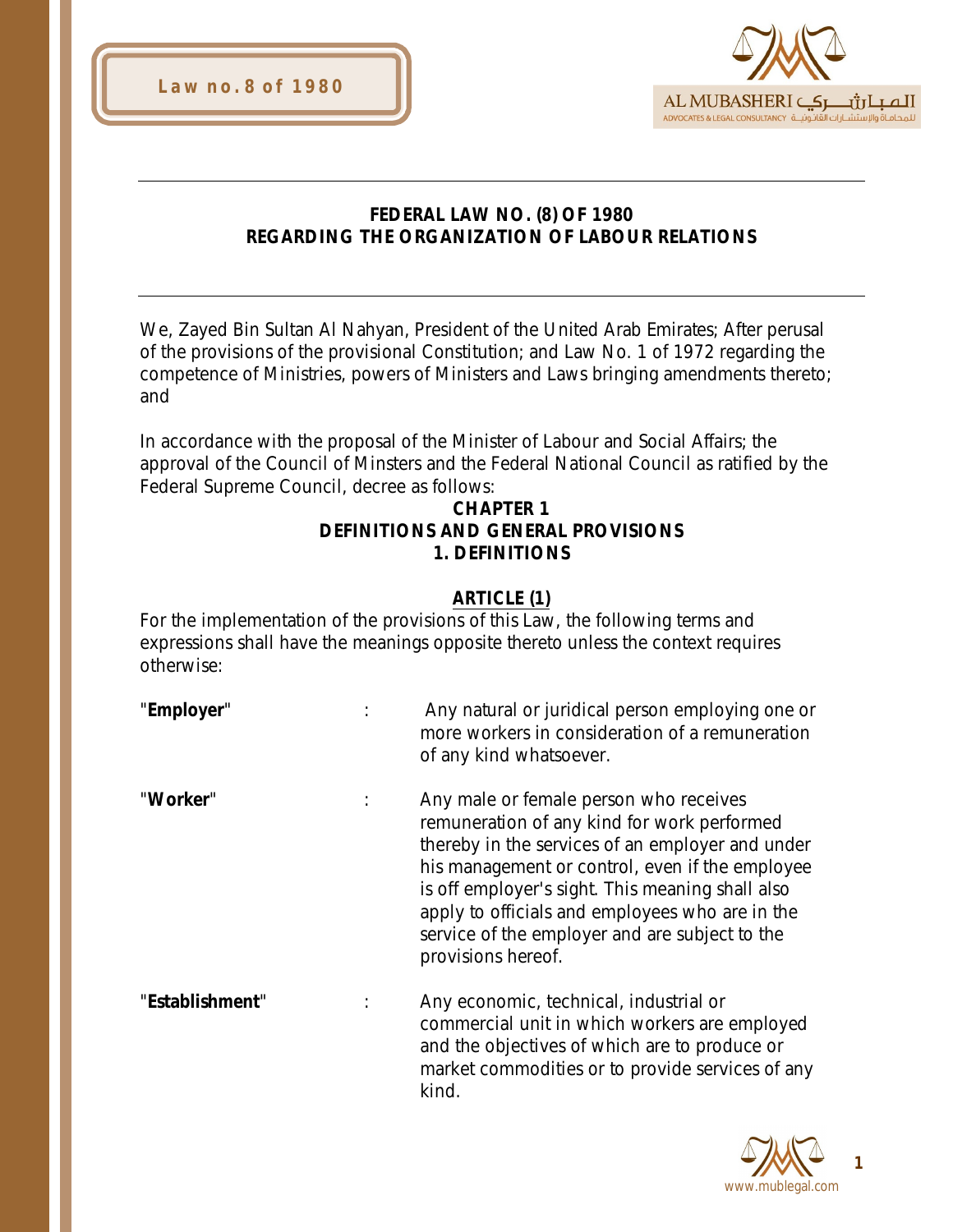| "Employment Contract"     |                | Any Agreement, whether for a limited or for an<br>unlimited period, concluded between an<br>employer and an employee under which the latter<br>undertakes to work in the service of the employer<br>and under his management or control against a<br>remuneration payable to him by the employer.                                                                                                                                                                                                                                                                                                                                                                                                                         |
|---------------------------|----------------|---------------------------------------------------------------------------------------------------------------------------------------------------------------------------------------------------------------------------------------------------------------------------------------------------------------------------------------------------------------------------------------------------------------------------------------------------------------------------------------------------------------------------------------------------------------------------------------------------------------------------------------------------------------------------------------------------------------------------|
| "Work"                    |                | Any human effort, be it intellectual, technical or<br>physical, extended against a remuneration<br>whether the said work is permanent or temporary.                                                                                                                                                                                                                                                                                                                                                                                                                                                                                                                                                                       |
| "Temporary Work"          |                | Work which is by nature to be executed or<br>completed within a specific period of time.                                                                                                                                                                                                                                                                                                                                                                                                                                                                                                                                                                                                                                  |
| "Agricultural Work"       |                | Work involving soil ploughing, cultivation, and<br>harvesting of any kind of crops as well as<br>breeding of cattle, poultry, silkworms, bees and<br>the like.                                                                                                                                                                                                                                                                                                                                                                                                                                                                                                                                                            |
| "Continuous Service"      |                | Uninterrupted service with the same employer or his<br>lawful successor from the date of commencement<br>of the service.                                                                                                                                                                                                                                                                                                                                                                                                                                                                                                                                                                                                  |
| "Remuneration"*           | $\ddot{\cdot}$ | Remuneration is whatever is given to the<br>employee in consideration of his services under<br>the employment contract, whether in cash or in<br>kind, payable annually, monthly, weekly, daily,<br>hourly, or by piece-meal or pro rata to the<br>production or as a commission.<br>The remuneration includes the high cost of living<br>allowance, and any benefit given to the employee<br>in reward for his honesty or efficiency, provided<br>always that these amounts are prescribed in the<br>Company bylaws or in the employment contract,<br>or normally practiced or granted to the<br>employees, until they have been regarded by<br>these as an integral part of the remuneration<br>rather than a donation. |
| <b>BASIC REMUNERATION</b> |                | It is the pay provided for in the employment<br>contract during its validity between both parties.<br>Allowances whatsoever are not included in this                                                                                                                                                                                                                                                                                                                                                                                                                                                                                                                                                                      |

remuneration.

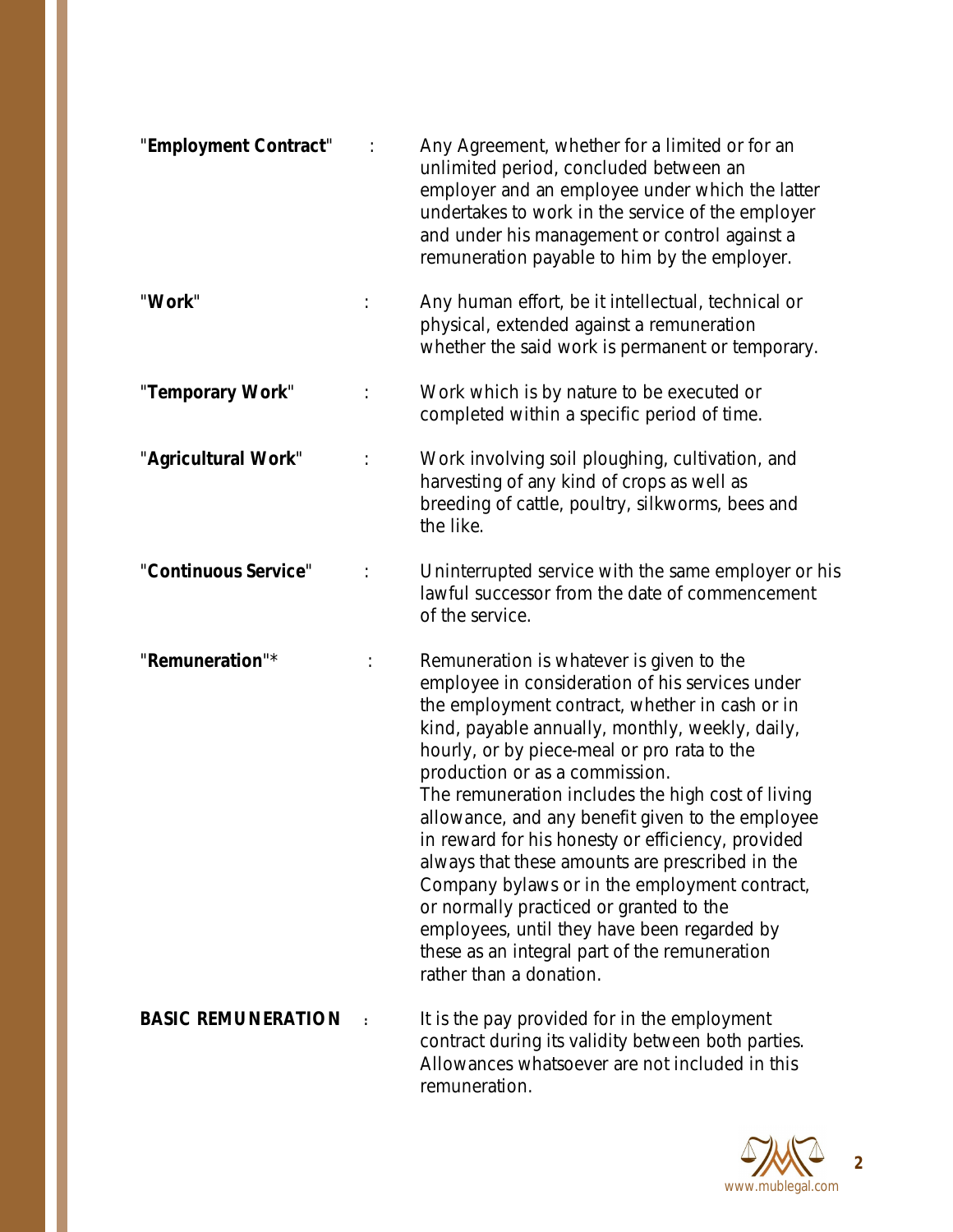- "**Employment Injury**" : Any of the occupational diseases listed in the schedule attached hereto or any other accident sustained by the worker during the performance or as a result of his work. Any accident sustained by the worker on his way to or back from his work shall be deemed an employment injury provided that the trip to or from the place of work is made directly, without delay, default or diversion from the normal route.
- "**Labour Department**" : Branches affiliated to the Ministry of Labour, having competence to look into Labour Matters in the Emirates, Members of the Federation.

## **2. GENERAL PROVISIONS**

## **ARTICLE (2)**

The Arabic Language is the one to be used in all records, contracts, files, statements and other documents as may be provided for in this Law or in any orders or regulations issued in implementation of the provisions hereof. The Use of Arabic shall also be compulsory in instructions and circulares issued by the employer to his employees. If a foreign language besides the Arabic language is used, the Arabic language shall prevail over other texts.

## **ARTICLE (3)**

The provisions of this Law are not applicable to the following categories:

- a) Officials, employees and workers of the Federal Government, Governmental Departments of the Member Emirates of the State, Officials, employees and workers of municipalities as well as other officials, employees and workers, working in Federal and local public Departments and organizations, as well as the officials, employees and workers appointed for Governmental Federal and Local Projects.
- b) Members of the Armed Forces of Police and Security.
- c) Domestic servants working in Private residences and the like.
- d) Workers employed in Agriculture or pastures, other than those persons employed in the agricultural corporations engaged in processing their products or those permanently engaged in operating or repairing mechanical machines required for Agriculture.

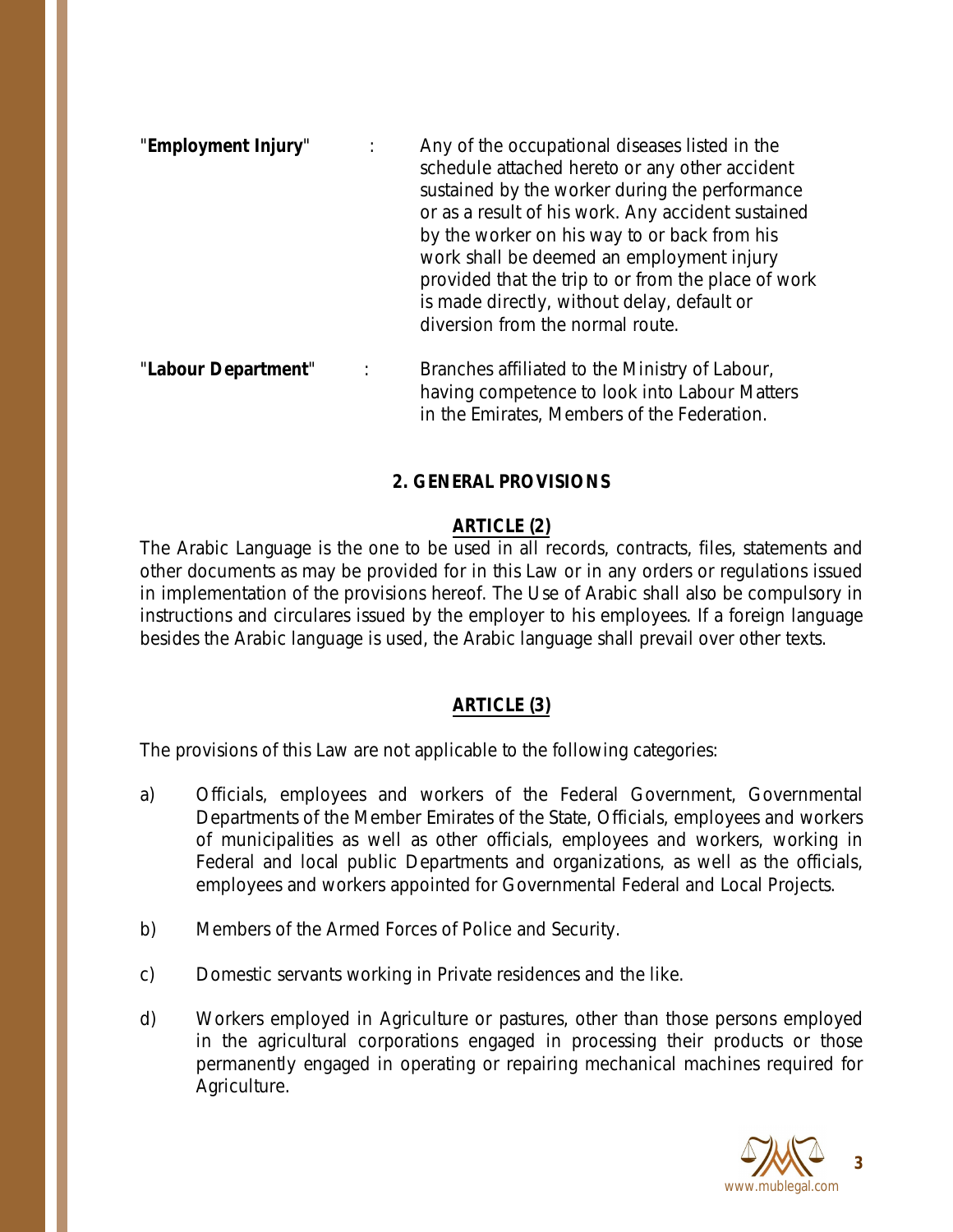#### **ARTICLE (4)**

All amounts payable to the employee or his beneficiaries under this Law shall have lien on all the employer's movable and immovable properties. And payment thereof shall be made immediately after payment of any legal expenses, sums due to the public treasury and Sharia alimony awarded to wife and children.

#### **ARTICLE (5)**

Cases filed by employees or their beneficiaries under this Law shall be exempted from court fees at all stages of litigation and execution and shall be expeditiously heard. In the event of non-acceptance or dismissal of the action, the court may order the Plaintiff to pay all or part of the expenses.

#### **ARTICLE (6)**

Without prejudice to the provisions concerning the collective labour disputes, stipulated hereunder, if the employer, worker or any beneficiary thereof lodges claim concerning any of the rights occurring to any of them under this law, he is required to apply to the concerned Labour Department, and the latter shall call both parties and will take whatever is considered necessary for settlement of dispute between them amicably. But if amicable settlement has not been reached, the said department must refer the dispute to the competent Court within a fortnight from the date of application being submitted to it. The case so referred should be accompanied with a memo giving a summary of the dispute, evidence of both parties and the comments of the Department.

Within three days from date of receipt of the application the Court will fix a hearing for the case, and a summon to this effect will be served upon both parties of the dispute. The Court may request a representative to appear for the Department of Labour to explain the contents of the memo submitted by it.

In all cases no claim for any rights due according to the provisions of this Law will be heard after lapse of one year from date of its maturity, neither will the action be heard if the procedures provided for in this Article have not been complied with.

#### **ARTICLE (7)**

Terms inconsistent with the provisions of this Law including those whose effective date may precede the enforcement of this Law shall, unless they are proved more beneficial to the worker, be deemed null and void.

#### **ARTICLE (8)**

Dates and periods stipulated herein shall be construed according to the Gregorian calendar. In the application of the provisions of this Law a calendar year is 365 days and month is 30 days unless stated otherwise in the employment contract.

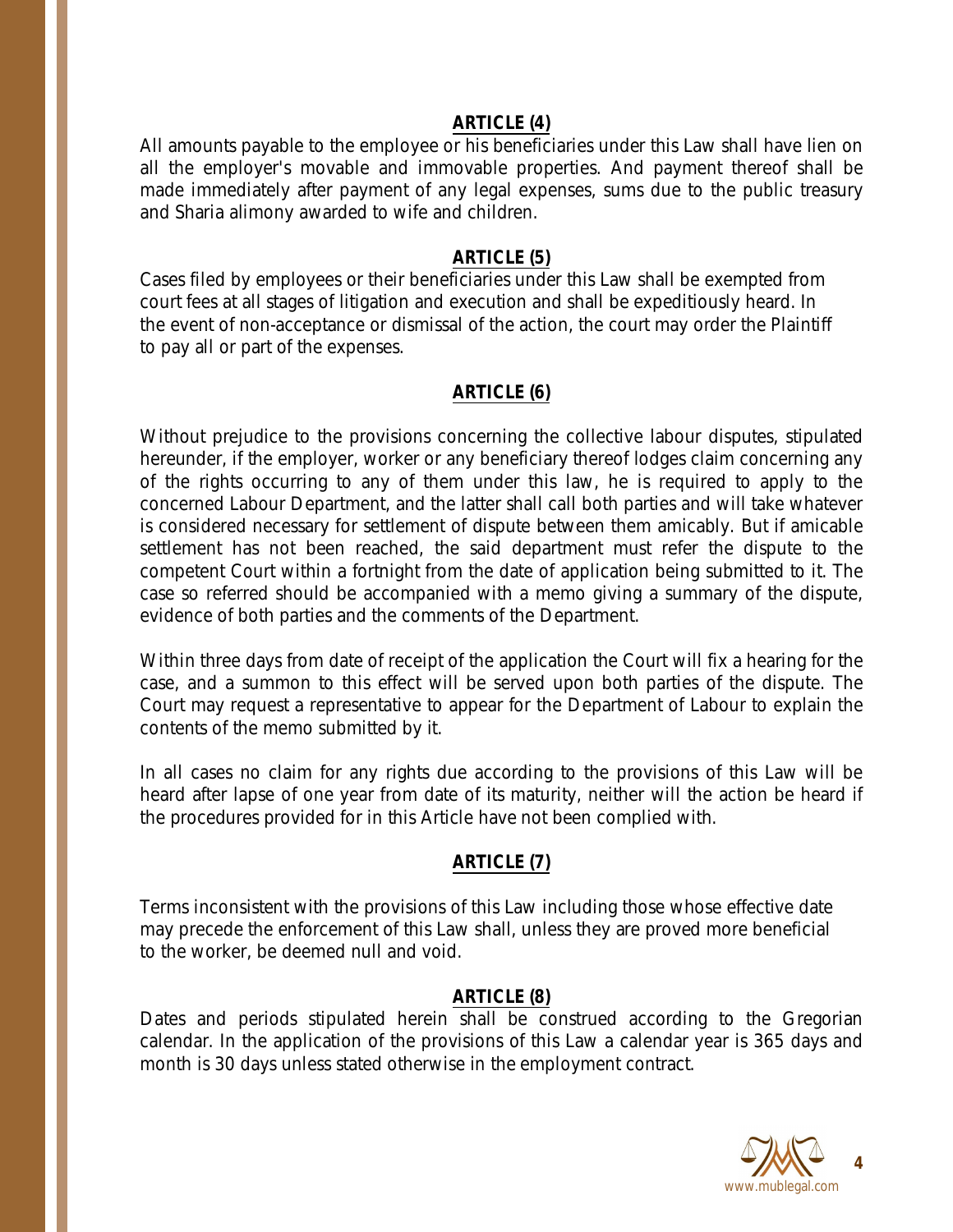### **CHAPTER II EMPLOYMENT OF WORKERS, JUVENILES AND WOMEN**

### **SECTION I EMPLOYMENT OF WORKERS**

## **ARTICLE (9)**

Work is a right of the United Arab Emirates Nationals. Others may not by employed in the United Arab Emirates except as provided for in this Law and its executive orders.

## **ARTICLE (10)**

In the event of non-availability of national workers, preference shall be given to: 1.Arab workers who are nationals of an Arab Country. 2.Workers of other nationalities.

# **ARTICLE (11)**

A Section at the Labour Department shall be created for the employment of nationals and shall be vested with the following functions:

- a. Supply of suitable employment opportunities for nationals.
- b. Giving assistance to employers to satisfy their requirements of national workers when needed.
- c. Registering unemployed nationals and those who seek better jobs in a special register. The registration shall be made as requested by the workers and certificates of registration shall be granted free of charge on the day of submitting the applications. The registration certificate shall be given a serial number and shall include the applicant's name, age, place of residence, occupation, qualifications and past experience.

# **ARTICLE (12)**

Unemployed national employees may be recruited by employers who must notify the Labour Department of the same in writing within fifteen days from date of employment. The notice shall include the employee's name, age, the date on which he assumes his duties, the remuneration fixed for him, the type of work assigned to him and the serial number of the certificate of registration.

# **ARTICLE (13)**

Employees who are not UAE nationals may be employed in the United Arab Emirates only after approval of the Labour Department and the obtainment of a work permit in

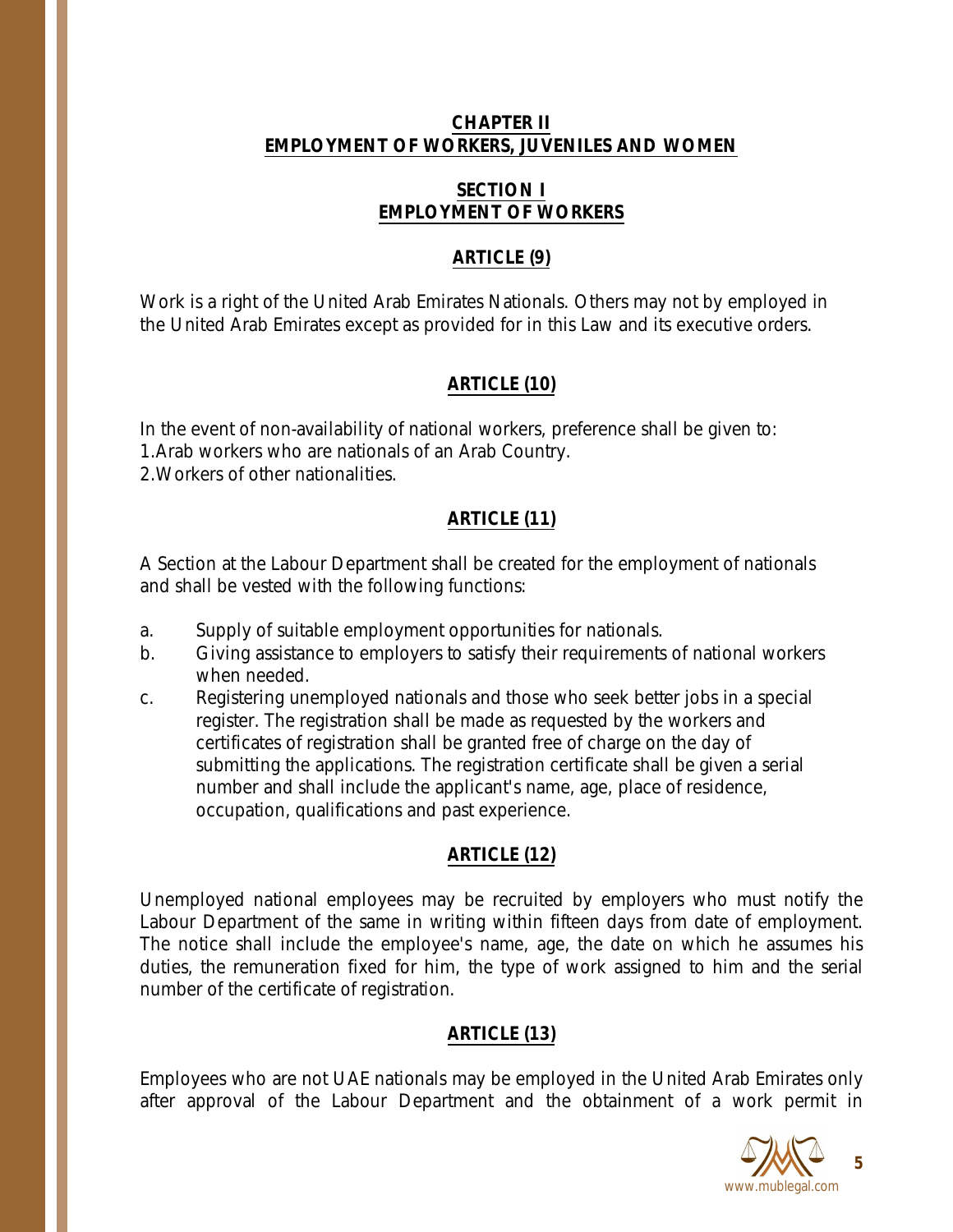accordance with the procedures decided by Ministry of Labour and Social Affairs. Work permits may only be granted if the following conditions are fulfilled.

- a. That the employee has the professional competence of educational qualifications that are needed by the State.
- b. That the employee has lawfully entered the Country and complies with the conditions stipulated by the residence regulations in force in the State.

### **Article (14)**

The Labour Department may not approve the employment of employees who are not UAE nationals unless its records show that none of the unemployed national employees who are registered with the Labour Section is qualified for the job.

### **ARTICLE (15)**

The Ministry of Labour and Social Affairs may cancel work permits granted to nonnationals

in any of the following cases:

- a. If the employee remains unemployed for a period exceeding three consecutive months.
- b. If the employee fails to meet one or more of the conditions on basis of which the permit is granted.
- c. If the Ministry is satisfied that a certain national employee is qualified to replace the employee; in this case the employee shall continue to carry out his work until the expiry of his contract of employment or his work permit, whichever occurs earlier.

## **ARTICLE (16)**

A special Section shall be established at the Ministry of Labour and Social Affairs for the employment of non-nationals and the functions of said Section shall be regulated by a Ministerial Resolution.

## **ARTICLE (17)**

No natural person or body-corporate is allowed to work as an agent or supplier of nonnational employees unless he has a license to do so.

However, such license may be issued if necessity so requires only to nationals by order of the Minister of Labour. A license shall be valid for one year subject of renewal, and the licensee shall be under the supervision and control of the Ministry. Said Licenses may not

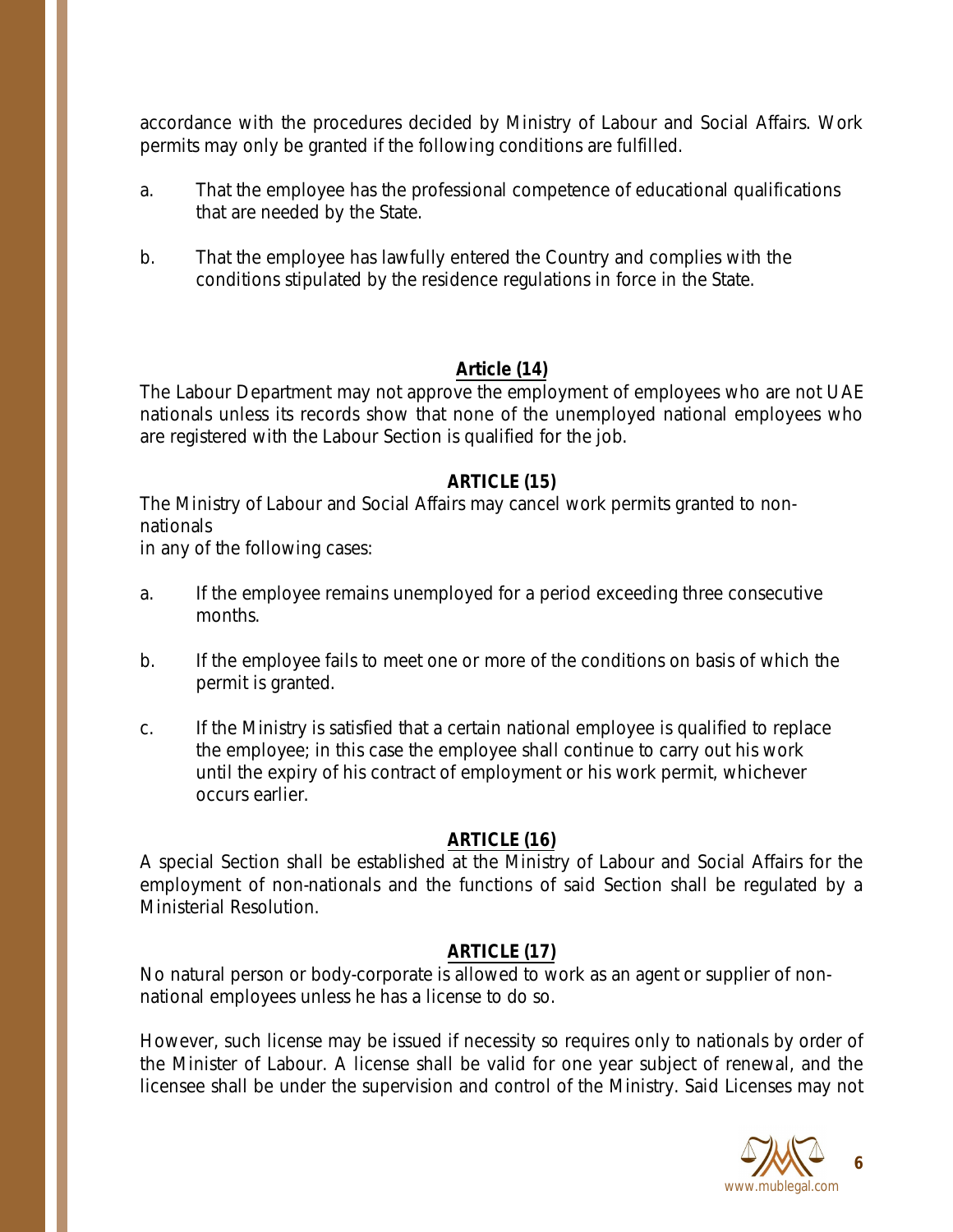be granted if an Employment Office pertaining to the Ministry or to an authority approved by the Ministry is already operating in the area and is able to act as intermediary to supply labour.

### **ARTICLE (18)**

It is not permissible for any licensed labour agent or supplier to demand or accept from any worker whether before or after his recruitment, any commission or material reward in consideration for arranging such recruitment, nor may he obtain from him any expenses except as may be decided or approved by the Ministry of Labour and Social Affairs. The persons supplied by a recruitment agent or a labour supplier shall, immediately upon joining the service of an employer, be considered employees of that employer and shall be entitled to all the rights enjoyed by the employees of the establishment in which they are employed. The relations between such employees and the employer shall be direct and without any interference from the labour agent whose task and relation with them shall cease to exist as soon as they are introduced to and employed by the employer.

### **ARTICLE (19)**

The Minister of Labour and Social Affairs shall determine all rules, formalities and forms used by private and public labour offices as well as cooperation and coordination methods to be adopted between the various activities of these offices and the conditions under which licenses may be issued for the establishment of private employment offices or agencies or labour suppliers. Lists showing professional categories to be used as basis for placement operation shall also be defined by the Minister of Labour and Social Affairs.

### **SECTION 2 EMPLOYMENT OF JUVENILES**

## **ARTICLE (20)**

It is prohibited to employ a juvenile of either sex before he/she completes fifteen years of age.

## **ARTICLE (21)**

Before a juvenile is employed, the employer shall obtain the following documents from him/her and keep them in the juvenile's personal file:

- 1. A birth certificate of an official extract thereof or an age estimation certificate issued by a competent medical officer and endorsed by the competent Health Authorities.
- 2. A certificate issued by a competent medical officer and duly attested to the effect that the juvenile concerned is medically fit for the job.
- 3. A written consent signed by the juvenile's guardian, or custodian.



**7**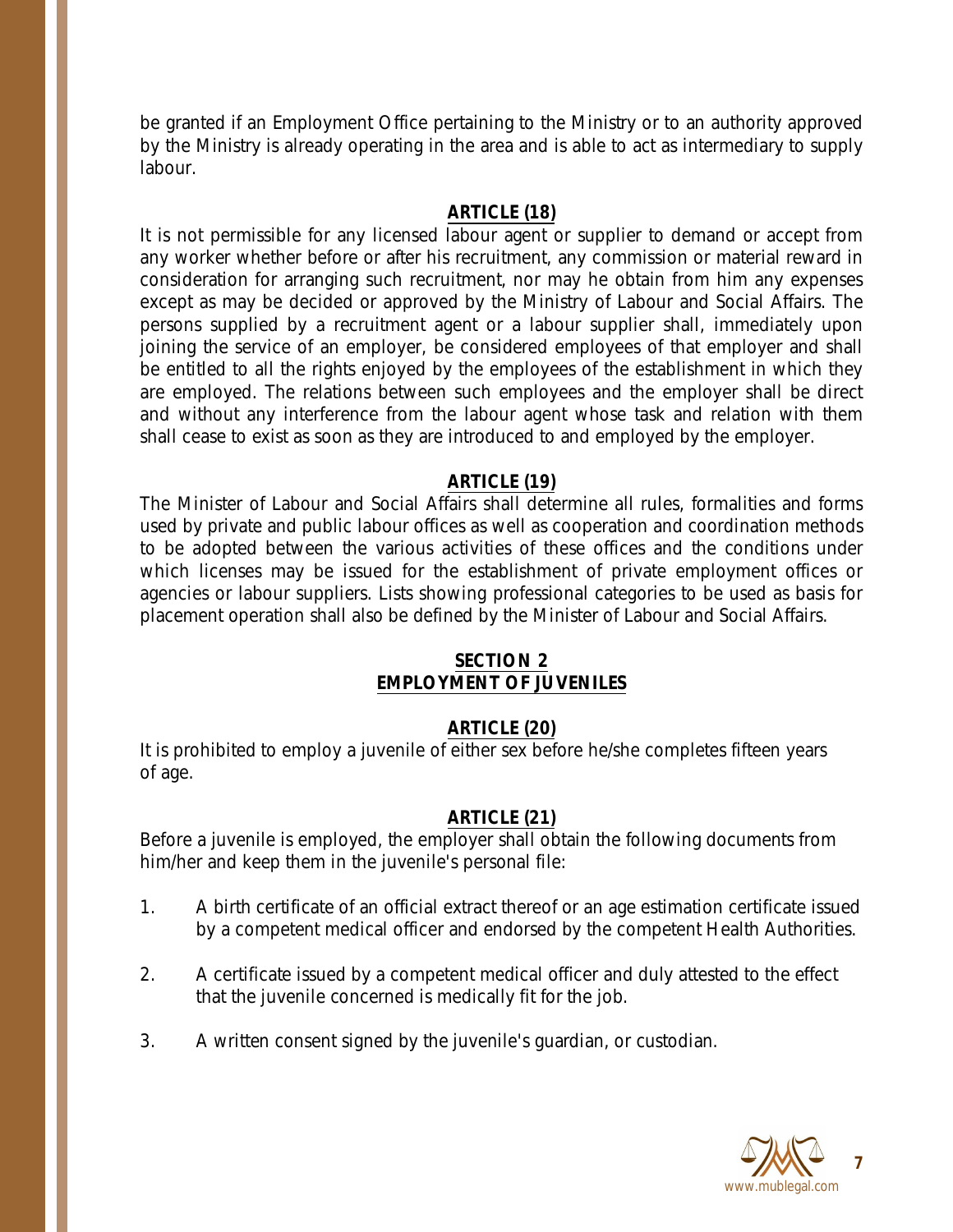#### **ARTICLE (22)**

The Employer shall keep a special register for the juveniles at the work premises, showing the juvenile's name, full name of juvenile's guardian or custodian, place of residence, date of employment and job title.

#### **ARTICLE (23)**

Juveniles may not be employed at night in industrial projects. The term "night" shall mean a period of not less than twelve consecutive hours including the period from 8 p.m to 6 a.m.

#### **ARTICLE (24)**

Juveniles may not be employed in jobs which are considered hazardous, exhausting or detrimental to health as may be decided by the Minister of Labour after consulting with the competent authorities.

#### **ARTICLE (25)**

The maximum number of actual working hours for juveniles shall be six hours per day. During working hours one or more break times should be given for rest, meals or prayer purposes provided that such time should not be less than one hour. Such time or times have to be determined in a way that juveniles may not work consecutively over four hours. A juvenile may not remain continuously over seven hours at the place of work.

#### **ARTICLE (26)**

Under no circumstances, may juveniles by instructed to work overtime, stay in the employment premises beyond the hours of work fixed for them or asked to work on holidays.

#### **SECTION 3 EMPLOYMENT OF WOMEN**

#### **ARTICLE (27)**

Women may not be required to work at night. The term "night" means a period of not less than eleven consecutive hours including the period from 10 p.m to 7 a.m.

#### **ARTICLE (28)**

The following cases shall be excepted from the clause prohibiting women to work at night.

- a. In the event where the work in the establishment is stopped due to force majeure.
- b. Work in responsible managerial and technical jobs.
- c. Work in medical and other services as may be decided by the Minister of Labour and Social Affairs if the working woman does not normally carry out a manual job.

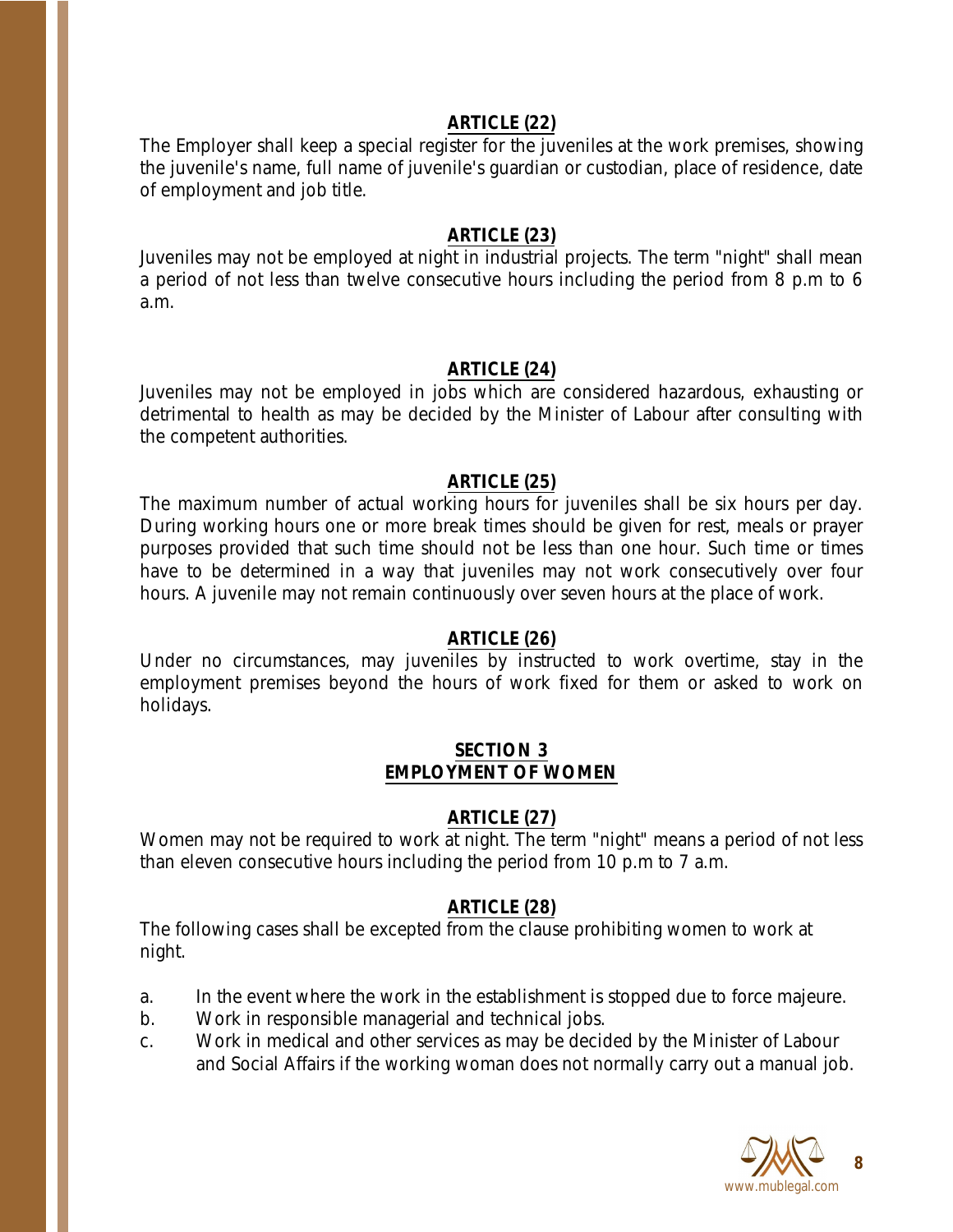#### **ARTICLE (29)**

Women may not be employed where jobs are hazardous, harmful or detrimental to health or morals, and in such other jobs as may be decided by the Minister of Labour and Social Affairs after consulting with the competent authorities.

#### **ARTICLE (30)**

A working woman is entitled to maternity leave with full pay for a period of forty five days including the time before and after delivery, provided that her continuous period of service with the employer should not be less than a year, but if a working woman has not completed the said period, the maternity leave shall be with half pay.

A working woman, on the expiry of the maternity leave, may discontinue work without pay for a maximum period of one hundred consecutive or intermittent days if such absence is due to illness which does not enable her to resume work. Such illness shall be evidenced by a medical certificate issued by a medical authority attested by the competent health authority or endorsed by such authorities to the effect that the illness resulted from pregnancy or delivery.

Leave provided for in the preceding two paragraphs shall not be computed as part of other leaves.

### **ARTICLE (31)**

In addition to any prescribed rest period, a working woman nursing her child shall, during the eighteen months following the date of delivery, be entitled to two additional breaks each day for this purpose, neither of which shall exceed half an hour.

These two additional periods shall be considered as working hours and shall not cause any reduction of remuneration.

#### **ARTICLE (32)**

A working woman shall be entitled to the same wage as that of a working man, if she does the same work.

#### **SECTION 4 COMMON PROVISIONS FOR EMPLOYMENT OF JUVENILES & WOMEN**

#### **ARTICLE (33)**

The Minister of Labour and Social Affairs may decide to exempt charity and educational organizations from all or part of the provisions stipulated in the two preceding sections of his Chapter if the objects of such organizations are to provide vocational rehabilitation or raining to juveniles or women on condition that the by-laws of these organizations provide for the nature of the work to be carried out by juveniles and women, the working hours

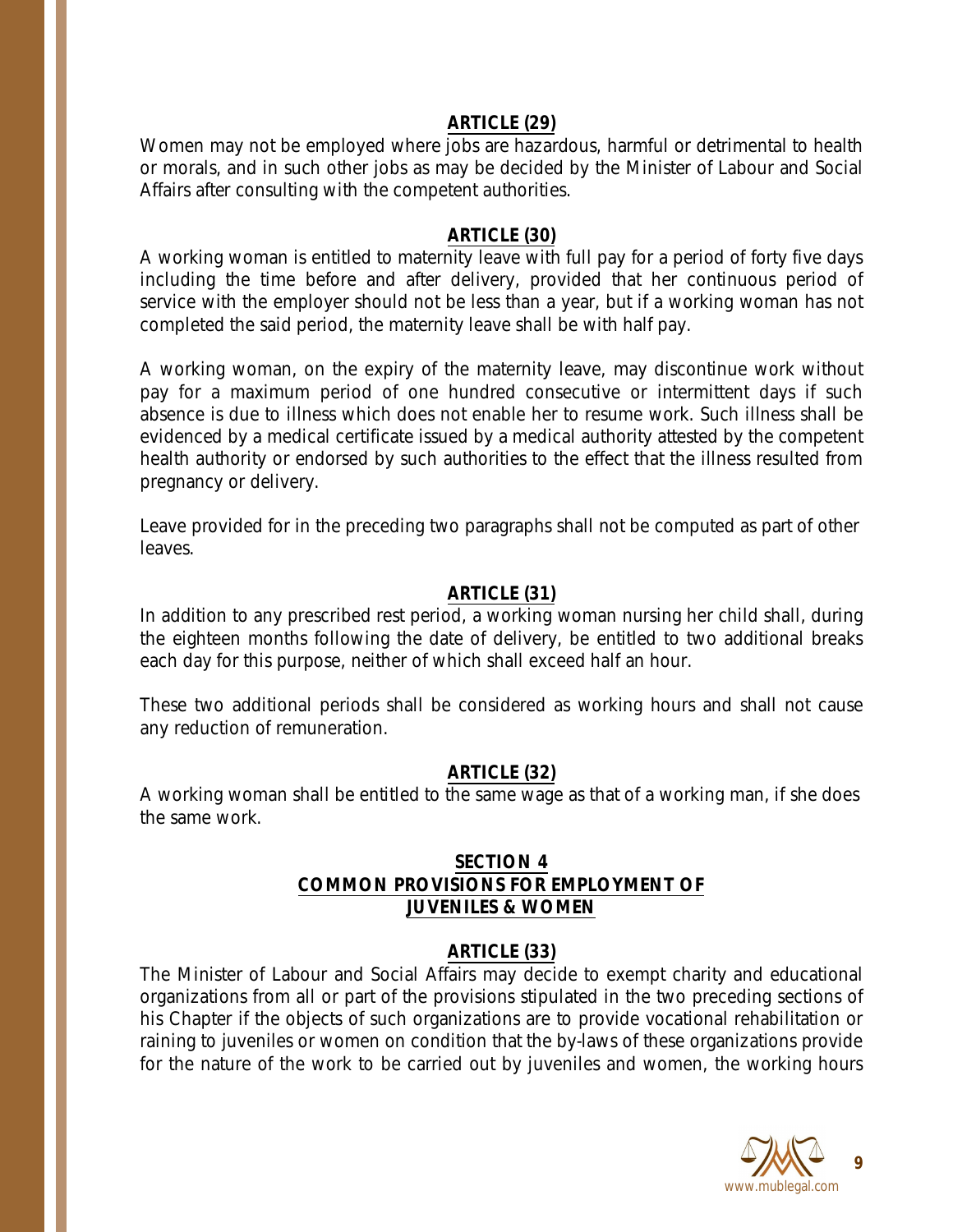and conditions in a manner that commensurate with the actual potentiality of women and juveniles.

# **ARTICLE (34)**

Criminal liability in respect of the enforcement of the provisions provided for in Sections 2 and 3 of this Chapter shall be incurred by:

- a. The Employers of their representative.
- b. The Guardians or trustees of juveniles, husbands, guardians or trustees of minor women if they have agreed to the employment of women and juveniles contrary to the provisions of the Law.

#### **CHAPTER III EMPLOYMENT CONTRACTS, RECORDS AND REMUNERATION**

### **SECTION 1 INDIVIDUAL EMPLOYMENT CONTRACTS**

# **ARTICLE (35)**

Subject to the provisions of Article 2, the employment contract shall be made in duplicate, on copy to be given to the employee and the other to the employer.

In absence of a written contract all of its conditions may be proved by all legal means of evidence.

## **ARTICLE (36)**

The employment contract shall in particular specify the date of its conclusion, the date on which work begins, nature and place of work, duration of the contract in the case of contract with limited period and the amount of the remuneration.

## **ARTICLE (37)**

The employee may be appointed for a probationary period not to exceed six months, and the employer may terminate the services of the employee during this period without giving a notice or end of service remuneration. Appointment of the employee on probation basis in the service of one particular employer may not be made more than once. However if the employee passed the probationary period satisfactorily, and remained in service, such period of service shall be computed in the period of his service.

## **ARTICLE (38)**

An employment contract may either be for a limited or an unlimited period. If it is for a limited period, such period shall not exceed four years and the contract may with mutual agreement be renewed one or more times for similar or shorter period/periods.

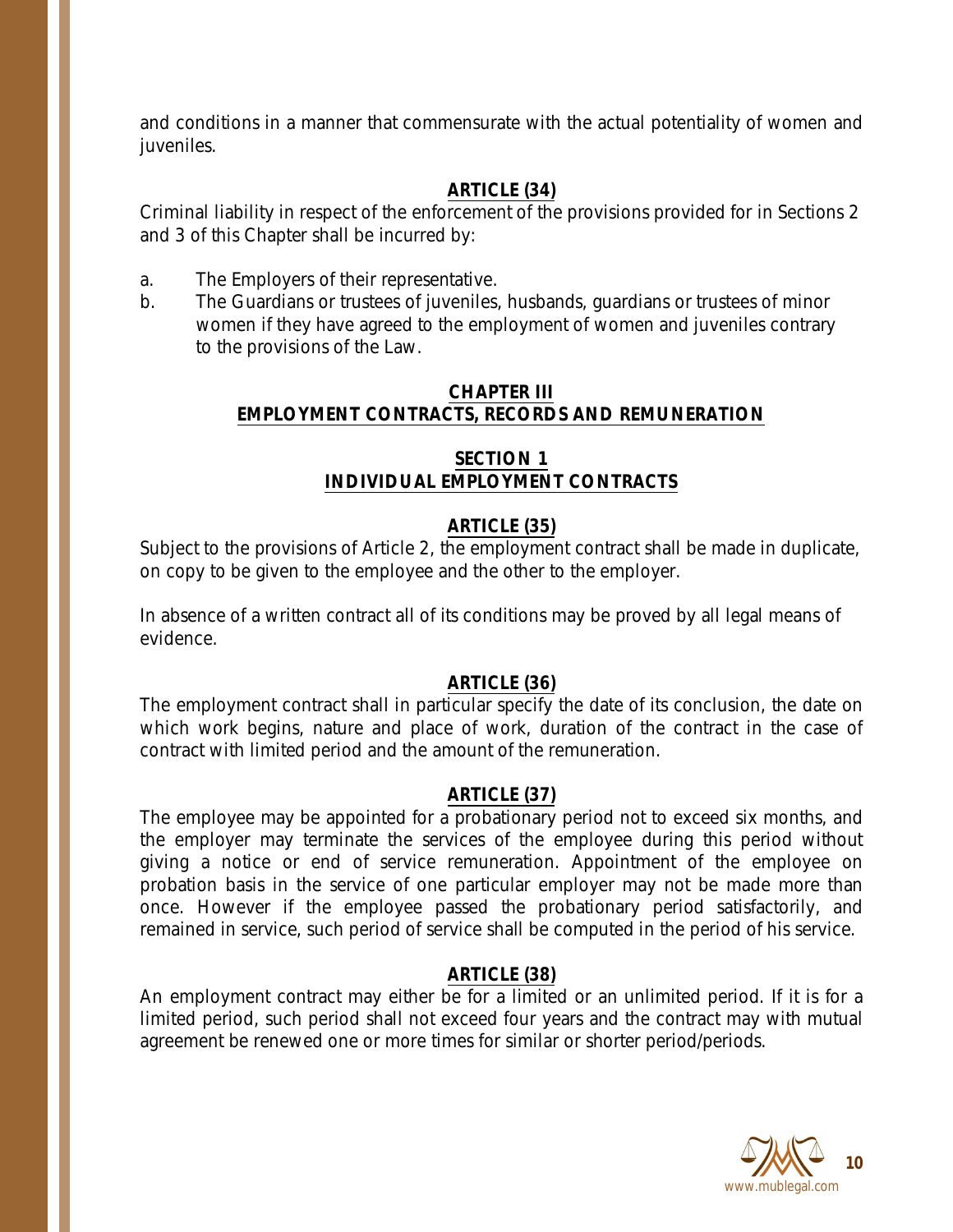In the event of renewal of the contract the new period/periods are deemed to be an extension of the original period and shall be added thereto in calculation of the employee's total period of service.

### **ARTICLE (39)**

An employment contract is considered a contract for an unlimited period effective from the day of its commencement in any of the following cases:

- 1. If it is not concluded in writing.
- 2. If it is made for an unlimited period.
- 3. If it is made in writing for a limited period and continues to be applied by both parties after lapse of its period without a written agreement between them.

\*Amended by Federal Law No. (12) of 1986.

4. If it is concluded for the performance of a specific job for which no period is fixed, or if the job by its nature calls for renewal, and has remained in force despite the completion of work agreed to.

#### **ARTICLE (40)**

If both parties have continued to apply the contract after the lapse of its original term or completion of work agreed to, without an express agreement, it should be understood that the original contract has been extended under the same conditions except for condition regarding its duration.

#### **ARTICLE (41)**

If an employer entrusts another party with the performance of any of his basic works or any part thereof, this latter becomes solely responsible for any entitlement due to the workers executing the subsidiary work under the provisions of this Law.

## **SECTION 2 VOCATIONAL TRAINING CONTRACT**

#### **ARTICLE (42)**

A vocational training contract is a contract under which the proprietor of an establishment undertakes to equip an individual who attained at least twelve years of age with full vocational training in compliance with the vocation principles. The apprentice shall undertake to serve the employer during the training period under such terms and for such period as may be agreed. The training contract shall be made in writing; otherwise it shall be null and void. Also the employer or any person giving the training must be adequately qualified and experienced in the vocation or trade in which the employee is to be trained. Furthermore, technical facilities and conditions required for teaching the vocation or trade must be made available at the establishment itself.

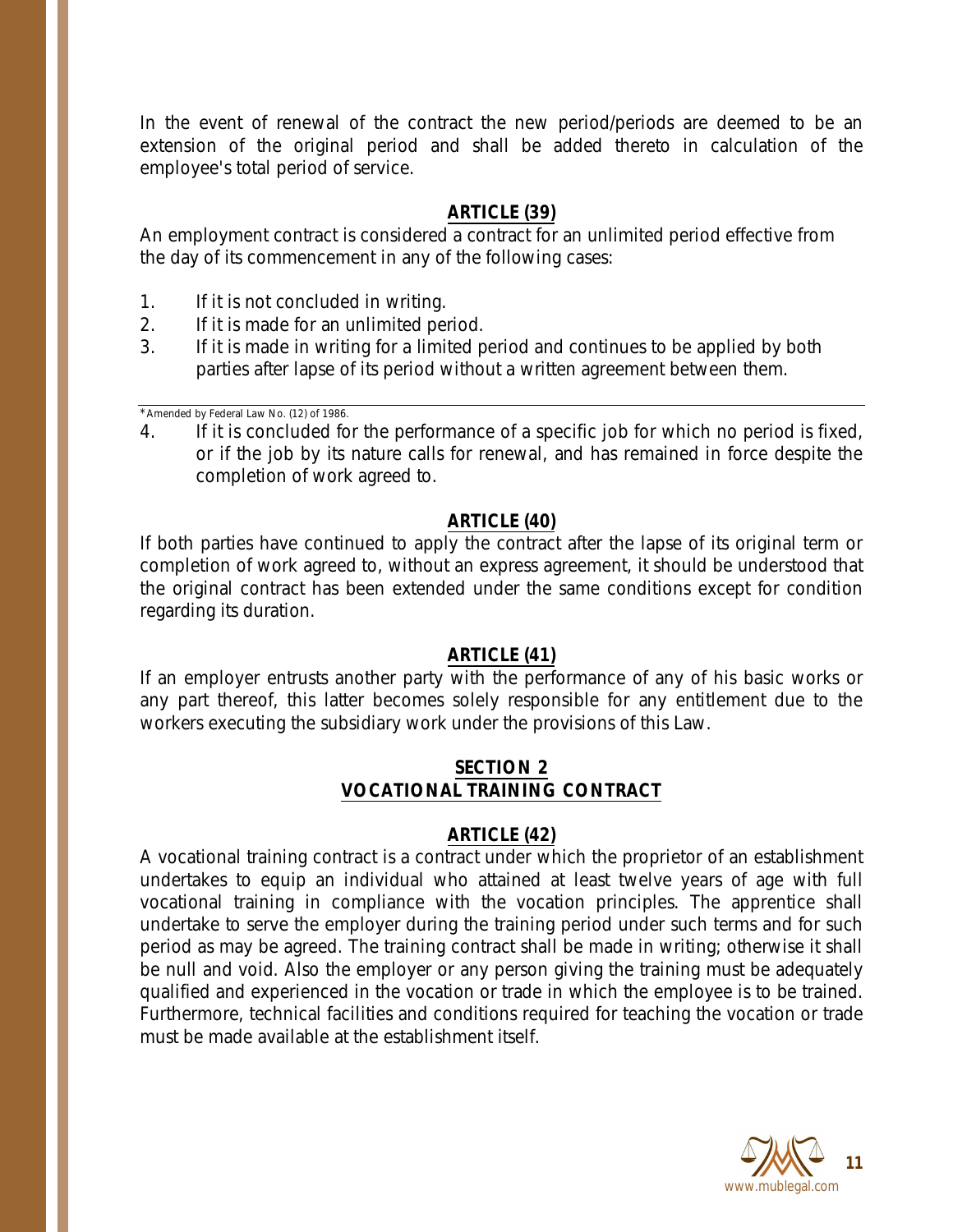### **ARTICLE (43)**

A trainee who attains legal age shall sign the contract himself. It is not permissible for anyone who did not attain 18 years of age to enter into training contract directly by himself, but shall be represented by his natural or legal guardian or trustee.

### **ARTICLE (44)**

- 1. A training contract shall be made in at least three copies, one of which shall be deposited with the competent labour department for registration and authentication purposes. Each of the two parties shall retain one authenticated company.
- 2. If the training contract which must be registered contains any provisions contrary to the Law or the regulation and orders issued in implementation thereof, the competent labour department may require the parties thereof to remedy thereto.
- 3. If the competent labour department does not make any comment or objection within a period of one month from the date on which the training contract is deposited therewith, the contract shall be deemed de facto endorsed from date of its deposit.

### **ARTICLE (45)**

The training contract shall contain details on the identity of parties thereto and/or their representatives as the case may be together with the procedures, period, phases and the vocation subject of the training.

#### **ARTICLE (46)**

The employer shall give the trainee sufficient time for theoretical education and shall throughout the period fixed in the contract train him on the proper methods and skills of the vocation for which he is employed; the employer shall also grant the trainee a certificate on completion of each phase of training in accordance with the provisions contained in this Section and a final certificate on completion of the training period. The final certificate shall be endorsable by the competent Labour Department in accordance with such rules and procedures as may be determined by the Minister of Labour and Social Affairs.

#### **ARTICLE (47)**

The training contract may contain an undertaking by the employer to the effect that on completion of his training he shall work for the employer or at the establishment where he has been trained for a period not exceeding twice the training period. The employer may undertake in the training contract to employ the employee on completion of the latter's period of training.

# **ARTICLE (48)**

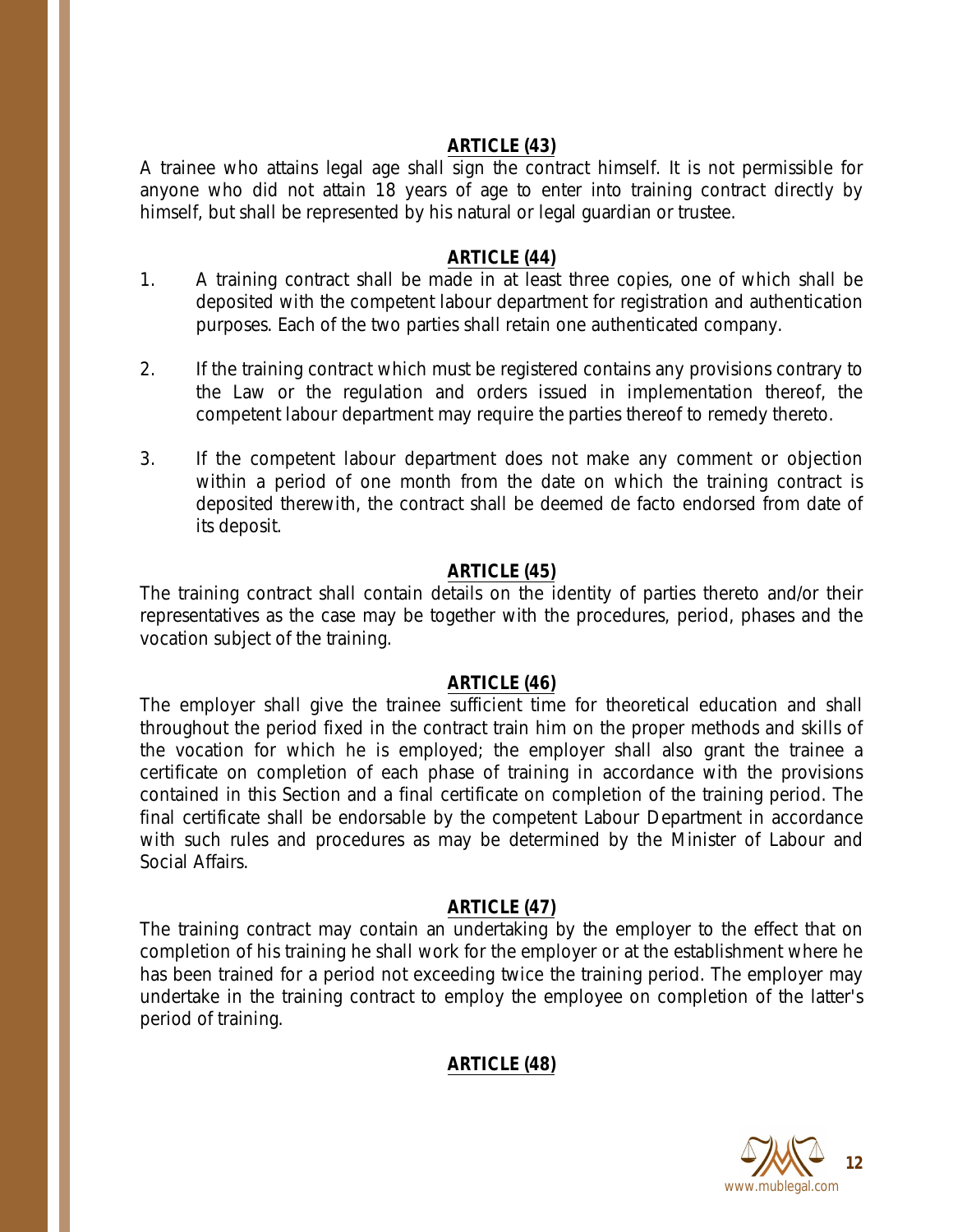The Contract shall determine remuneration to be paid for each phase of training, and the remuneration for the final phase shall not be less than the minimum salary prescribed for a similar work and shall not in any case whatsoever is fixed on piece-meal basis or on production basis.

#### **ARTICLE (49)**

A trainee who is under 18 years of age shall before commencement of training undergo medical examination to ascertain his health condition and ability to carry out the duties of the vocation for which he wishes to be trained, should particular physical and health conditions be required. The medical report should certify that the trainee candidate satisfies the physical and health conditions required.

#### **ARTICLE (50)**

The Minister of Labour & Social Affairs can decide to regulate training for vocations and trades which require apprenticeship and fix the period of training of such vocations and trades, theoretical and practical training programs, the conditions of examination and the certificate given on completion of the training period.

The Minister shall give his decision in this respect after taking the opinion of the public establishments concerned. In all cases the Minister may consult one or more experts in the profession or vacation where apprenticeship is required to be regulated.

#### **ARTICLE (51)**

The Minister of Labour and Social Affairs may decide to establish vocational training centers independently or in co-operation with national, foreign or international vocational or charitable bodies.

The decision to establish a center shall determine the vocation for which training is to be provided, condition for admission to the center, the theoretical and practical curricula, the rules of vocational examinations and certificates and any other matters necessary for better performance of the center.

#### **ARTICLE (52)**

The Minister of Labour and Social Affairs may impose upon such establishments, companies and proprietors of industries, vocations and trades as may be determined by him to accept a certain number or a certain percentage of national trainees for work under such terms and conditions and for such periods as may be decided by the Minister of Labour. Moreover, the Minister of Labour may require said establishments, companies, and proprietors of industries, vocations and trades as may be determined by him to accept for training purposes and additional practical experience a certain number of a certain percentage of students of industrial and vocational institutes and centers students under such terms and conditions and for such periods as may be agreed with the management of the establishment concerned.

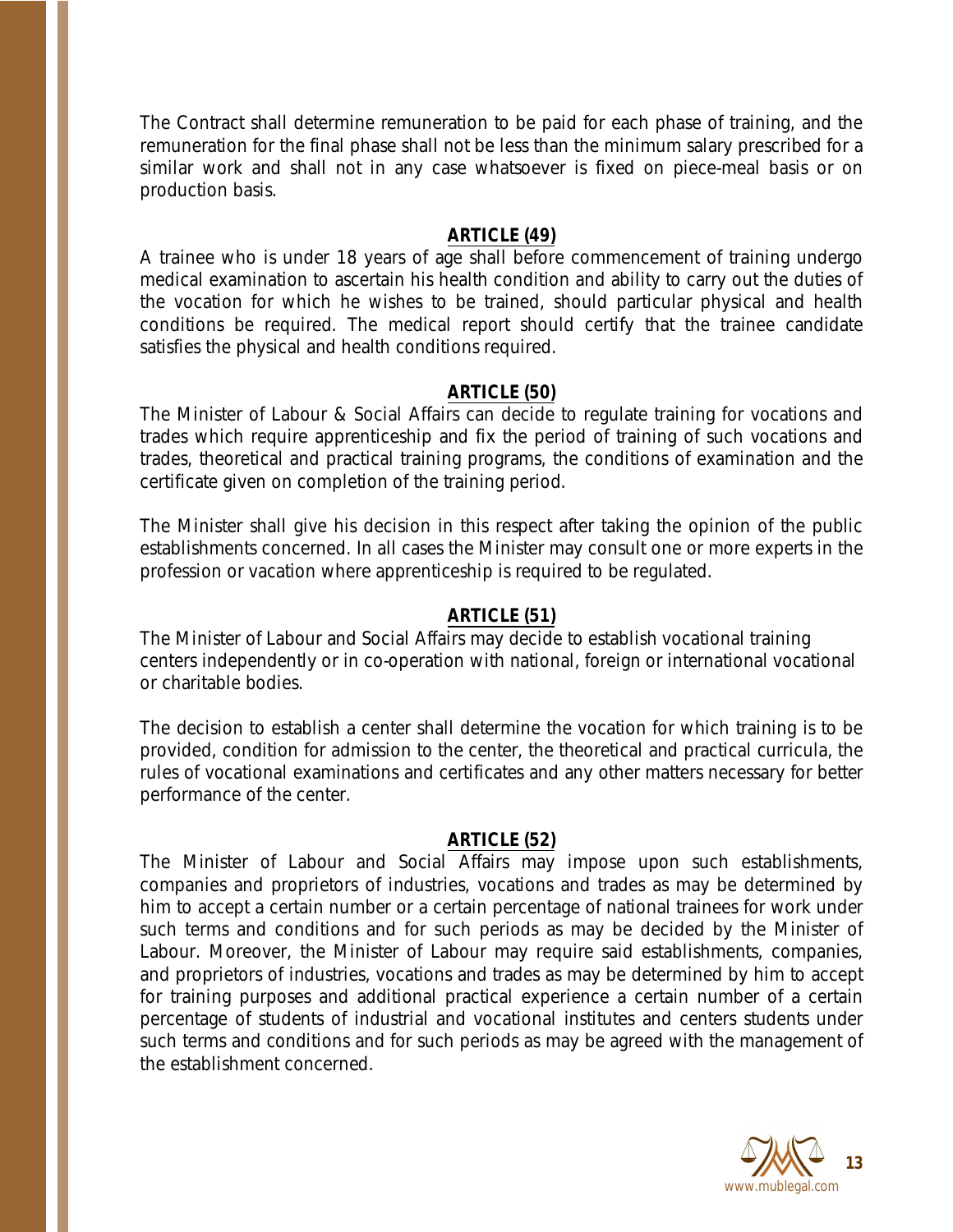### **SECTION 3 RECORDS AND FILES**

### **ARTICLE (53)**

Each employer employing five or more employees shall abide by the following :

- 1. He shall keep a special file for each employee, showing his name, profession, age, nationality, place of residence, marital status, effective date of service, pay and whatever changes effected on the pay, penalties invoked against him, injuries and vocational diseases sustained by him, date of service termination and causes of that.
- 2. He shall prepare a card for each employee and keep it in his personal file. The card is to be divided into three parts, one for annual leaves, the second for sick leaves and the third for other leaves. The employer or whoever acts for him shall record in

this card any leaves obtained by the employee, and it shall be referred to this card whenever the employee applies for leave.

## **ARTICLE (54)**

Each employer employing fifteen or more employees shall keep in each place of business or branch where he practices business, the following records and documents:

- 1. Register of wages: In this register names of employees are to be listed showing the dates for joining of service, and fixing the amount of daily, weekly or monthly pay, along with its benefits, or piece-meal pay, or the commission to each one of them, his working days, and the date for his final departure from work.
- 2. Register of work injuries: All work injuries accidents and vocational diseases sustained by the employees shall be recorded in this register as soon as they are brought to the knowledge of employer.
- 3. The Regulations of the Work: These regulations shall particularly define the daily working hours, weekly holiday, other holidays, necessary measures and precautions to be taken for avoiding work injuries, and fire hazards. They shall be displayed at visible place in the premises of business. Such regulations and any amendments thereof, will not take effect, unless they have been approved by the Labour Department within thirty days from the date they are submitted thereto.
- 4. Penalties Sheet: It has to be displayed at a visible place in the premises of business, listing the penalties that may be invoked on the defaulting employees, and citing the conditions and cases for putting them into operation. Enforcement of penalties and any amendments thereof, should be subject to approval by the Ministry of Labour within thirty day from the date of submitting the same thereto.

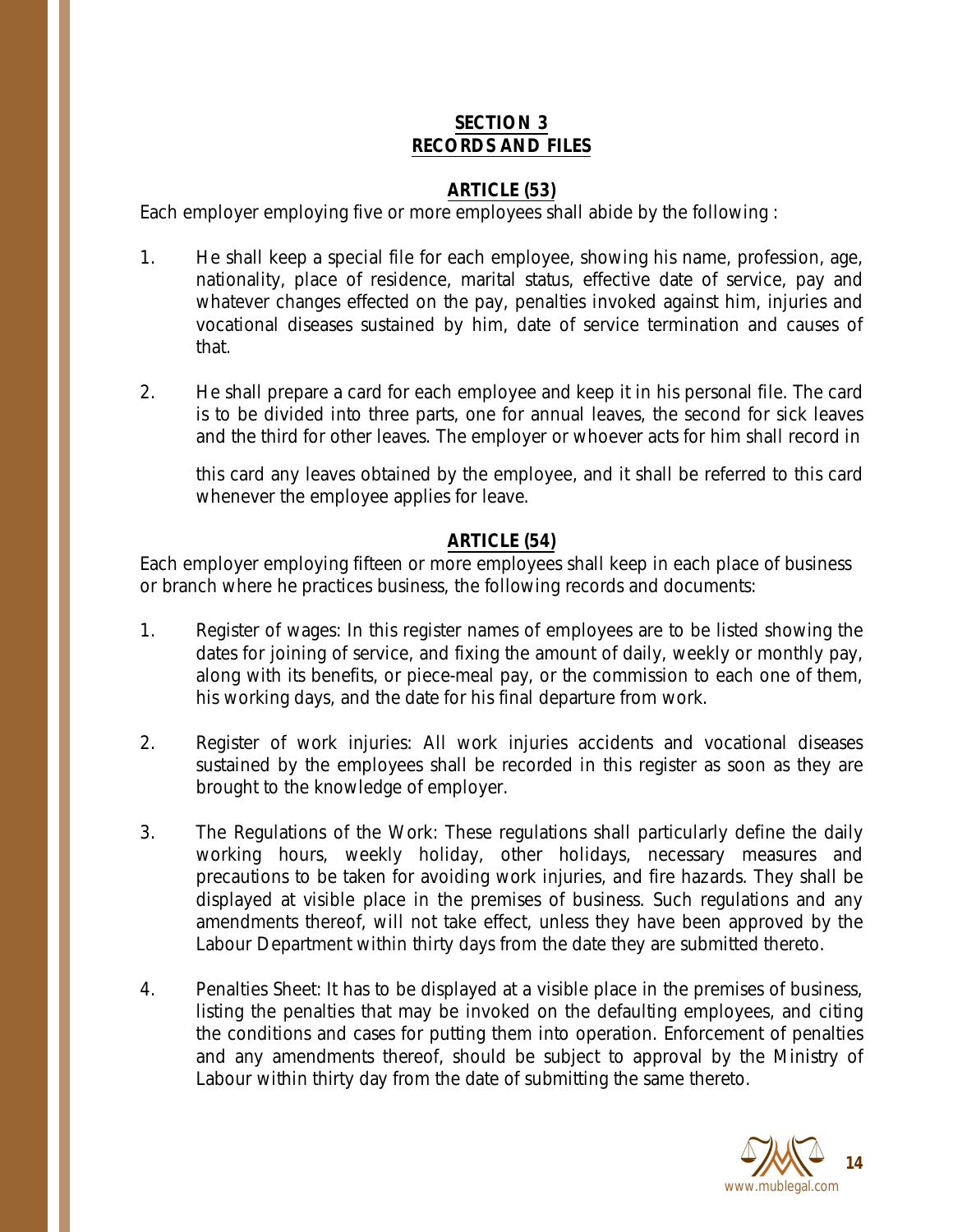# **SECTION 4 REMUNERATION**

#### **ARTICLE (55)**

Remuneration shall be paid on a working day and at the place of work in the lawfully circulating national currency.

#### **ARTICLE (56)**

Employees engaged on yearly or monthly remuneration shall be paid at least once a month. All other employees shall receive their remuneration at least once every two weeks.

#### **ARTICLE (57)**

The daily remuneration of an employee on piece pay shall be computed on the basis of the average pay received for actual days of work during the period of six months prior to the termination of service.

#### **ARTICLE (58)**

Settlement of the remuneration payable to employees irrespective of its amount or nature shall be evidenced only in writing, by declaration or oath. Any agreement to the contrary shall be null and void even if made before the effective date of this Law.

#### **ARTICLE (59)**

No worker shall be obliged to buy food or other commodities from specific shops or products manufactured by the employer.

#### **ARTICLE (60)**

Any amounts of money may not be deducted from the employee's remuneration to recover particular rights, except in the following cases:

- a. Repayment of advances or amounts of money paid to the employee in excess of his entitlement, provided that deduction in this case may not exceed 10% of the employee's periodic pay.
- b. Installments which are payable by law by the employees from their remuneration, such as social security and insurance schemes.
- c. Subscriptions of the employees in the saving fund or advances due for payment to the fund.
- d. Installments in respect of any social scheme or other privileges or services provided by the employer and approved by the Labour Department.
- e. Fines imposed upon the employee due to offenses committed by him.

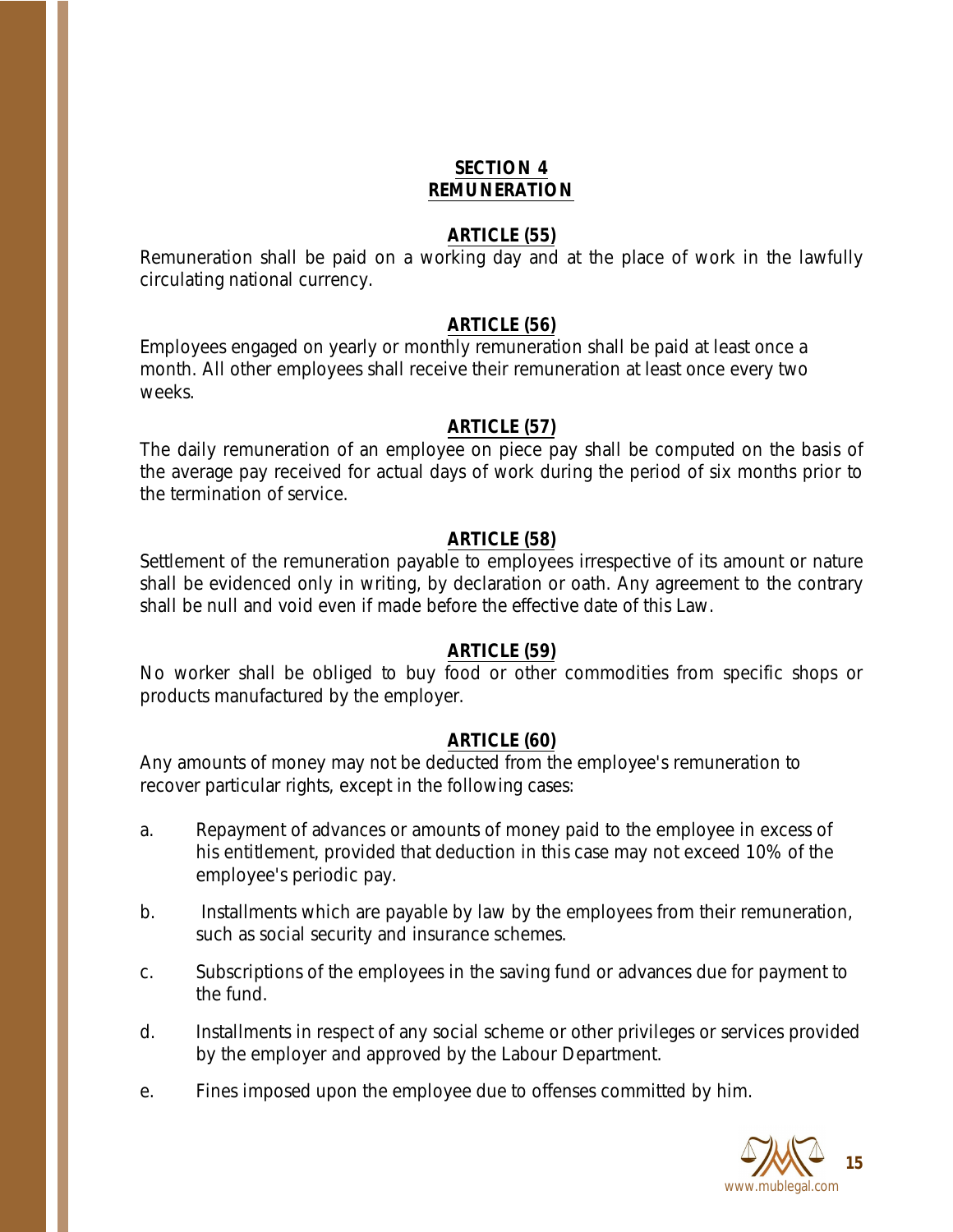f. Any debts payable in execution of court judgment provided that not more than a quarter of the employee's pay shall be deducted. In the event of numerous debts or creditors, half of the remuneration at the most may be deducted and the sums of money attached shall be divided pro rata among beneficiaries after payment of any legal alimony amounting to one quarter of the remuneration.

#### **ARTICLE (61)**

If the employee has caused the loss, damage or destruction to any tools, machines, equipment or products owned by or kept in custody of the employer, to the extent that involvement of the employee was due to his fault or violation of the employer's instructions, then the employer has the option to cut from the employee's pay the amount required for rectifying error or restoring the item to its original condition, provided that the amount to be deducted shall not exceed five day pay each month.

The employer can apply to the competent court through the concerned Labour Department for authorizing him to deduct more than this amount if the employee is financially sound or has another source of money.

#### **ARTICLE (62)**

The employer may not transfer an employee from the monthly pay to the daily, weekly, hourly or piece work pay except with the latter's written consent.

#### **ARTICLE (63)**

The minimum salary and the cost of living allowances payable generally or with respect to a certain area or a particular profession, shall be fixed by a Federal Decree issued pursuant to proposal made by the Minister of Labour and Social Affairs and approved by the Council of Ministers. The Minister's proposal shall be made either for description or reconsideration of the minimum pay after consulting with the competent authorities and trade agencies if any for both employers and employees based on studies and schedules of the cost of living price fluctuations prepared by concerned authorities in the State. Such minimum pay shall in all cases be enough for the employee's basic needs and to secure means of living.

#### **ARTICLE (64)**

Minimum salary and its amendments shall come into operation from date of publication of the specific decree in the Official Gazette.

## **CHAPTER IV WORKING HOURS AND LEAVES**

### **SECTION 1 WORKING HOURS**

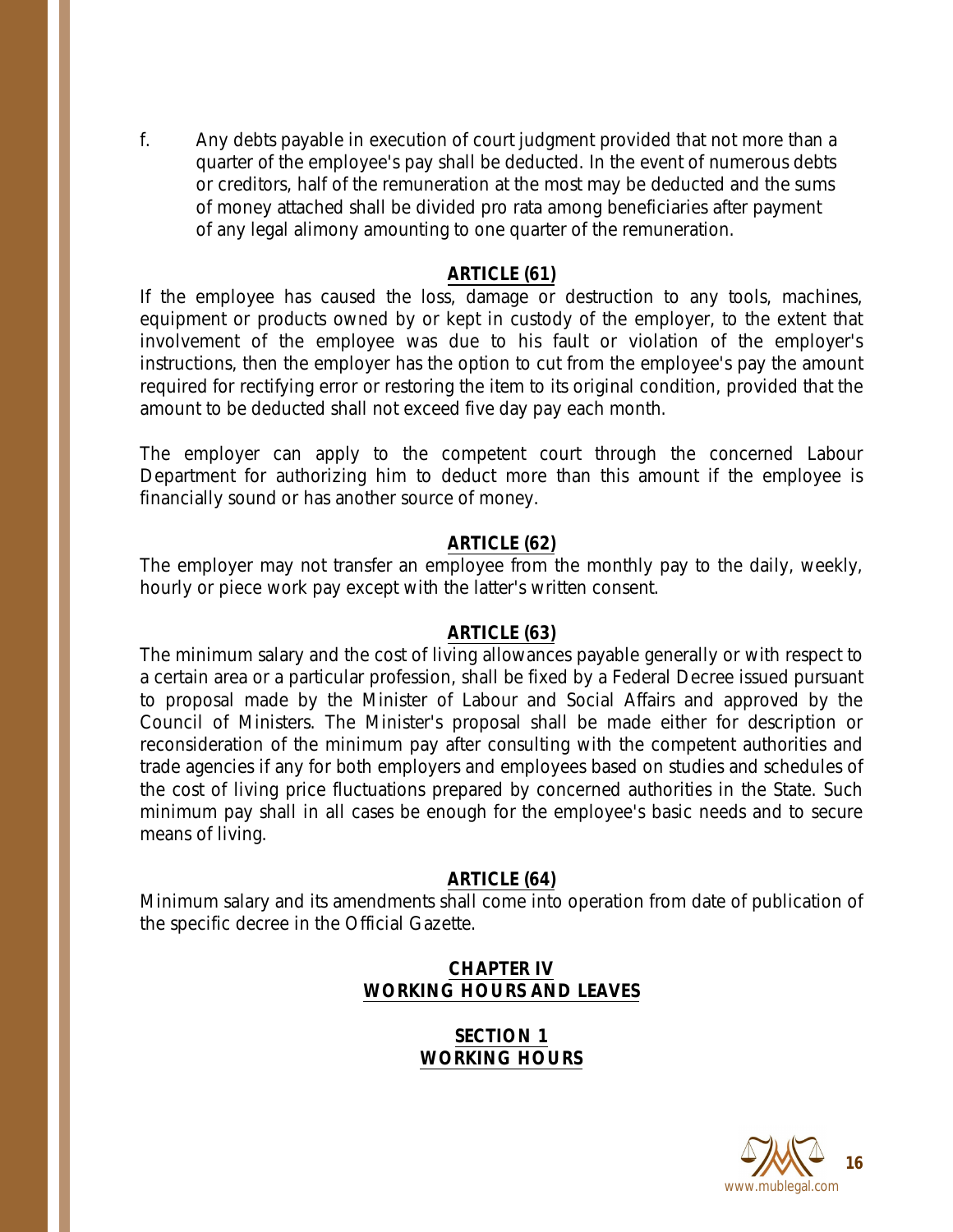#### **ARTICLE (65)**

The maximum normal working hours for adult employees shall be eight hours per day or forty eight hours per week. However, working hours for the employees of commercial establishments, hotels, restaurants, watchmen and similar operations may be increased to nine hours per day as determined by the Minister of Labour. Likewise, working hours per day in respect of hazardous work or work detrimental to health, may be decreased by decision of the Minister of Labour and Social Affairs. During the month of Ramadan, normal working hours shall be reduced by two hours.

Time spent by the employee in transport form his residence to the place of work shall not be included in the working hours.

#### **ARTICLE (66)**

Daily working hours shall be regulated in a way that no employee shall work over five hours consecutively without break times for rest, food and prayer with a total not less than one hour, provided that such times shall not be counted in working hours. In factories and workshops where work is rotated on night and day shift basis, or in places of business here technical and economic reasons necessitate round the clock work, break times for rest, food and prayer shall be determined by the Minister.

#### **ARTICLE (67)**

If circumstances of work necessitate that an employee works more than the normal working hours, the extra time shall be considered overtime, for which the employee shall receive remuneration equal to that corresponding to his normal working hours plus an extra of at least 25 percent of such remuneration.

#### **ARTICLE (68)**

If circumstance of work necessitate that an employee works overtime between 9.00 p.m and 4.00 a.m., he shall be entitled to normal working hours pay plus an increase equal to at least 50% of such pay.

#### **ARTICLE (69)**

Actual overtime may not exceed two hours per day unless work in necessary to prevent substantial loss or serious accident or to eliminate or alleviate its effects.

#### **ARTICLE (70)**

Friday is the normal weekly holiday for all employees except for those on daily wage bases. If the employee is required to work on Friday he shall be granted one day off for rest or be paid the basic pay for normal working hours plus 50% increase at least of such pay.

#### **ARTICLE (71)**

Except for labourers on daily wage an employee may not work on more than two Fridays successively.

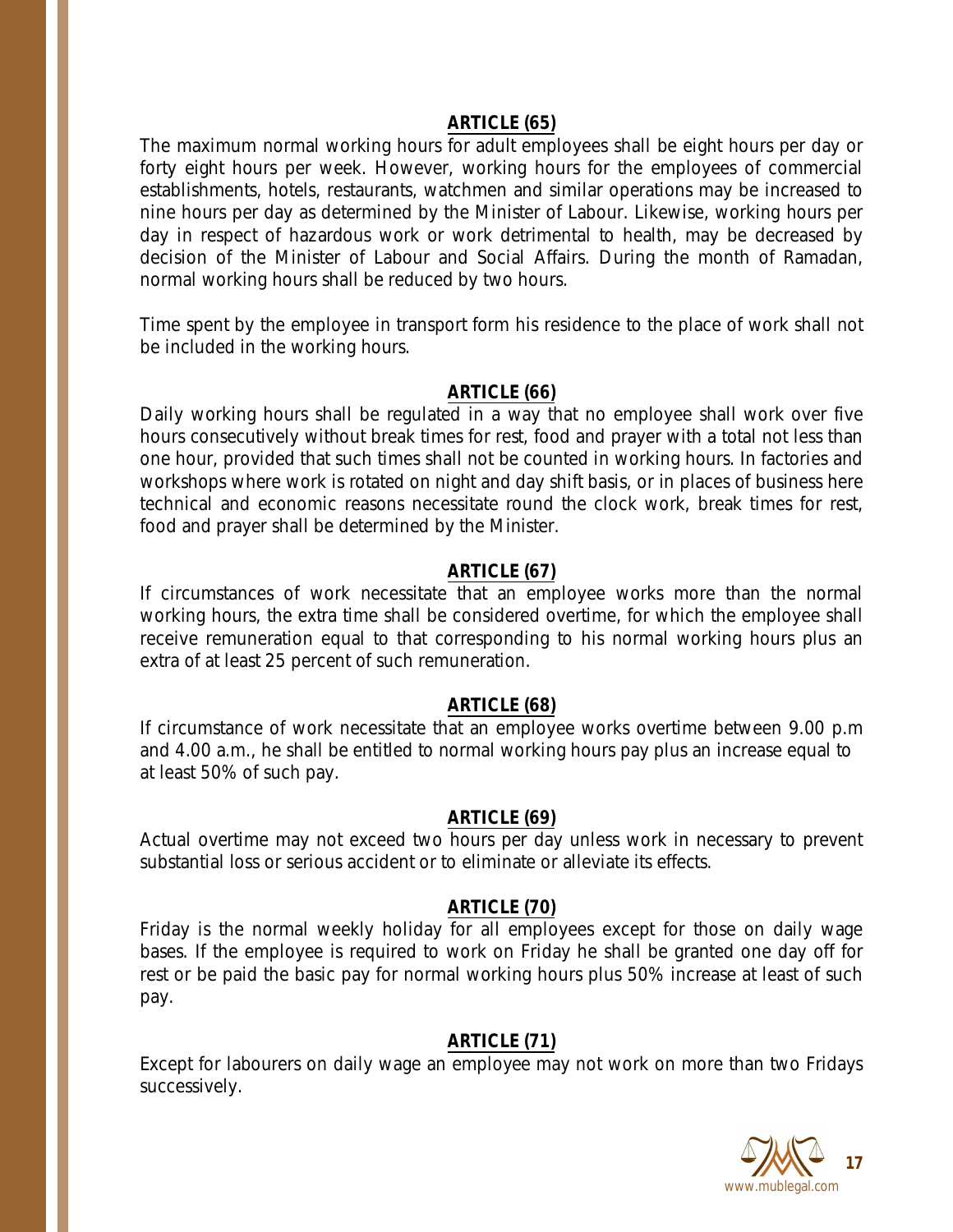## **ARTICLE (72)**

The provisions of this Section shall not apply to the following categories:

- 1. Persons holding responsible senior posts in the management or supervision if holders of such titles are vested with the authorities or employers over employees, and such category is to be determined by the Minister of Labour and Social Affairs.
- 2. Ship crews and sea men who work under special service conditions due to the nature of their work, excluding Sea Port workers who are engaged in loading and off-loading and related works.

#### **ARTICLE (73)**

A Notice Board showing the weekly closing day, working hours and rest times for all categories of employees must be fixed at conspicuous place on the main gate used as entrance by employees and in the premises of work and a copy of the notice should be submitted to the competent Labour Department.

If the weekly closure system is not applied by the place of business, a notice showing the weekly rest day for each category of employees shall be fixed by the employer at the places referred to in the preceding paragraph.

#### **SECTION 2 LEAVES**

## **ARTICLE (74)**

Each employee is entitled to an official leave with full pay on the following occasions:

- Hijra New Year. Cone day
- Christian New Year. Christian New Year.
- Eid Al Fitr **Two days**
- Eid Al Adha and Waqfa day Three days
- Birthday of the Prophet Cheeday
- Ascension Day **One day**
- National Day **One day**

## **ARTICLE (75)**

The employee must be granted an annual leave during each year of service which may not be less than:

- 1. Two days per month in respect of any employee with more than six months and less than one year of service.
- 2. Thirty days per annum in respect of any employee whose period of service exceeds one year.

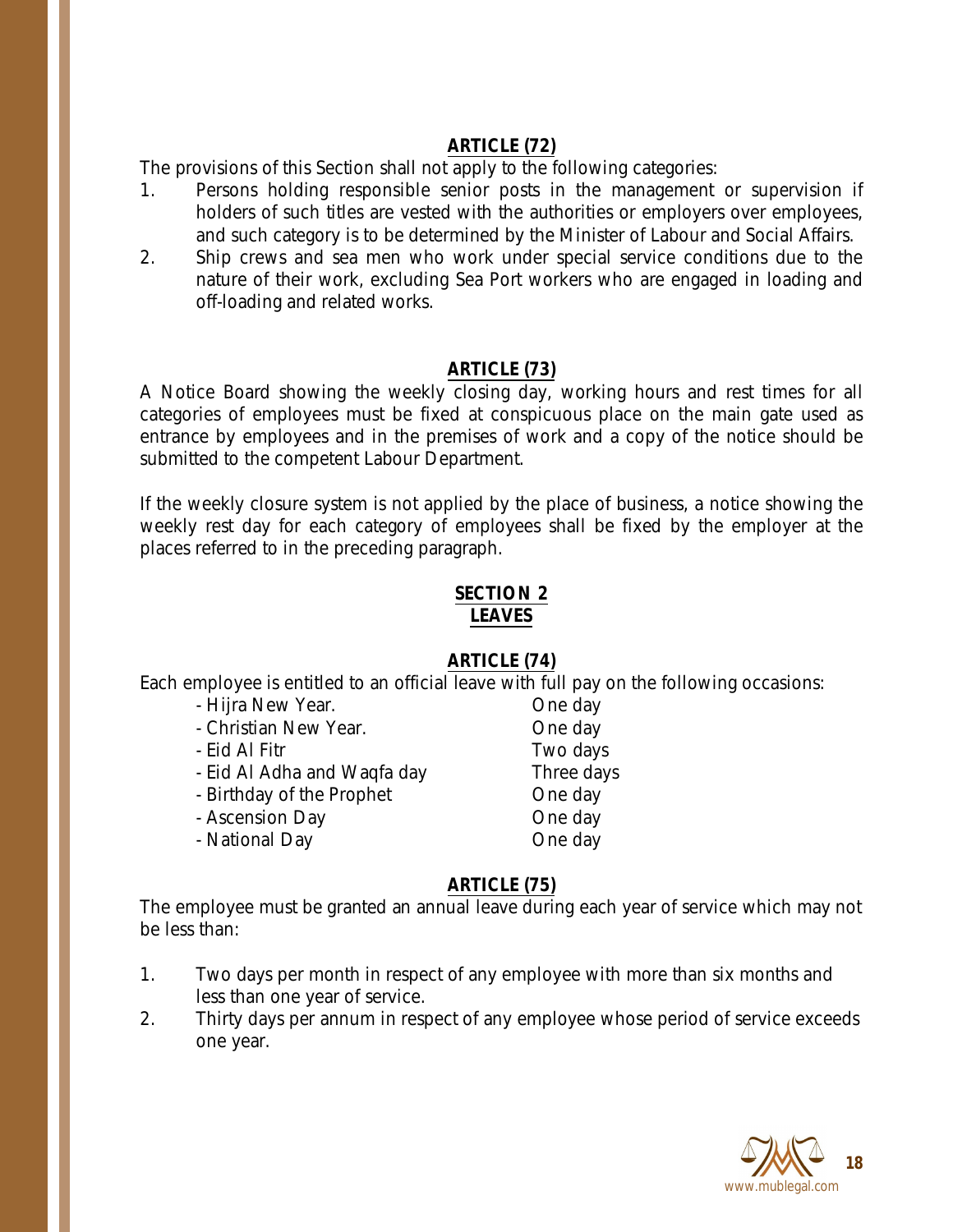In the event of termination of an employee's service he shall be entitled to an annual leave for the fractions of the last year of service.

## **ARTICLE (76)**

The employer may at his discretion determine the date for commencement of annual leaves and, when necessary, he may decide to divide the leave in two parts at the most, except in cases of juveniles where vacation may not be divided in parts.

# **ARTICLE (77)**

The annual leave period is deemed to include such holidays as prescribed by law or as agreed to, and any other periods of sickness, occurred during this leave and is considered as part thereof.

## **ARTICLE (78)**

The employee shall receive his basic pay in addition to housing allowance, if any for the annual leave days. However if the exigencies of work necessitate that the employee works during his annual leave in whole or in part, and the period of leave during which he has worked, has not been carried forward to the next year, the employer ought to pay him his wage in addition to cash in lieu of leave for his working days based on his basic pay.

# **ARTICLE (79)**

The employee is entitled to receive cash in lieu of annual leave days not availed by him, if he was dismissed or if he left the service, after the period of notice stipulated by law. Cash in lieu of leave is calculated on the bases of pay received by the employee at the time of maturity of such leave.

## **ARTICLE (80)**

Remuneration due to an employee plus that of the approved leave under this law shall be paid in full by the employer to the employee before the latter's departure on annual leave.

## **ARTICLE (81)**

If exigencies of work necessitate that the employee work on holidays or rest days against which he receives full or partial pay he shall be compensated in lieu thereof with increase in pay by 50% of his wage, but if he has not been compensated for the same with a leave, the employer shall pay him an increase to his basic wage equivalent to 150% of the days of work.

## **ARTICLE (82)**

If the employee falls sick for reasons other than labour injury he must report his illness within a period of two days at most and the employer must take necessary measures having him medically checked up to ascertain illness.

## **ARTICLE (83)**

1. During the probationary period, the employee is not entitled to any paid sick leave.

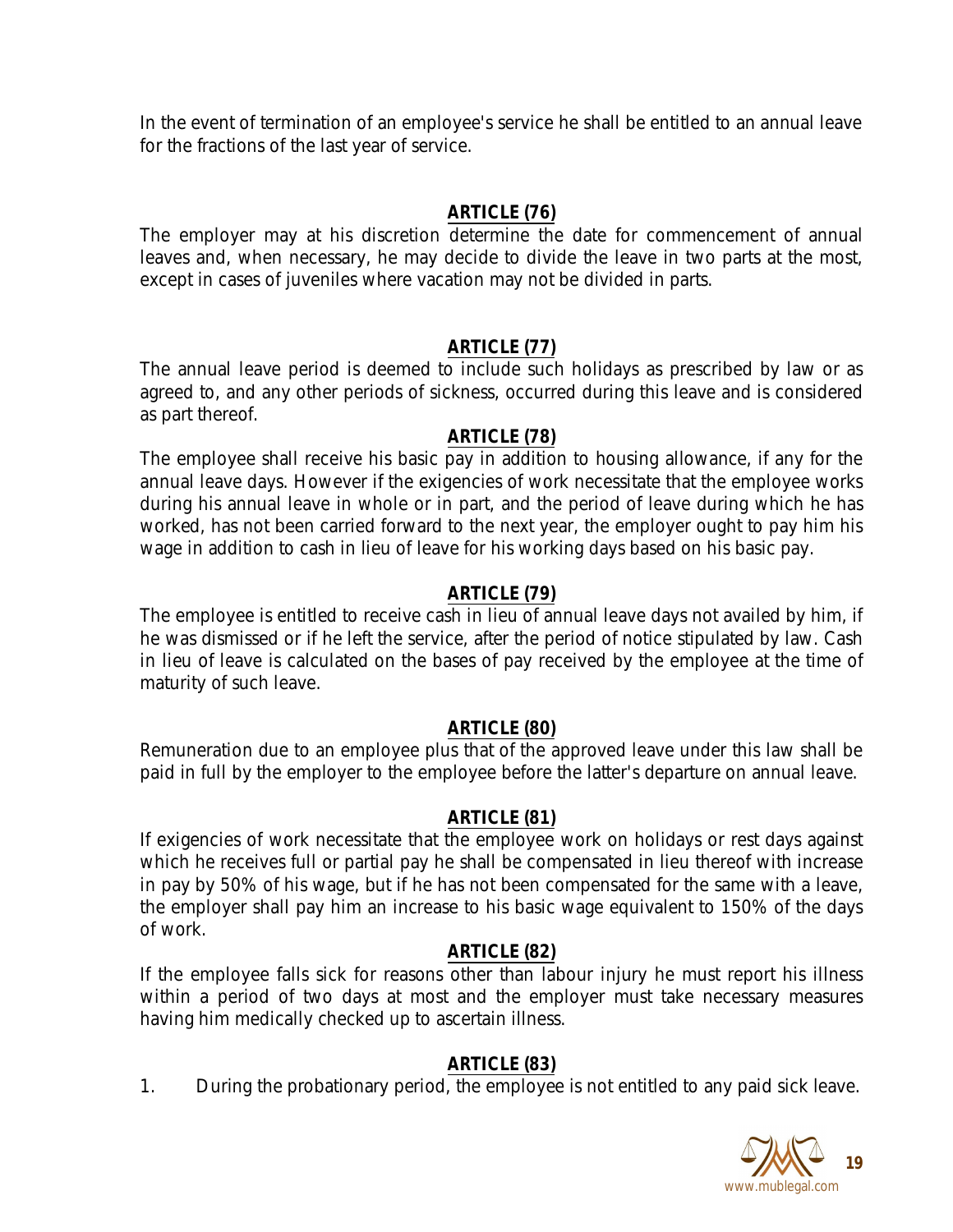- 2. If the employee spends over three months after completion of the probationary period, in the continuous service of employer, and falls sick during this period, he becomes entitled to a sick leave not more than 90 days either continuous or intermittent per each year or service, computed as follows:-
	- A. The first fifteen days with full pay.
	- B. The next thirty days, with half pay.
	- c. The subsequent period, without pay.

### **ARTICLE (84)**

Pay during sick leave shall not be made if sickness resulted from misbehavior of the employee such as consumption of alcohol or narcotics.

#### **ARTICLE (85)**

The employer may terminate the services of an employee who fails to resume his duties at the end of such leave as stipulated in Article (82), (83) and (84) hereof, and in such case the employee shall be entitled to his gratuity in accordance with the provisions of this Law.

#### **ARTICLE (86)**

If an employee resigns from service because of illness before the lapse of the first 45 days of the sick leave and the Government Medical Officer or the physician appointed by the employer justifies the causes of resignation, the employer must pay to the employee his remuneration due for the period remaining from the first 45 days referred to above.

#### **ARTICLE (87)**

A special leave without pay may be granted for the performance of pilgrimage to the employee once through-out his service and shall not be counted among other leaves and may not exceed 30 days.

#### **ARTICLE (88)**

During the annual leave or sick leave provided for hereunder, the employee may not work for another Employer; however, if the employer has established that the employee has done this, he shall have the right to terminate the service of employee without notice, and to deprive him of the leave pay due to him.

#### **ARTICLE (89)**

Subject to the provisions herein contained, every employee who does not report to duty immediately after expiry of his vacation, he shall be deprived of his pay for the period of absence commencing from the day following to the date on which the leave has expired.

#### **ARTICLE (90)**

Without prejudice to cases where the employer has the right to dismiss the employee without notice or gratuity as prescribed herein, the employer may not dismiss an

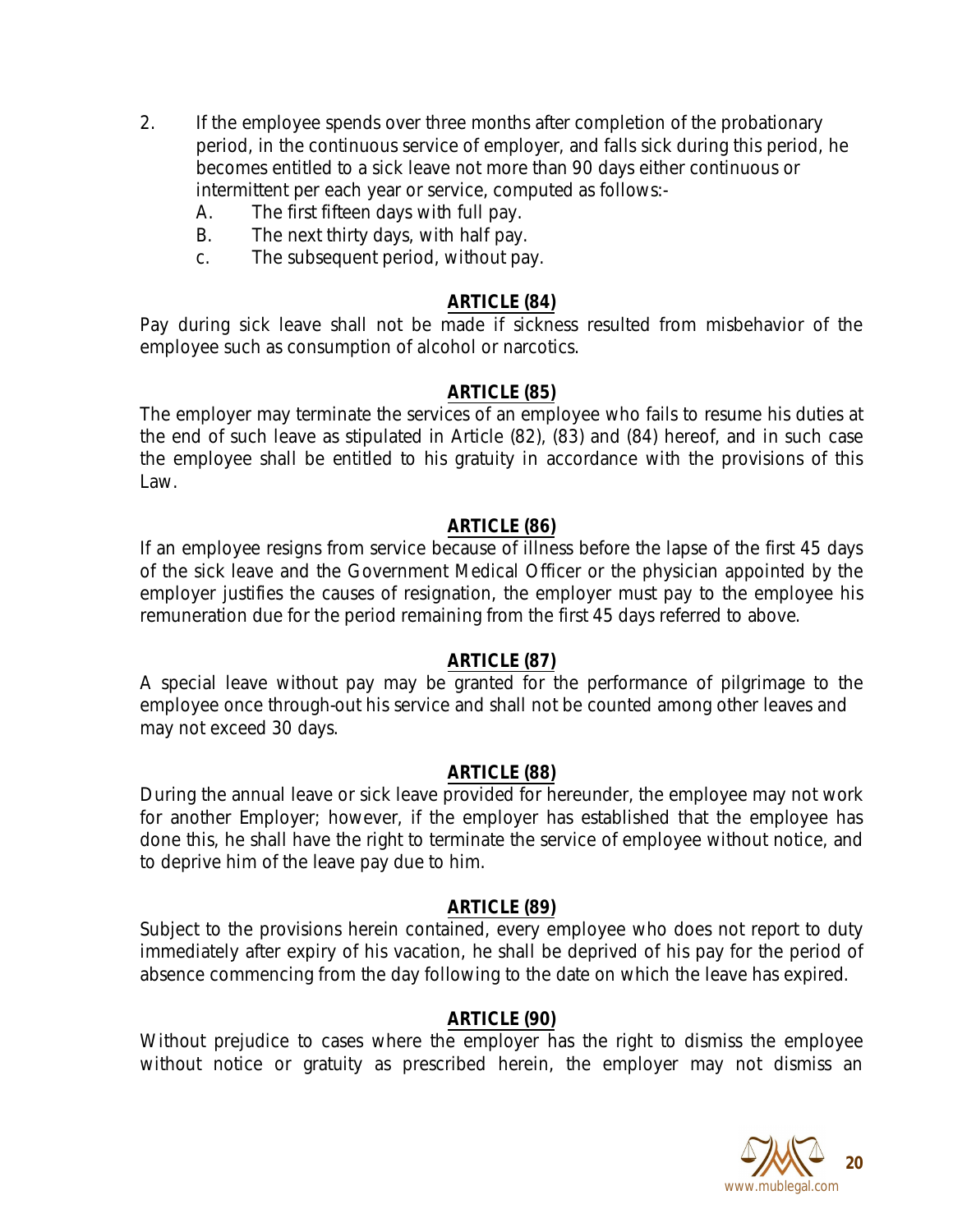employee or serve him with a notice of dismissal during his leave as is provided for in this Section.

### **CHAPTER V SAFETY, PROTECTION, AND THEIR HEALTH AND SOCIAL CARE OF THE EMPLOYEES**

### **ARTICLE (91)**

Every employer must provide adequate means of protection for the employee from the hazards of injuries and vocational diseases that may occur during work as well as the hazards of fire and other hazards arising from use of machines and other tools, and he must apply all other means of protection as approved by the Ministry of Labour & Social Affairs, and the employee must use protective equipment and clothing provided to him for such purpose and he must abide by all instructions of the employer aiming at his protection from dangers and must not act in a way that may obstruct the application of said instruction.

### **ARTICLE (92)**

Every employer must display at a conspicuous point in the place of business detailed instructions concerning methods to prevent fire and protect employees from dangers while they perform their duties. Said instructions shall read in Arabic and, if necessary, in another language understood by the employees.

#### **ARTICLE (93)**

Each employee has to arrange for one medical aid box(s), supplied with medicines, bandages disinfectants and other relief aids, to be fixed in a conspicuous place within the reach of employees and to be used by a specialist in handling first aids, and every one hundred employees should be provided with an aid box. Each first- aid box shall be sufficient for every 100 employees.

#### **ARTICLE (94)**

Without prejudice to the provisions of by-laws and regulations issued by concerned government authorities the employer must provide proper cleanliness and ventilation in each place of business and must provide such places with adequate illumination, potable water and toilets.

#### **ARTICLE (95)**

The employer must appoint one physicians(s) to do full medical checkup at least once each 6 months regularly for his employees who are exposed to the danger of infection with any of the occupational diseases reserved in the schedule attached hereto, and to record the results in his registers and in the personal files of such employees and the cases of occupational diseases must be reported instantly by the doctors to the employers and

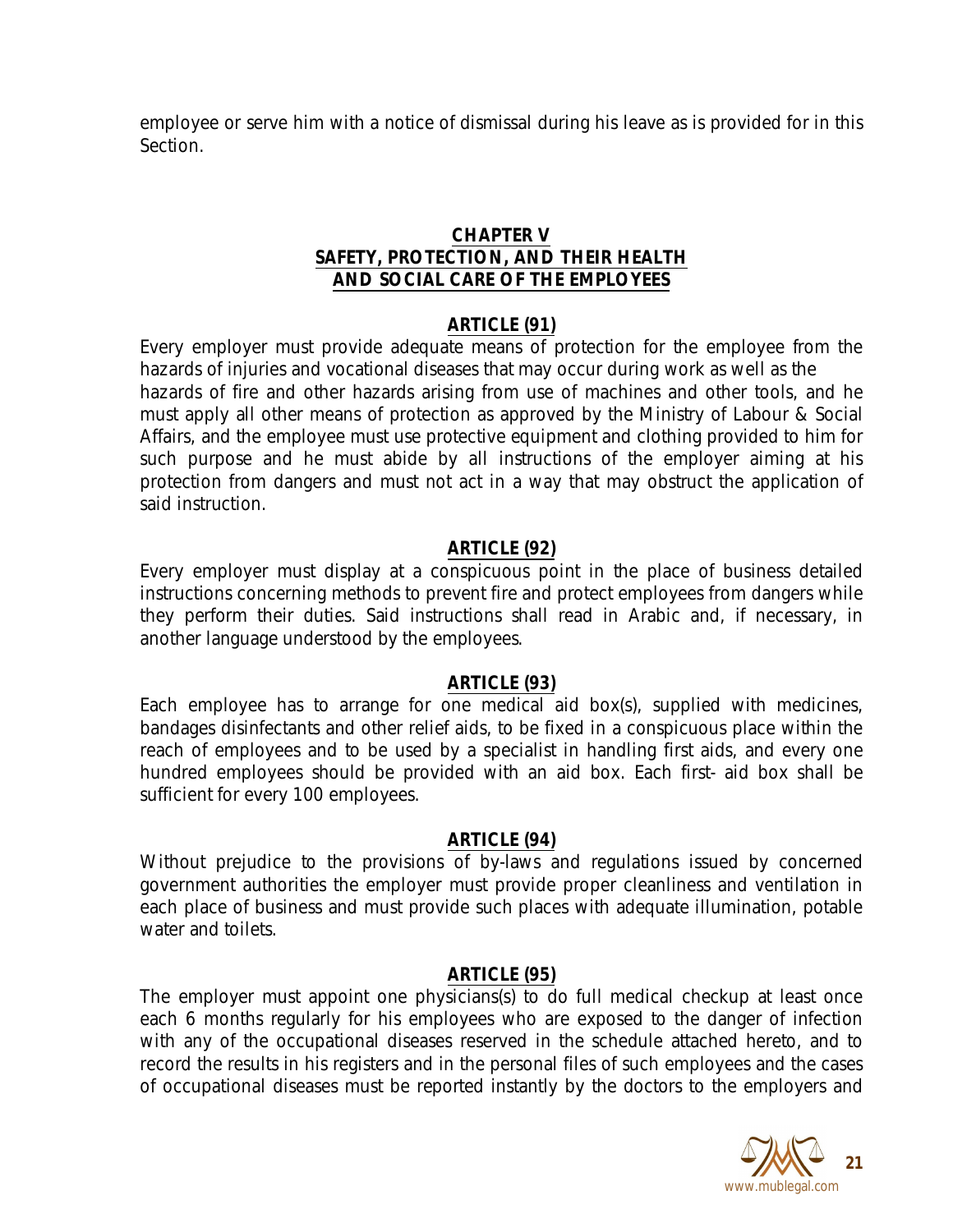the Labour Department after these become certain through medical and laboratory analysis. The physician in charge of regular medical check-up may ask for a second medical checkup for any employee who is exposed to occupational diseases before the lapse of the time limit stated in the para. under this article if the case of the employee so requires.

#### **ARTICLE (96)**

The employer must provide employees with means of medical care according to the standards decided by the Minister of Labour and Social Affairs in collaboration with the Minister of Health.

The Minister of Labour and Social Affairs has the capacity in consultation with the Ministry of Health, to determine the general Measures for health prevention applicable to all establishments having staff and in particular such measures relating to safety, illumination, ventilation and dining rooms, as well as supply of potable and cleaning water and measures relating to purification of atmosphere form dust and smoke and to stipulate precautionary measures against fire and electric current.

#### **ARTICLE (97)**

The employer or his representative at the time of appointment must keep employees informed of the dangers related to their profession and preventive measures they have to take. Moreover, the employer must display detailed written instructions in this respect at places of business.

#### **ARTICLE (98)**

The employer or his representative at the time of appointment must keep employees informed of the dangers related to their profession and preventive measures they have to take. Moreover, the employer must display detailed written instructions in this respect at places of business.

#### **ARTICLE (99)**

Employers, agents of the employers or any other persons having authority on employees may not permit entry of any kind of alcoholic drinks into the places of business for consumption threat, and they may not permit entrance into or stay at the establishment for any intoxicated person.

#### **ARTICLE (100)**

The employee shall abide by instructions and orders related to business safety and precautions, and adopt precautionary methods and pledge to care for items thereof in his possession. It is prohibited for an employee to act in any way that may contravene enforcement of said instructions or misuse methods placed for health and safety protection of employees or which may cause loss or damage to the same.

#### **ARTICLE (101)**

Each employer who employs employees in areas that are remote from cities where there is no access to normal means of transportation shall provide employees with the following facilities:

1. Adequate means of transport

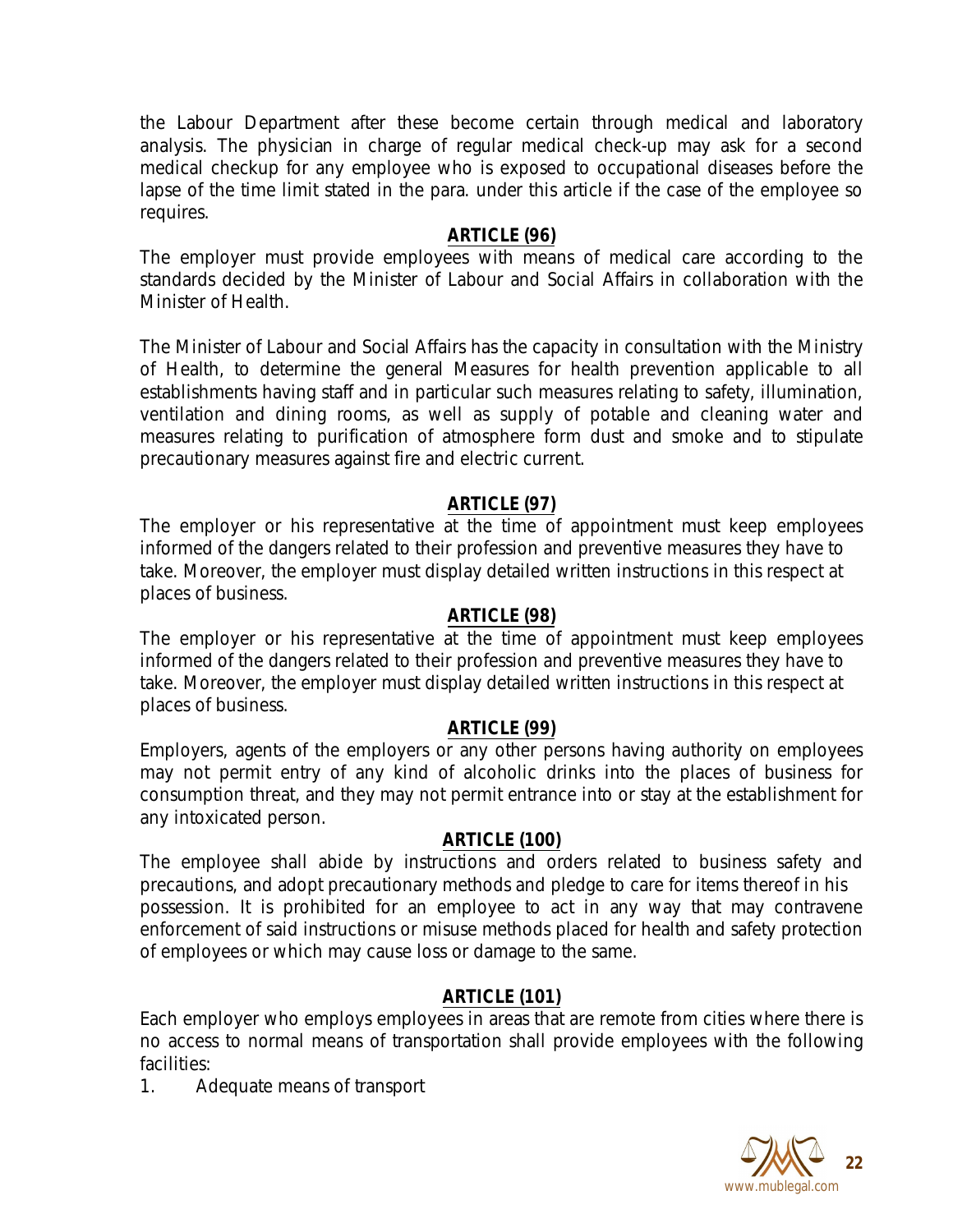- 2. Adequate accommodation
- 3. Drinking water
- 4. Proper foodstuff
- 5. Medical aid equipment
- 6. Entertainment and sports amenities.

Areas to which all or part of the provisions of this Article apply shall be stated by decision of the Minister of Labour & Social Affairs.

With exception of foodstuff, all services referred to in this Article shall be at the expense of the employer and nothing hereof is to be borne by the employee.

### **CHAPTER VI DISCIPLINARY RULES**

## **ARTICLE (102)**

Disciplinary penalties which may be imposed by the employer or its agent upon its employees are as follows:

- 1. Warning.
- 2. Fine.
- 3. Suspension from work with reduced pay for a period not exceeding ten days.
- 4. Forfeiture of deferment of periodic increment in establishments where such increments system is applied.
- 5. Forfeiture or deferment of promotion in establishments where promotion system is applied.
- 6. Dismissal from service but reserving right to end of service benefits.
- 7. Dismissal from service together with forfeiture of all or part of the benefits, provided that penalties shall not be imposed for reasons other than those specifically prescribed in Article (120) of this Law.

## **ARTICLE (103)**

The disciplinary code determines the cases where each of the disciplinary penalties prescribed in the preceding Article may be imposed. The Mister of Labour and Social Affairs may issue by decision, a model penalty and benefits schedule to guide employers in setting up their respective regulations in this regard.

#### **ARTICLE (104)**

A fine may be a certain amount of money or an amount equal to the remuneration of the employee for a certain period of time. A fine in respect of a single offence may not exceed remuneration payable for five days. It is not permissible to deduct within one month an amount equal to more than five days pay from the employee's remuneration in settlement of fines imposed upon him.

# **ARTICLE (105)**

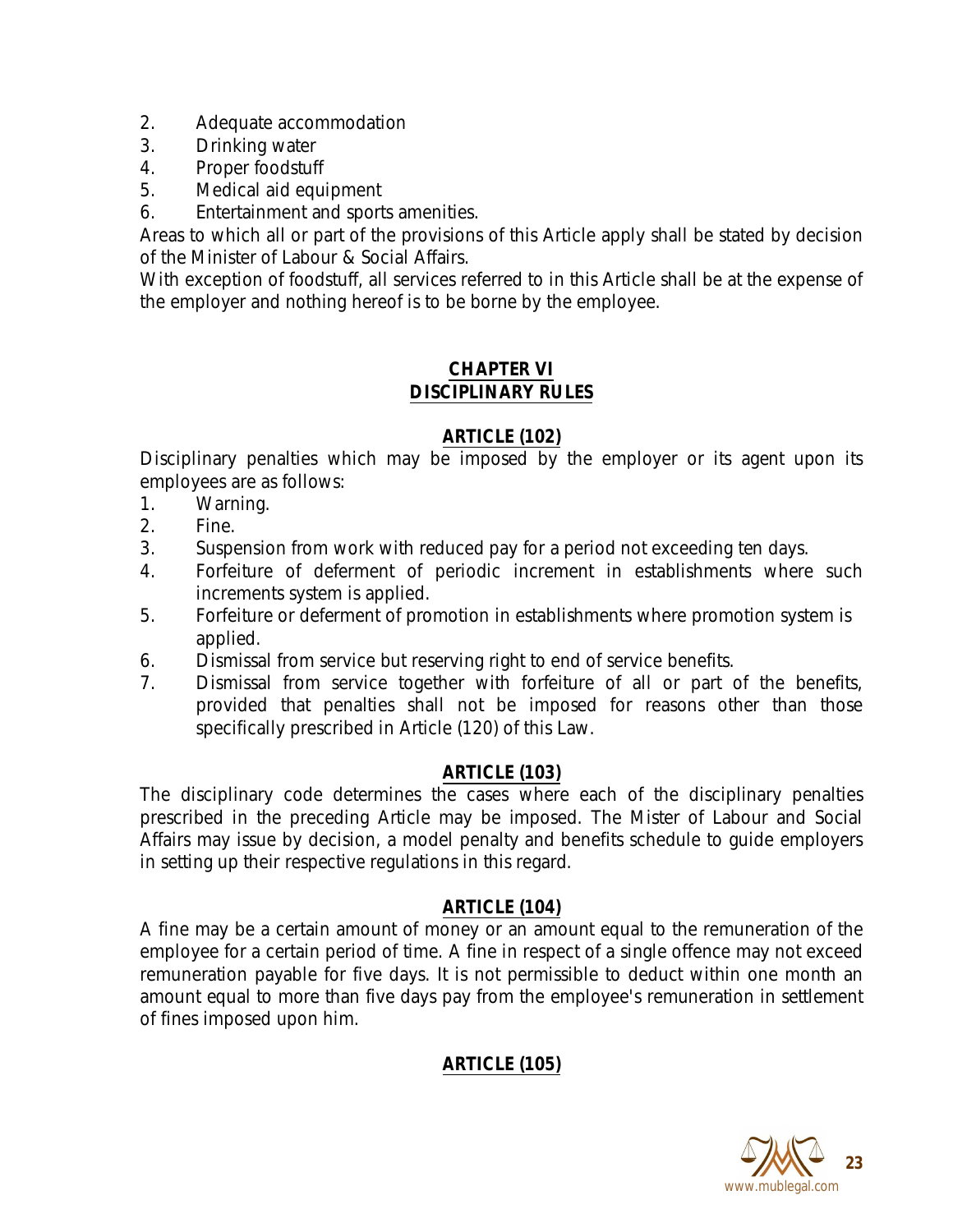A special register shall be kept where shall be entered all penalties imposed upon employees showing reason and occasion of penalty, employee's name and his pay. A special account shall be made for this purpose and monthly total thereof shall be allocated for employees' social welfare in accordance with a decision to be taken by the Minister of Labour and Social Affairs in this respect.

### **ARTICLE (106)**

Periodical increment may not be forfeited more than once in a year nor may the said increment be deferred for more than six months.

### **ARTICLE (107)**

No forfeiture of promotion may be made for more than one promotion step. The punished employee shall be promoted on the next immediate step when such employee becomes qualified for promotion.

#### **ARTICLE (108)**

Financial proceeds collected by the employer as a result of the differences arising from forfeiture of increment or allowance or delay of the same shall be recorded in a special register with reasons thereof, name of the employee and amount of his remuneration. Monthly proceeds of such differences shall be allocated for spending on employees social welfare as may be decided by the Minister of Labour and Social Affairs in this regard.

### **ARTICLE (109)**

Disciplinary penalties may not be imposed on an employee who has committed an offence outside the place of business unless the said act is relevant to the business, the employer or its manager. Nor is it permitted to apply more than one penalty in respect of one offence or to combine between disciplinary penalty and deducting part of the employee's pay in accordance with the provisions of Article (61) of this Law.

#### **ARTICLE (110)**

Any of the penalties prescribed in Article 102 may not be applied on the employee unless he is notified in writing of the charge taken against him and unless his statement is heard and his defence is investigated and unless all that is recorded in a report kept in his personal file.

Penalty shall be noted at the bottom of the said report. The employee shall be notified in writing of the kind, amount and reasons of penalties and the action taken against him in case of repetition of the offence.

#### **ARTICLE (111)**

An employee may not be charged with a disciplinary offence after lapse of thirty days from disclosure of the same, nor may a disciplinary penalty be imposed after the lapse of sixty days from closing of investigation on the offence and finding an evidence against the employee.

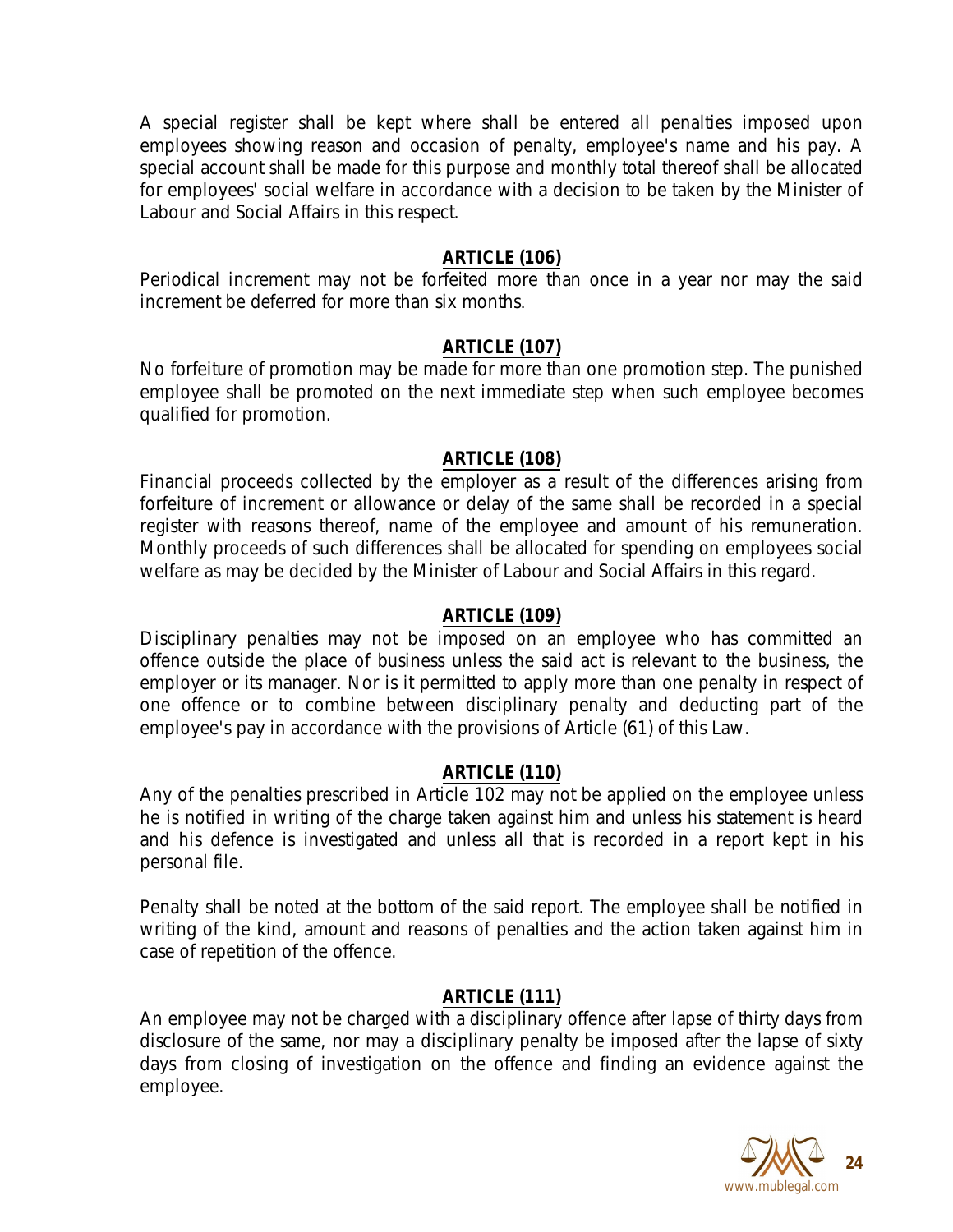## **ARTICLE (112)**\*

If the employee has been charged with premeditated crime, such as his involvement in a physical assault or robbery of property or other offenses such as the abuse of honesty, breach of trust or strikes, the said employee may be temporarily suspended from work.

If a judgement releases the employee from standing a trial or acquits him he shall be reinstated to his work and his remuneration for the suspension period be paid to him in full in cases where his suspension was maliciously contrived by the employer.

### **CHAPTER VII TERMINATION OF EMPLOYMENT CONTRACT AND END OF SERVICE REMUNERATION**

# **SECTION 1 TERMINATION OF EMPLOYMENT CONTRACT**

# **ARTICLE (113)**

The employment contract is deemed to be terminated in any of the following cases:

- In the event of mutual consent by both parties to terminate the contract provided that the employee's consent is made in writing.

- On expiry of the period specified in the contract unless the contract is expressly or implicitly extended in accordance with the provisions of this Law.

- At the option of either party in unlimited contracts provided that the provisions of this Law regarding warnings and acceptable causes for termination of the contract without abuse are fully complied with.

## **ARTICLE (114)**

A contract of employment shall not expire by reason of death of the employer unless the subject matter of the contract is related to him in person. However, the contract shall terminate by reason of death of the employee or in case of his total disability to perform duties established by a medical report approved by the competent State Medical Authority.

If partial disability of an employee permits him to perform different duties which conform with his health state, the employer shall transfer the employee, at the latter's request, to another job of such other duties and shall pay him the remuneration normally paid by the employer in similar cases without prejudice to entitlement and indemnity accrued to the employee in accordance with this Law.

# **ARTICLE (115)**\*

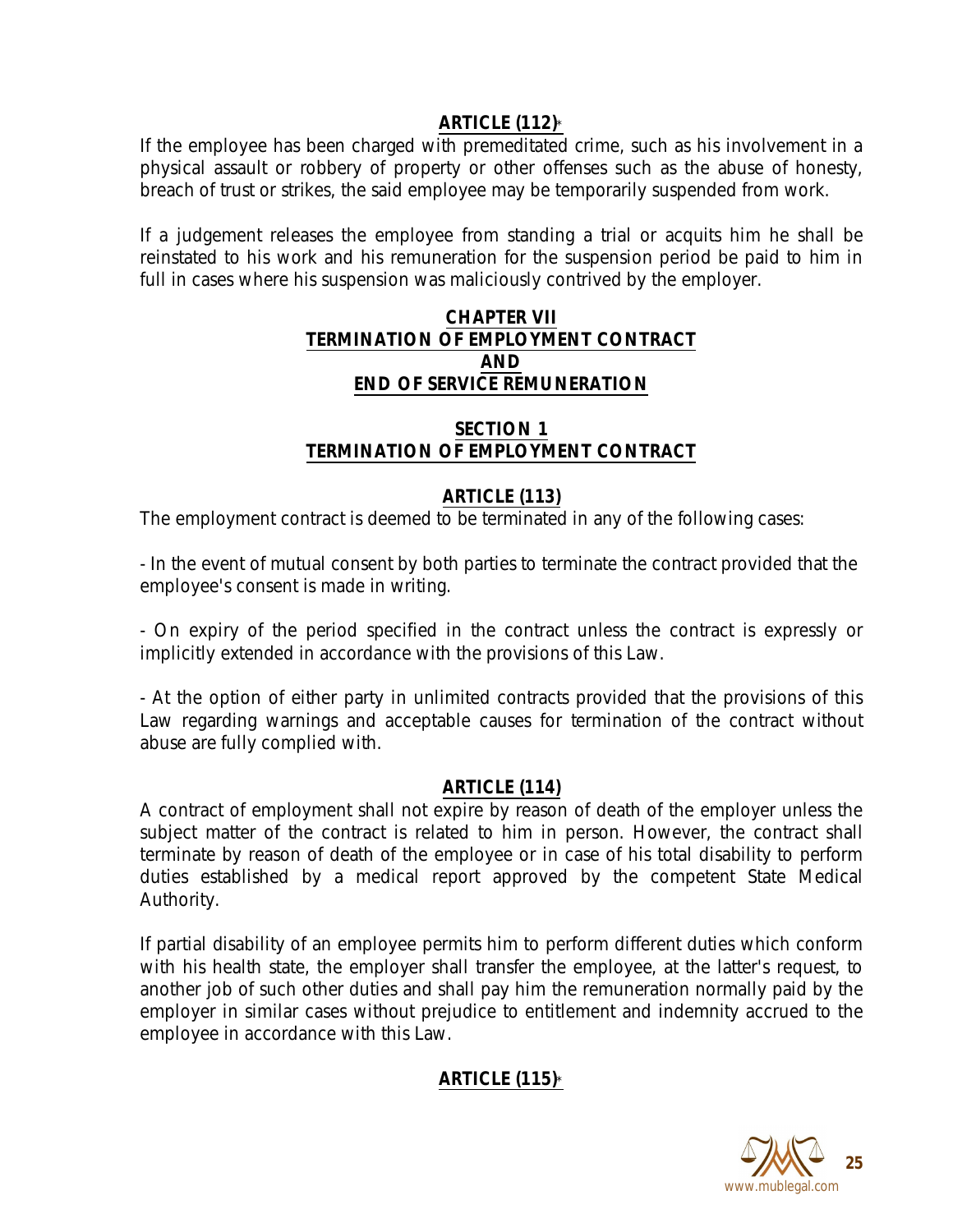If the employer has terminated an employment contract with a limited period, for reasons other than those provided for under Article (120) hereof, he becomes liable for payment of compensation to the employee against damages sustained by him, provided that the sum of compensation in all events, may not exceed the total pay due to him for a period of three months or for the remaining period of contract whichever is shorter, unless the terms of the contract provide otherwise.

## **ARTICLE (116)**

If the contract has been terminated on part of the employee, for reasons other that those provided for under Article (121) hereof, the employee becomes liable for compensating the employer against losses incurred by him in consequence of contract termination, provided that the amount of compensation, may not exceed half a month's pay for a period of three months or for the remaining period of contract whichever is shorter, unless the terms of the contract provide otherwise.

# **ARTICLE (117)**

- 1. The employer and employee may terminate the employment contract with unlimited period, for a valid reason at any time after conclusion of the contract by written notice duly given to other party, thirty days at least prior to termination.
- 2. In respect of daily pay employees period of notice shall be as follows:
	- a. On week in the employee has worked for more than six months but less than one year.
	- b. Two weeks if the employee has worked for at least one year.
	- c. One month if the employee has worked for at least five years.

# **ARTICLE (118)**

The contract shall continue to be valid throughout the period of warning referred to in the preceding Article and shall expire with the expiry date of the warning. The employee shall be entitled to full pay during the notice period on the basis of last pay he earned, and he shall have to perform his duties during such period if so instructed by the employer.

It may not be agreed to waive or reduce period of warning but it may be agreed to increase such period.

# **ARTICLE (119)**

If the employer or the employee has failed to serve notice to the other party for termination of the contract or has reduced the notice period, the party obliged to serve the notice shall pay to the other party an indemnity called "Compensation in lieu of notice", and it is incurred by the other party as a result of failure to give notice or for reduction of said period, and the indemnity shall be equal to the employee's pay for the notice period in full or in proportion to the diminished part. In regard to employees on monthly, weekly, daily or per hour work pay the notice allowance shall be computed on the basis of last pay earned by them. With regard to employees paid on piece work basis, allowance shall be calculated on the basis of the average daily pay provided for in Article (57) hereof.

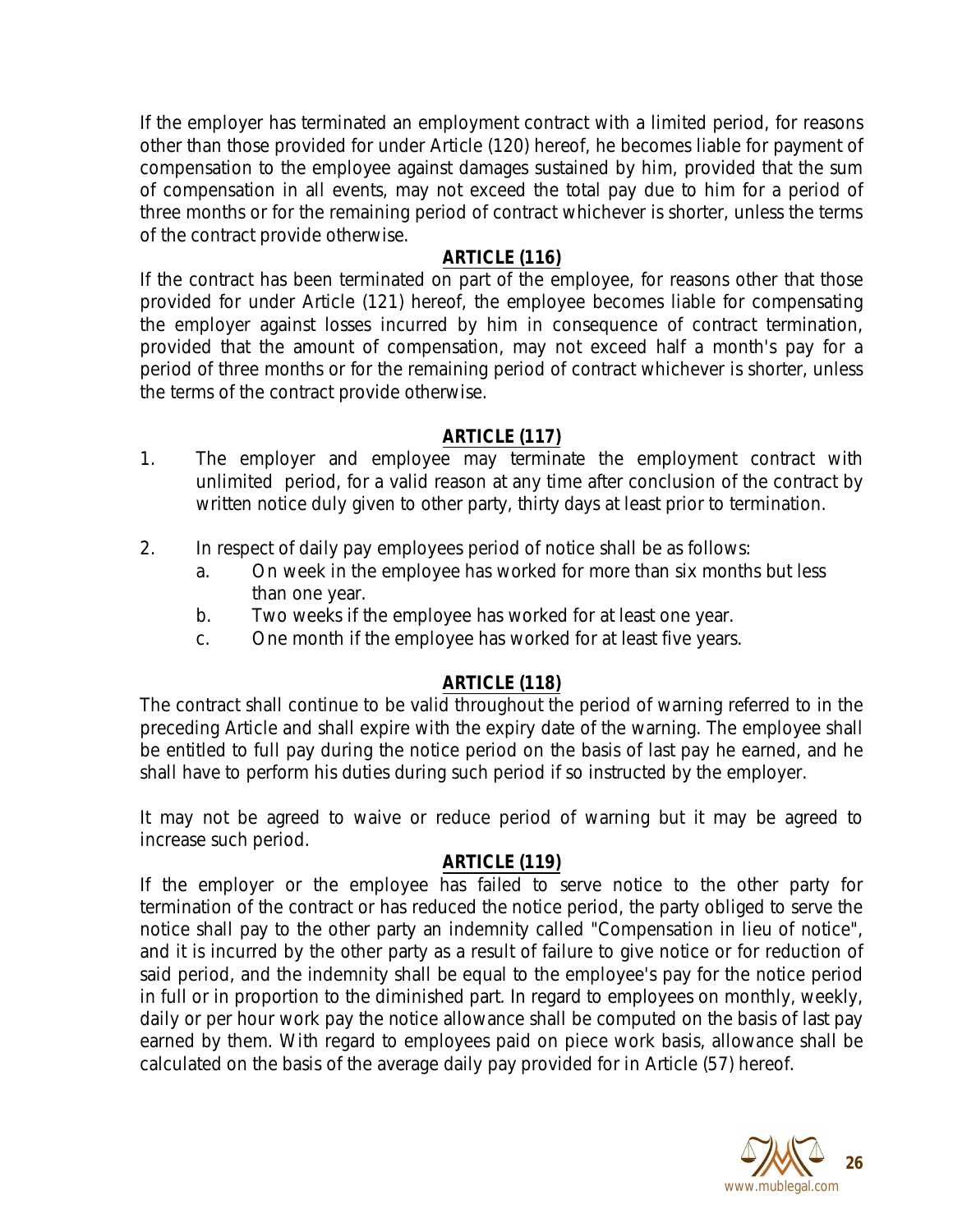# **ARTICLE (120)**

The employer may dismiss the employee without notice in the following cases:

- 1. If the employee adopts a false identity or nationality or if he submits forged documents or certificates.
- 2. If the employee is appointed under a probationary period and dismissal occurred during or at the end of said period.
- 3. If he commits an error causing substantial material loss to the employer provided that the latter advises the labour department of the incident within 48 hours from having knowledge of the same.
- 4. If the employee violates instructions concerning safety of the place of business provided that such instructions are displayed in writing at conspicuous places and in case of an illiterate employee the latter be informed verbally of the same.
- 5. If he fails to perform his basic duties under the contract of employment and persists in violating them despite formal investigation with him in this respect and warning him of dismissal if the same is repeated.
- 6. If he divulges any secrets of the establishment where he is employed.
- 7. If he is awarded final judgement by the competent court in respect of an offence prejudicing honour, honesty or public morals.
- 8. If during working hours he is found drunk or under the influence of drug.
- 9. If in the course of his work he commits an assault on the employer, the manager or any of his colleagues.
- 10. If he absents himself without lawful excuse for more than twenty intermittent days or for more than seven successive day during one year.

# **ARTICLE (121)**

The employee may leave the service without notice in the following cases:

- a. If the employer does not fulfil his obligations towards the employee as provided for in the contract or in this Law.
- b. If the employer of his legal regal representative has committed an act of assault against the employee.

# **ARTICLE (122)**

Termination by the employer of an employee's service is considered arbitrary if the cause for such termination has nothing to do with the work. In particular, termination is considered arbitrary if the employee's service has been terminated on grounds, or a

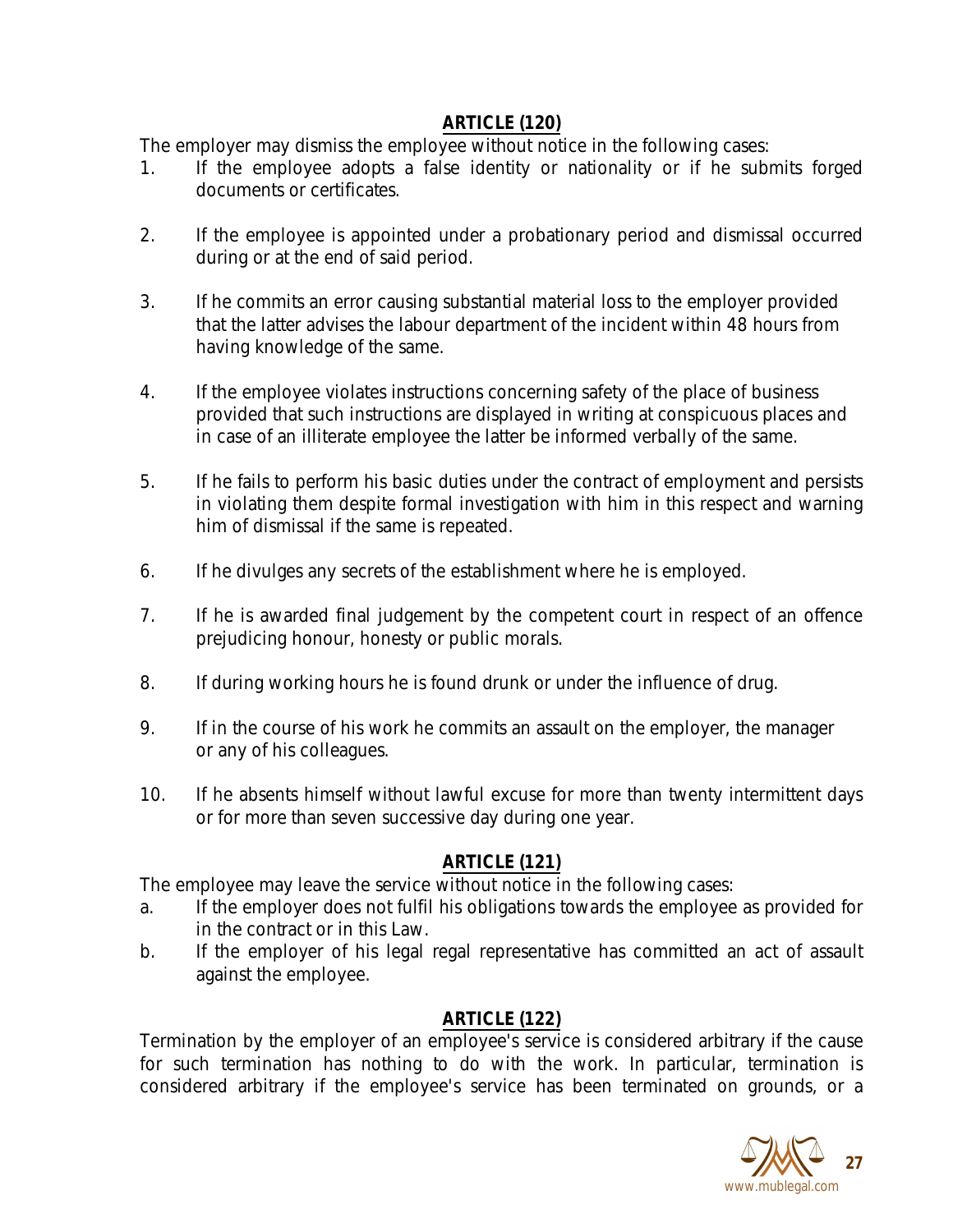reasonable complaint lodged by him to the competent authorities, or on grounds of a justifiable action brought by him against the employer.

# **ARTICLE (123)**

a. If the employee has been arbitrarily dismissed, the competent court has the jurisdiction to give judgement against the employer for payment of compensation to the employee.

The court shall determine the amount of this compensation, taking into consideration the nature of work sustained by the employee, period of service and after investigation of dismissal circumstances. Provided that in all cases the amount of compensation should not exceed the employee's pay for a period of three months, to be worked out on the basis of last pay due to him.

b. The provisions of the preceding clause shall not prejudice to the employee's entitlement to the gratuity due to him and notice period provided for in this Law.

# **ARTICLE (124)**

The employer may not terminate the service of an employee for his health deficiency before he avails himself of the leaves lawfully due to him. Any agreement to the contrary is deemed null and void even if it is made before this Law comes into operation.

## **ARTICLE (125)**

The employer shall provide the employee at the end of his service and at the latter's request with an end of service certificate free of charge. Said Certificate shall include date of appointment and date of termination, total period of service, nature of work performed by him and his last pay plus allowances, if any. Certificates or diplomas, papers and tools belonging to the employee shall be returned to him.

## **ARTICLE (126)**

If any change takes place in the form of the establishment or in its legal status, valid contracts at the time of change shall continue to exist so between the new employer and the employees of the establishment, and service shall be deemed to be continuous. Both the former and the new employers shall jointly be liable for a period of six months for the fulfillment of obligations arising from contracts of employment in the period prior to such change and after the lapse of the said period the new employer shall be solely responsible.

## **ARTICLE (127)**

If work assigned to the employee allows to acquaint with the employer's clients or have access to the secrets of his work, the employer may oblige the employee that after termination of the contract he may not compete with him or take part in any business interest competitive to the employer's. Such agreement shall be valid only if the employee

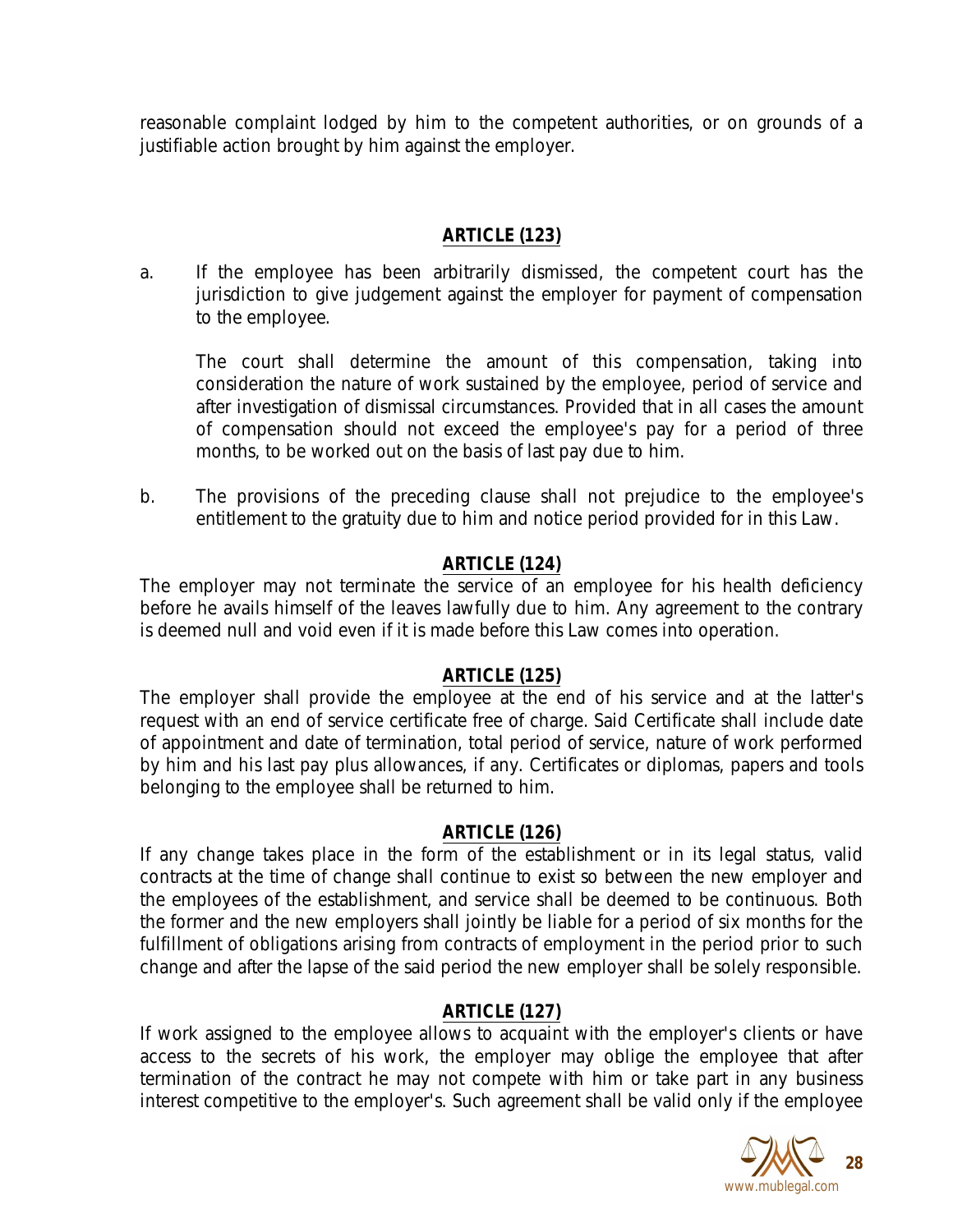has reached the age of 21 years at the time of its being executed and if the agreement is limited with respect to the place, time and nature of work to the extent as is necessary to safeguard the lawful interest of business.

### **ARTICLE (128)**

Any non-national employee who absents himself from work without lawful reasons prior to the end of the contract for a limited period, may not take up employment elsewhere even with the consent of the employer for one year after the date on which he absented himself from duties. And no other employer who is aware of that may employ or keep such employee in his service during such period.

### **ARTICLE (129)**

If the non-national employee has notified the employer of his desire to terminate the contract with unlimited period and has absented himself from work before the end of the legal notice period, he may not take up employment elsewhere before the lapse of one year from date of absence from work, even with consent of employer, and no other employer, who is aware of the case may recruit him or keep him in service before the end of such period.

#### **ARTICLE (130)**

The provisions of Article (128) and (129) exempt non-national employee who obtains prior approval of the Minister of Labour and Social Affairs before taking up another employment with the approval of the original employer.

#### **ARTICLE (131)**

Expenses for repatriation of an employee to his place of origin or any other place agreed upon by both parties shall be borne by the employer. If the employee after the end of his contract takes up employment somewhere else, repatriation expenses upon termination of his service shall be paid by the last employer subject to the provisions in the preceding clauses, and if the employer has failed to repatriate the employee and has not paid the repatriation expenses, the competent authorities shall do this at the employer's expense by way of attachment. If the cause for termination of contract is attributed to the employee, his repatriation will be arranged at his own expense if he has the mean to pay.

#### **ARTICLE (131) (REPEATED)**\*

- 1. In application of the provisions stated in the preceding clause, the expenses of employer's repatriation shall mean the cost of his travel ticket and whatever is provided for in the employment contract or in the bylaws of the Establishment, such as the employee's entitlement to travel tickets for his family and costs for shipment of his luggage.
- 2. In the cases where the employer provides the employee with accommodation, the employee shall be obliged to vacate the accommodation within a period not to exceed thirty days from the date of his service termination.

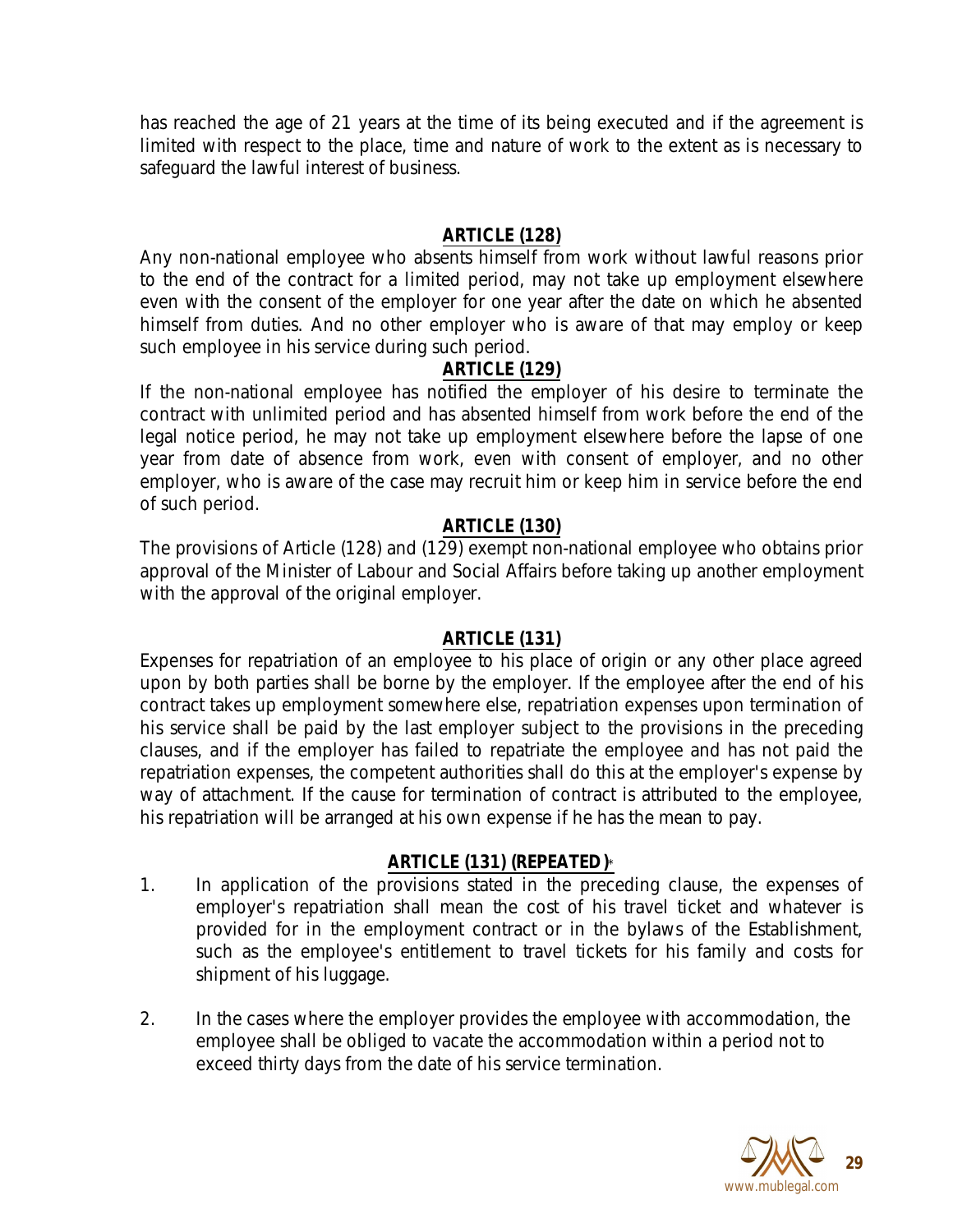- 3. The employee may not delay vacation of accommodation, thereafter, for any reason whatsoever, provided that the employer fulfills his obligation towards the employee with respect to the followings:
	- a) Expenses defined in Clause (1) under this Article.
	- b) End of service remuneration and any other dues assumed by the employer under the employment contract or the bylaws or the Law.
- 4. However, if the employer raised a dispute with respect to the amount of expenses and dues referred to above; the competent labour Department shall determine urgently the amount of such expenses and dues, within one week of a notification being sent to it, provided always that after such determination is made by the Labour Dept. the employee must be informed forthwith.
- 5. In such a case, the validity of the thirty days period referred to in Clause 2 under this Article, shall take effect from the date, the employer deposits the expenses and dues determined by the labour Department, with the treasury of Labour Dept. as a trust. If however the employee has failed to vacate the accommodation after expiry of the said thirty days, the Labour Department, in cooperation with the competent authorities in the concerned Emirate, will take the necessary administrative action to secure vacation.
- 6. No provisions under this Article is deemed to prejudice the right of employee to litigate thereabout before the competent court.

# **Article (131-a-1)**

- 1. Employer shall undertake to submit a bank guarantee to the competent labour department. The type, amount, procedures and companies and establishments subject to this condition, as well as other relevant provisions shall be defined by a Cabinet Resolution. Such guarantee shall be for the good performance of the employer's obligations stipulated in Articles 131 and 131-a herein.
- 2. Deduction of amounts from the bank guarantee mentioned in para (1) of present article shall be by virtue of a court judgement, except for the following:
	- 1. Return expenses of the employee to his home country or wherever as agreed with employer.
	- 2. Amounts acknowledged by employer before the competent labour department as entitlements of employee. In both cases, the Ministry may deduct such entitlements from the guarantee referred to in Para (1) hereof and pay the same to the employee to settle his dues.

# **SECTION (2) END OF SERVICE REMUNERATION**

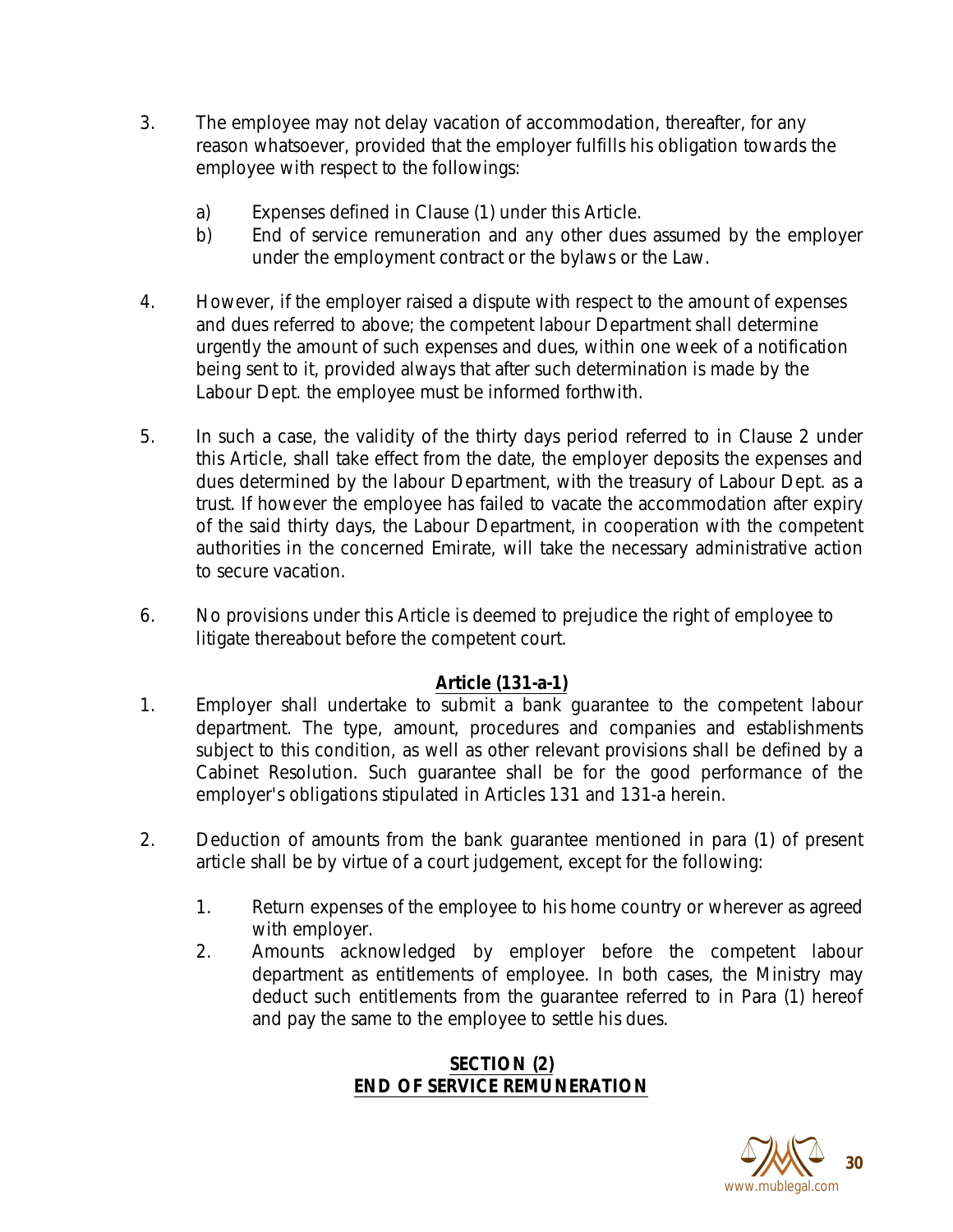# **ARTICLE (132)**

The employee who has completed one year or more in the continuous service, is entitled to the end of service remuneration at the end of his service. Days of absence from work without pay are not included in computing the period of service, and the remuneration is to be calculated as follows :

- 1. Twenty one day's pay for each year of the first five years of service.
- 2. Thirty days pay for each additional year. Provided that the entire total remuneration shall not exceed two year's pay.

# **ARTICLE (133)**

The employee shall be entitled to end of service remuneration in respect of fractions of the year payable pro rata to the time actually worked provided that he has completed one year of continuous service.

# **ARTICLE (134)**

"Without prejudice to the provisions of some laws regarding the granting of pensions and gratuities to employees of some establishments, the end of service gratuity shall be computed on the basis of last wage which the employee was entitled to, in respect of those drawing their salary per month, week or day, and on the basis of average daily wage stipulated in Article (57) in respect of those drawing their wages on piece work basis. The wage which is considered as basis for computation of the end of service gratuity shall not include anything given to the labourer in kind, housing allowance, transport allowance, travel allowance, overtime allowance, representation allowance, cashier's allowance, children education allowance, recreation and social services allowance or any other allowances".

## **ARTICLE (135)**

The employer may deduct any amounts due to him from the employee's end of service remuneration.

## **ARTICLE (136)**

In fulfillment of the provisions of Article (132), cases of employment preceding the effective date of this Law shall not be considered as cases entitling the employee to end of service gratuity. Without prejudice to rights acquired by the employee under any repealed labour law or contracts of employment, agreements, by-laws or regulations of the establishment. In the event of his death, the employee's gratuity shall be paid to his legal heirs.

# **ARTICLE (137)**

If an employee under a contract with unlimited period has left his work at his own option after a continuous service of not less than one year and not more than three years, he shall be entitled to one third of the end of service gratuity provided for in the previous Article. If the period of his continued service is more than 3 years and less than 5 years he becomes

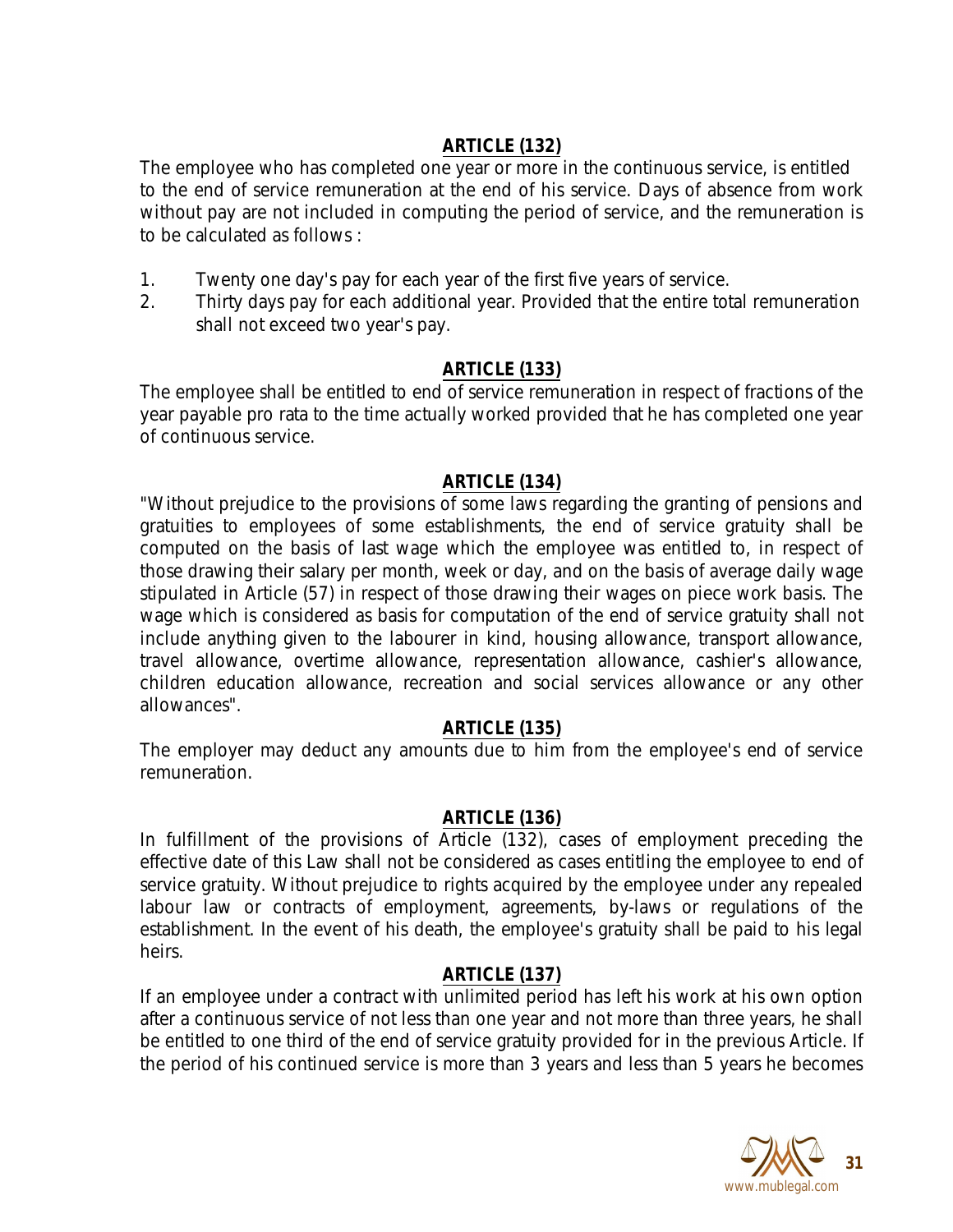entitled to 2/3 of the said gratuity, but if his continued service exceeds 5 years, he becomes entitled to the entire gratuity.

## **ARTICLE (138)**

If an employee under a contract with limited period leaves his work at his own option before the end of the contract period he shall not be entitled to end of service gratuity unless the period of his continuous service exceeds five years.

## **ARTICLE (139)**

The employee shall be fully deprived of the end of service gratuity in any of the following cases:

- a. if he is dismissed from service for any reason in accordance with Article (120) of this Law or if he leaves his work to avoid dismissal in accordance with the provisions of this Article.
- b. If he leaves his work willingly and without notice in cases other than those enumerated in Article (121) under this law with respect to unlimited period contracts or before he completes five years of continuous service with respect to limited period contracts.

# **ARTICLE (140)**

In any establishment where a saving fund is raised for employees and if the regulations of such fund provide that payments made by the employer to the fund for the account of employee is a legal commitment against the end of service gratuity, the amount of savings or benefits due hereunder shall be paid whichever is greater. If the fund regulations have no provisions that amounts paid by employers is a legal commitment for the end of service gratuity, the employee shall collect amount due to him from the saving fund in addition to the legal gratuity.

## **ARTICLE (141)**

In any establishment where a pension or security schemes or similar schemes are maintained, the employee who is entitled to retirement pension may select either this latter or the prescribed gratuity or whichever from both thus is more favourable to him.

## **CHAPTER VIII INDEMNITY FOR LABOUR ACCIDENTS AND OCCUPATIONAL DISEASES**

## **ARTICLE (142)**

If the employee sustains a labour injury or occupational disease as enumerated in Schedule (1) and (2) attached to this Law, the employer or its representative must report the accident instantly to the Police and Labour Department or any of its branches having jurisdiction over the place of business.

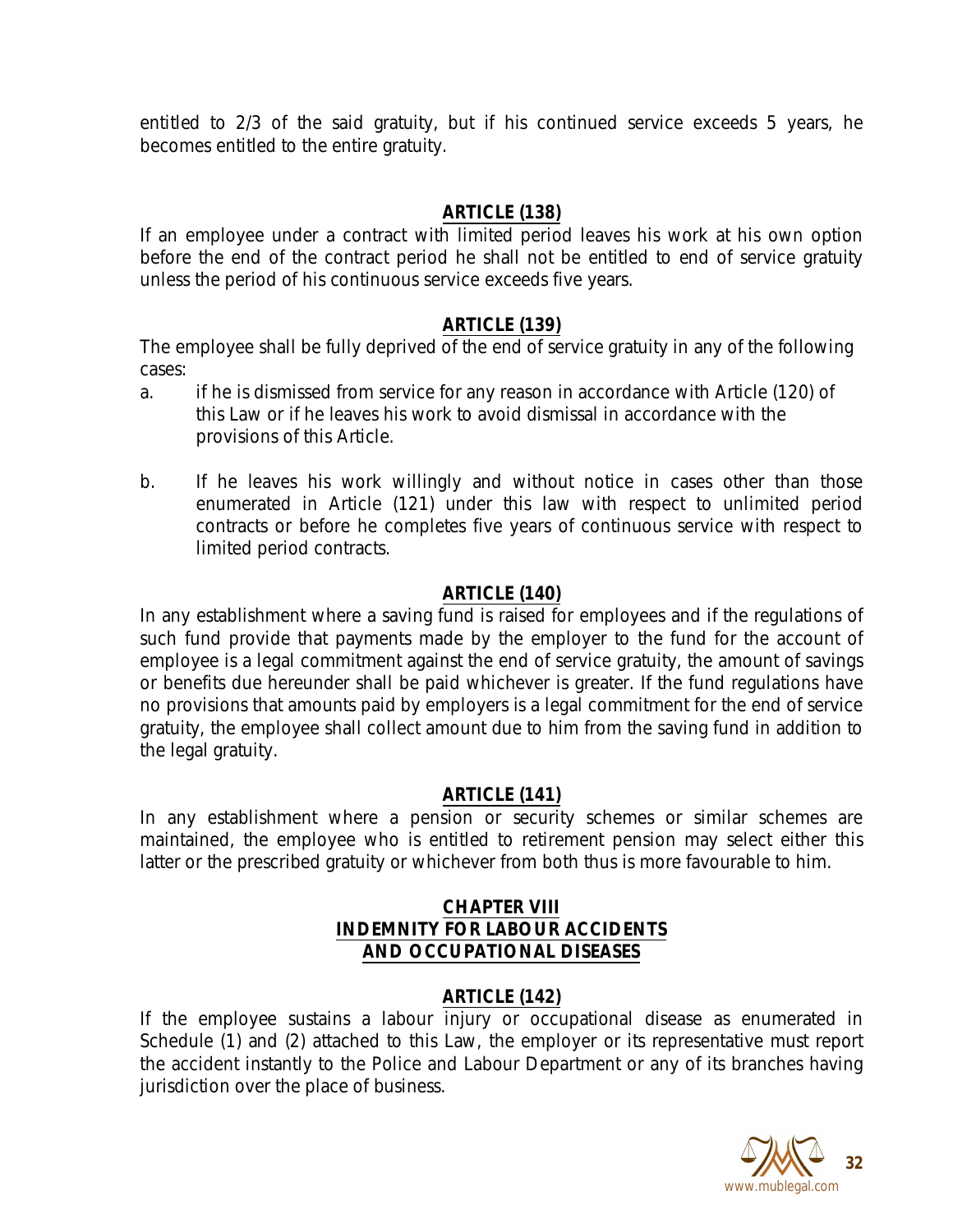The report must include employee's name, age, vocation, address, and nationality in addition to a brief description of the accident, its circumstances and the arrangements made for the employee's medical aid or treatment.

The police shall carry out necessary investigation, upon receipt of the report which contains statements of witnesses and employer or his representative and statement of injured if his condition so allows, and the report must indicate in particular if the accident is related to work, and whether it was deliberate or a result of gross misconduct on the part of the employee.

#### **ARTICLE (143)**

Following the investigation, the police must send a copy of the report to the Labour Department and another to the employer. The Labour Department may request that the investigation be completed or otherwise it shall have the investigation directly completed if it is deemed necessary.

#### **ARTICLE (144)**

In cases of Labour accidents and occupational diseases the employer shall pay the employee's treatment expenses at government or private hospitals until he recovers or his disability is proven. Treatment includes admission in hospitals or sanitorium, and surgical operation, X-ray and laboratory fees in addition to medicines and rehabilitation equipment purchased, artificial limbs and apparatus provided to the disabled persons.

Moreover, the employer must pay the transport expenses arising from the treatment of employee.

#### **ARTICLE (145)**

If the injury prevents the employee from carrying out his duties, the employer must pay him a financial subsidy equal to full pay throughout the period of treatment or for a period of six months, whichever is shorter. If treatment lasts from more than six months, said subsidy shall be reduced to the half for another period of six months or until the employee recovers from illness or his disability becomes certain or he dies whichever occurs first.

#### **ARTICLE (146)**

Financial subsidy referred to in the preceding Article is calculated on the basis of last pay received by the employee in respect of employees who receive monthly, weekly, daily, hourly wages and on the basis of the daily average pay provided in Article (57) with respect to employees on piece work pay.

#### **ARTICLE (147)**

The medical practitioner in charge shall at the end of treatment make a duplicate report, a copy of which shall be handed to the employee and the other to the employer, and shall defined in the report kind and cause of injury, date of accident, its relation to work and period of treatment and whether the employee has sustained permanent infirmity, or

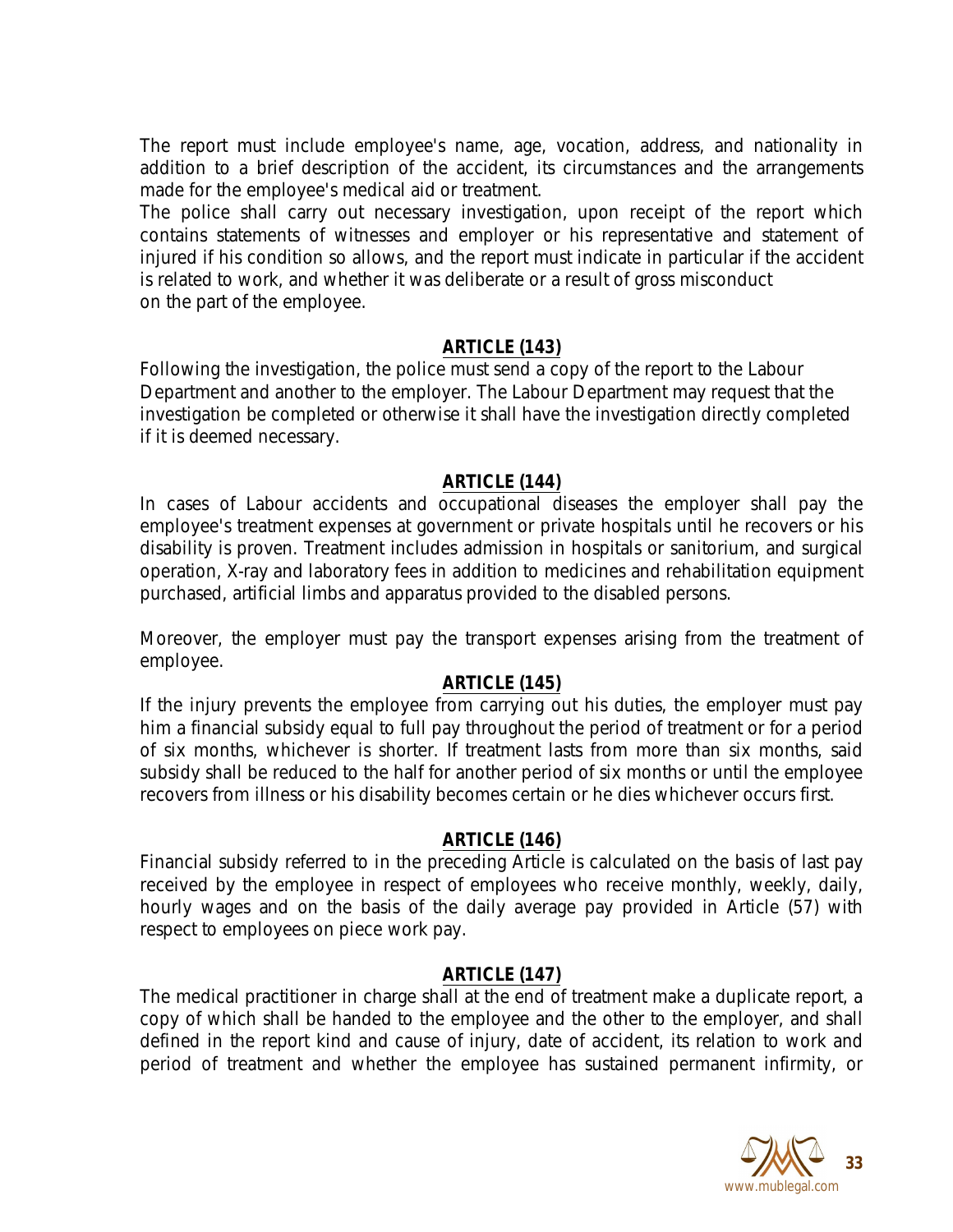otherwise and degree of disability, if any, and whether such disability is total or partial as well as his ability to carry on duties with the existing disability.

# **ARTICLE (148)**

If a dispute arises in connection with the extent of employee's physical fitness for work or grade of disability or other matters related to injury or treatment, the question must be referred to the Minister of Health through the competent Labour Department. A medical board comprising three government physicians shall be formed by the Ministry of Health each time such dispute is referred to it to decide the extent of the employee's physical fitness for service or grade of his disability or any matter related to the injury and treatment. The board may consult with specialized experts and the decision of the board shall be final and forwarded to the Labour Department to take necessary steps for its execution.

## **ARTICLE (149)**

If the employee dies as a result of a labour accident or occupational disease, the employee's family members shall be entitled to an indemnity equal to the basic pay of the employee for a period of 24 months, provided that the amount of indemnity shall not be less than eighteen thousand Dirhams and not more than thirty five thousand Dirhams. The amount of indemnity shall be calculated on the basis of the last pay earned by the employee prior to his death. Such indemnity shall be distributed among the beneficiaries of the deceased employee in accordance with the provisions of the schedule attached hereto. In application of the provisions of this Article, the term "members of the deceased family" shall mean such persons who at the time of death of the employee used to be entirely or mainly supported by the income of deceased that is:

- a. Widow or widower
- b. Children, namely:
	- 1. Sons who have reached the age of 17 years and those who regularly attend schools and have not completed 24 years of age, or those who mentally or physically are incapable to earn living. The term sons includes sons of the husband or of the wife who were under the guardianship of the deceased at time of his death;
	- 2. Unmarried daughters, including the daughters of the husband or wife who are not married and at the time of death were under the guardianship of the deceased.
	- 3. Parents;
	- 4. Brothers and sisters according to terms provided for sons and daughters.

## **ARTICLE (150)**

If labour accident or occupational disease results in a permanent partial disability of the employee, he shall be entitled to indemnity in accordance with rates enumerated in the

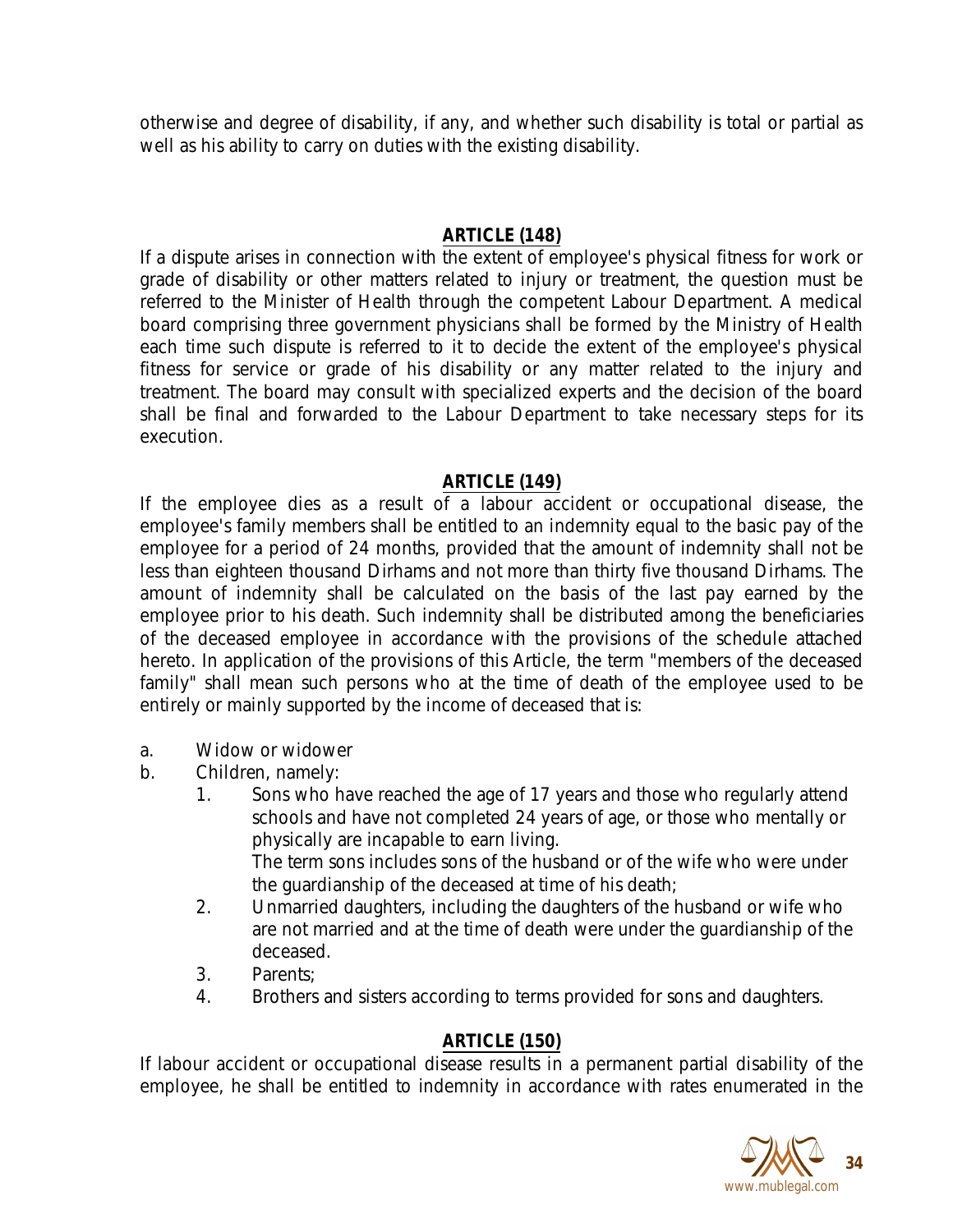two schedules attached to this Law multiplied by the amount of death indemnity prescribed in the first paragraph of the preceding Article, as the case may be.

### **ARTICLE (151)**

The amount of indemnity due to the employee in the event of a permanent total disability shall be equal to that due in the event of death.

### **ARTICLE (152)**

The Minister of Labour and Social Affairs may if necessary and in agreement with the Minister of Health, amend the occupational diseases in Schedule (1) and indemnity of disability in Schedule (2) attached to this Law.

### **ARTICLE (153)**

Neither the injured employee nor the members of his family shall be entitled to indemnity in respect of injury or disability if it has not caused death and if the investigations by the competent authorities have established that the employee has deliberately caused injury to himself with intention of committing suicide or to obtain indemnity or sick leave or otherwise, or if the employee was at the time of the incident under the influence of drug or alcoholic drinks, or if he has wilfully violated safety instructions displayed conspicuously at the place of business or if his injury or disability resulted from serious premeditated misdemeanor on his part or if he has refused unreasonably the medical checkup or treatment as prescribed by the medical board formed in accordance with the provisions of Article (148).

In any of the cases hereinabove, the employer shall not be under obligation to provide treatment or any financial subsidy to the employee.

#### **CHAPTER IX COLLECTIVE LABOUR DISPUTES**

#### **ARTICLE (154)**

Collective labour disputes means any dispute between the employer and his employees, concerning common interests for all or part of the employees in an establishment or vocation or a certain profession or in any specific vocational sector.

#### **ARTICLE (155)**

If a dispute arises between an employer(s) and all or part of his/their employees and both parties fail to reach an amicable settlement, the following steps shall be taken:

1. The employees shall submit their complaint in writing to the employer and simultaneously dispatch a copy thereof to the Labour Department.

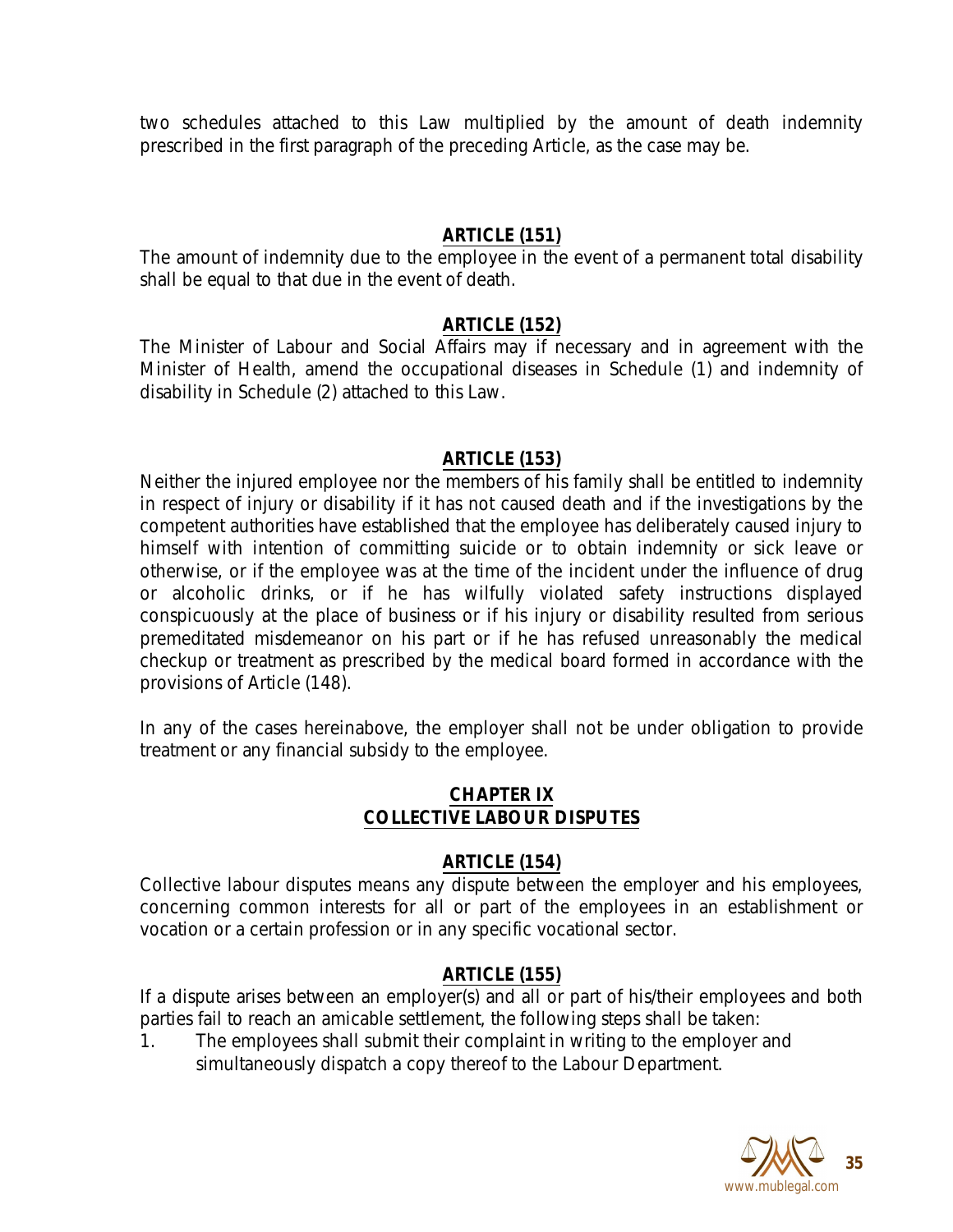- 2. The employer shall reply in writing to the complaint or claims of the employees within seven working days from date of receipt of the complaint. A simultaneous copy thereof shall be submitted to the Labour Department at the same time.
- 3. If the employer fails to submit his reply to the complaint within the fixed period or if his reply does not result in settlement of the dispute, the competent Labour Department of its own motion or at request of either party shall mediate to settle the dispute amicably.
- 4. If the complaint is made by the employer, he must submit the complaint directly to the Labour Department to mediate for an amicable settlement of the dispute.

# **ARTICLE (156)**

If mediation efforts by the competent Labour Department have failed to reach a settlement on the dispute within 10 days from date of the Department's knowledge thereof the Department must refer the dispute to the competent conciliation board for settlement and notify both parties of its decision in writing.

## **ARTICLE (157)**

In each Labour Dept. a board is to be set up and called the Conciliation Board, and for this purpose a decision shall be taken by the Minister of Labour and Social Affair.

## **ARTICLE (158)**

Each party to the dispute shall follow-up the matter before the Conciliation Board until a decision is awarded and the Board shall issue its decision by majority within two weeks from date on which the dispute was referred to it.

The decision shall be binding on both parties only if they have agreed in writing before the Board to accept it decision. If such agreement is not made, either party or both parties may challenge the Board's decision before the Supreme Arbitration Committee within thirty days from date on which decision was made, otherwise, the decision shall be deemed to be final and enforceable.

## **ARTICLE (159)**

Rescission of employment contract or dismissal of the employees' representatives who are members of the Conciliation Board shall not prevent performance of their duties on the Board unless the employees elect other representatives.

## **ARTICLE (160)**

A Committee called the Supreme Arbitration Committee is to be formed for Settlement of collective Labour Dispute, at the Ministry of Labour and Social Affairs, composed as follows:

1. The Minister of Labour as Chairman, and in his absence the Under Secretary or the Director - General of the Ministry of Labour and Social Affairs shall replace him.

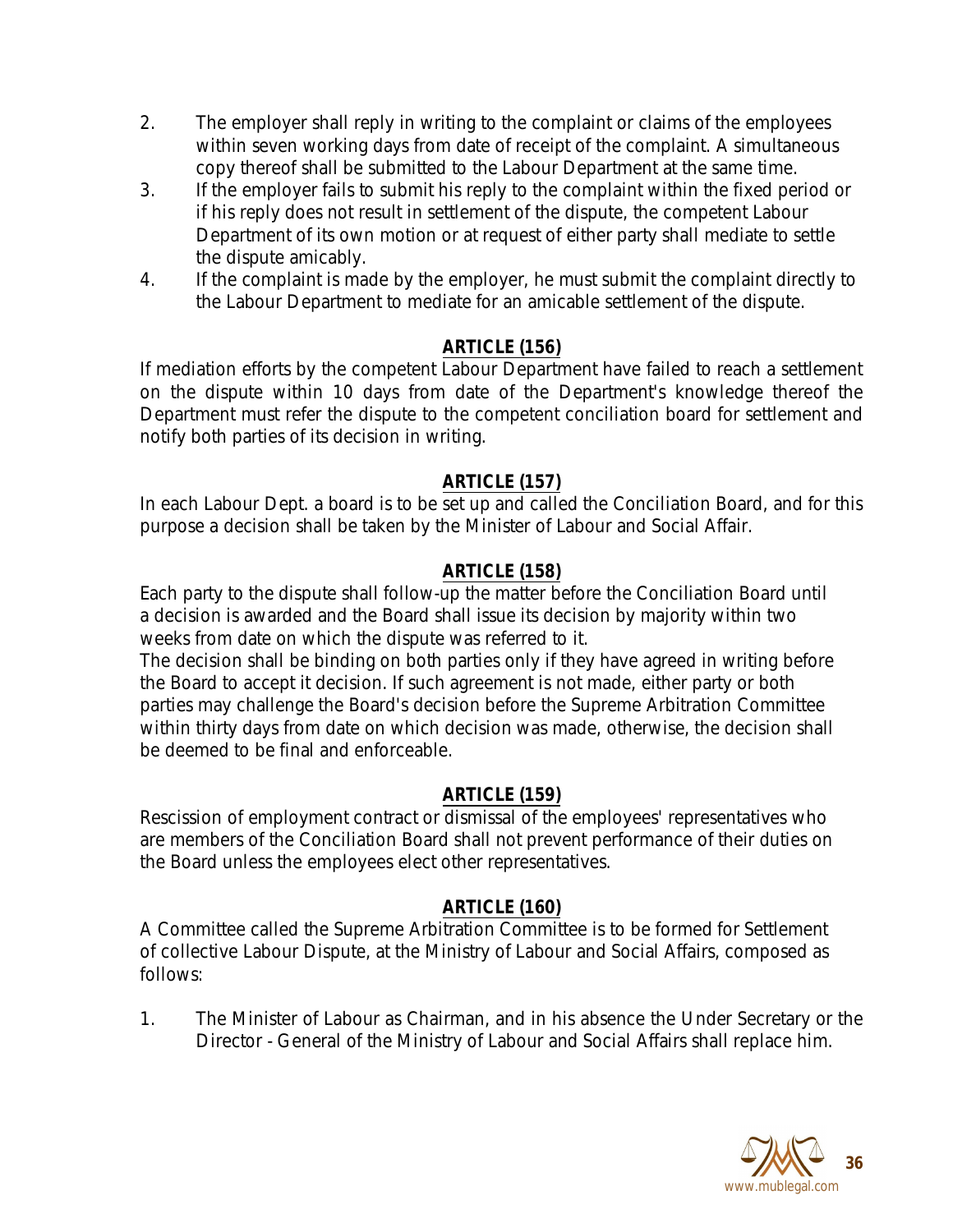- 2. A judge of the Supreme Federal Court is nominated by the General Assembly of this Court as a member and appointed by order of the Minister of Justice.
- 3. A person with experience and knowledge in labour matters and known for his impartiality is appointed as member by order of the Minister of Labour and Social Affairs. Two alternate members may be selected from the two categories of the two regular members to act for them in their absence. Appointment of regular and alternate members shall be valid for three renewable years, and renewal shall take place in the same manner as the appointment.

## **ARTICLE (161)**

The Supreme Arbitration Committee for settlement of collective labour disputes shall have the powers to issue final and conclusive judgements on all disputes referred to it by the concerned parties. Decisions of said Committee shall be taken by majority the grounds shall be stated.

#### **ARTICLE (162)**

In accordance with a proposal from the Minister of Labour and Social Affairs, and in consultation with the Minister of Justice, a decision shall be taken by the Council of Ministers regulating litigation proceedings and other rules necessary for the good progress of the work before the Conciliation Boards and the Supreme Arbitration Committee for solving Collective Labour disputes. For the purpose of performing their functions these Boards and Committees may inspect papers and documents, records and other evidences and compel persons in possession of the same to submit these materials.

They may also enter the establishment to conduct necessary investigation and to take whatever measures that are deemed to be necessary for settlement of the dispute.

#### **ARTICLE (163)**\*

Neither party to the dispute my again raise the conflict regarding which a final judgement has been given by any of the Boards referred to herein, unless with the mutual agreement of both parties to the dispute.

#### **ARTICLE (164)**

The Boards referred to herein, shall apply the provisions of this Law, the laws in force and the rules of Islamic Sharia as well as any other customary rules, principles of justice, natural and comparative laws which are consistent therewith.

#### **ARTICLE (165)**

The decisions rendered by the Supreme Committee of Arbitration in settlement of collective labour disputes shall be enforced with the cooperation of the competent authorities in each Emirate.

## **CHAPTER X**

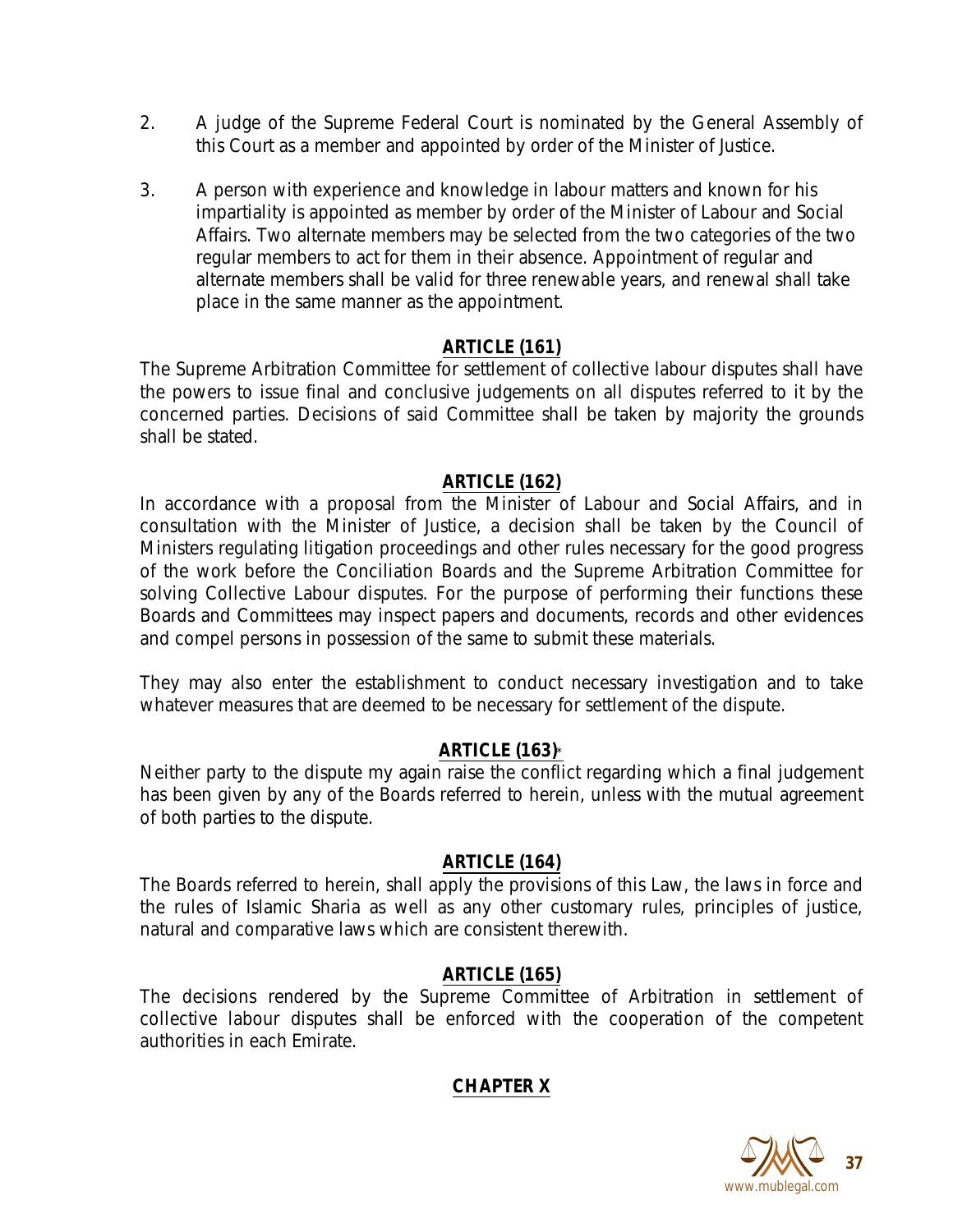## **LABOUR INSPECTION**

# **ARTICLE (166)**

Labour inspection shall be undertaken by specialized inspectors attached to the Ministry of Labour and Social Affairs, and having the prerogatives and powers provided for in this law. Labour inspectors shall carry cards issued by the Ministry of labour and Social Affairs certifying their capacity.

## **ARTICLE (167)**

Labour inspectors shall have the following powers:

- a. Control the proper implementation of the provisions of the Labour Law particularly in respect of the conditions of work, remuneration and protection and safety of employees during the performance of their duties and such other matters related to the health and safety of employees and the employment of juveniles and women.
- b. Supply employers and employees with information and technical guidance to enable them adopt the best methods for the implementation of the provisions of this law.
- c. Report to competent authorities, any problems which the existing rules cannot remedy and to propose whatever is necessary to this.
- d. Make report of cases found in violation of the provisions of the Labour Law, regulations and decisions issued for their implementation.

## **ARTICLE (168)**

Before assuming their functions, labour inspectors shall take an oath before the Minister of Labour and Social Affairs that they will honour law, perform their duties sincerely and honestly and that even after cessation from their present posts they shall not divulge any secret or industrial trade mark or other secrets which may come to their knowledge ex officio, and to treat the complaints received by them in full secrecy and shall not disclose to employer or to his agents the contents of such complaints.

#### **ARTICLE (169)**

The employers and their agents must provide the inspectors designated to perform labour inspection, with , all such necessary facilities and information for the performance of their functions and to comply with the summons to appear before them and to send their representatives when they are requested to do so.

## **ARTICLE (170)**

The labour inspector shall have the following powers:

- 1. Enter any establishment governed by the provisions of this Law at any time of the day or night without prior notice provided he performs that during working hours.
- 2. Carry out any inspection or investigation as may be necessary to ensure the proper implementation of the Law, and in particular he shall:

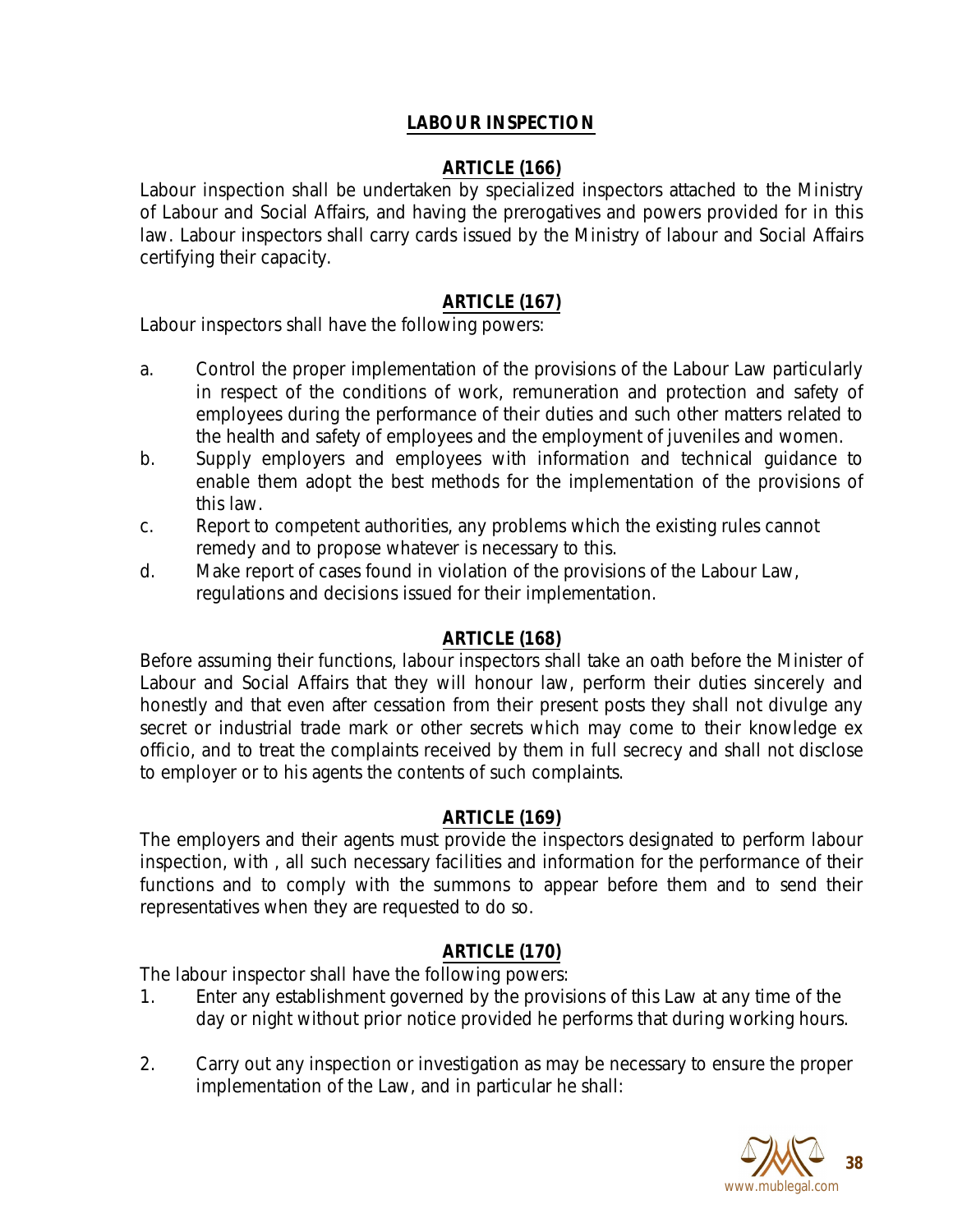- a. Interrogate the employer or employees either alone or in presence of witnesses in respect of any matter related to implementation of the provisions of the Law.
- b. Inspect all documents required to be kept in accordance with the provisions of the Labour Law and decisions made in execution thereof and to obtain photocopies and extracts therefrom.
- c. Take one or more samples of materials used or related to the industrial operations or in other operations subject to inspection if such materials are believed to be harmful to the health or safety of employees, in order to have them analyzed in government laboratories to determine the extent of harm and inform the employer or his representative of the results and to take appropriate measures in this regard.
- d. Ensure that notices and publications are displayed conspicuously at the place of business in accordance with the provisions of the Law.

# **ARTICLE (171)**

The Minister of Labour and Social Affairs shall issue the necessary regulations for organizing inspection measures stipulated in the preceding Article.

# **ARTICLE (172)**

Without prejudice to the provisions of Article 169 hereinabove, any person carrying out inspection must notify the employer or its representative of his presence unless he believes that the purpose of inspection requires otherwise.

# **ARTICLE (173)**

A labour inspector may, in order to secure the compliance with the provisions concerning the health and safety of the employees, instruct the employers or their representatives to alter the machines and equipment used by them and to perform this within the time-limits prescribed by him. And in the event where an imminent danger threatens the health and safety of the employees, he may impose any necessary measures aiming at averting such danger immediately.

# **ARTICLE (174)**

If during an inspection visit, the inspector finds any violation of this Law, regulations or executive decisions, he shall report the violation in writing and refer the same to the competent Labour Department for necessary action against the offender.

# **ARTICLE (175)**

The labour inspector may, if necessary , request the competent administrative authorities and policemen to provide necessary help.

In cases where inspection relates to health aspects of the business the inspector must, with the consent of the director of the concerned Labour Department be accompanied by a

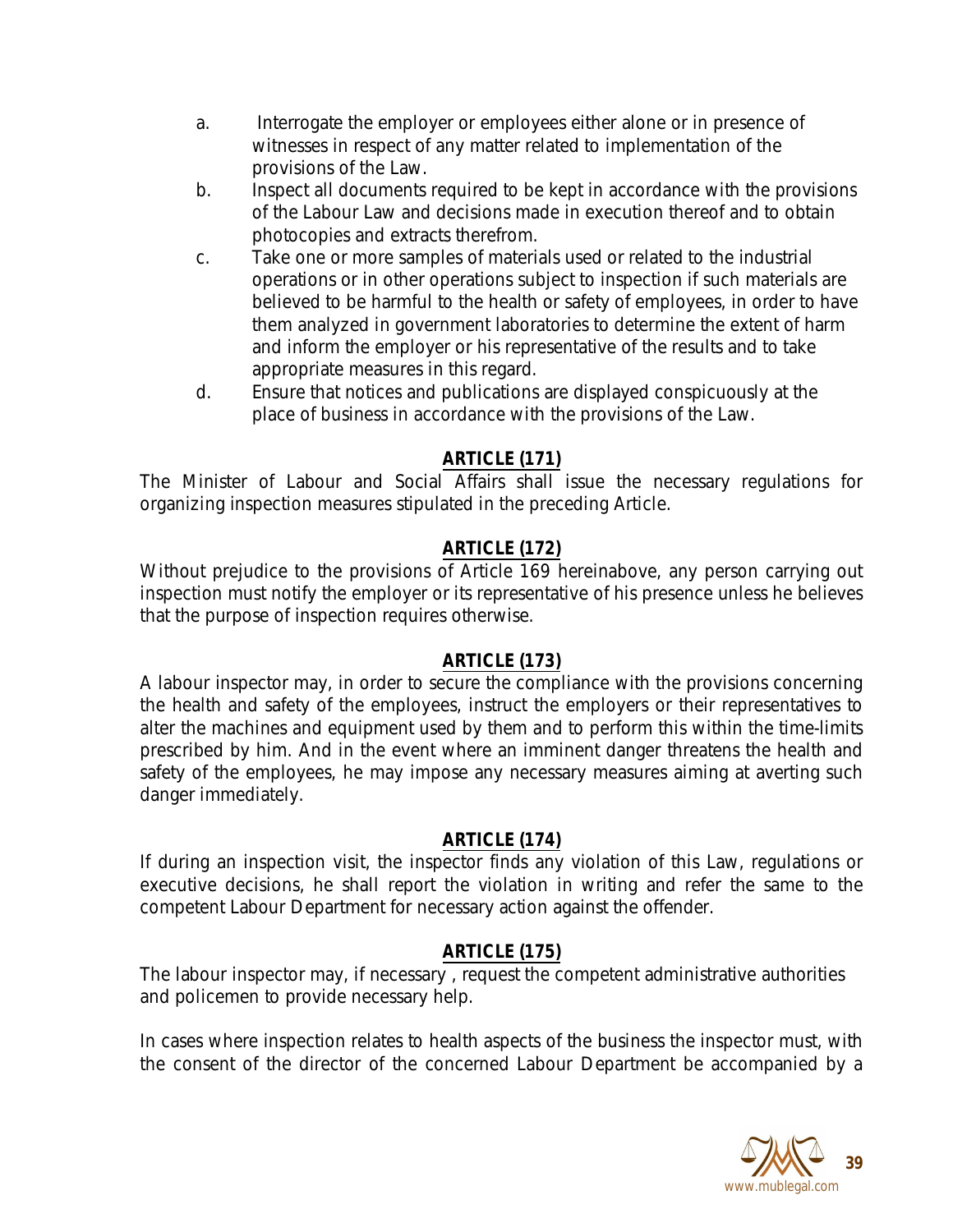specialized physician from the Ministry of Health or the physician appointed for this purpose.

# **ARTICLE (176)**

The Chief Labour Inspector shall make a monthly report on the activities of labour inspection, areas of inspection, and organizations inspected, number and nature of contraventions made and to make an annual report on inspection in the area showing results and effects of inspection and whatever remarks and proposals he may have with a copy of the monthly and annual reports to be sent to the Labour Department.

# **ARTICLE (177)**

The Ministry of Labour shall prepare an annual report on inspection in the State, containing the role played by the Ministry in supervising the application of the Labour Law, and in particular, the following matters:

- 1. A statement on the provisions regulating inspection.
- 2. A statement on officials having the authority to inspect.
- 3. Statistic in respect of inspected establishments, number of employees, number of visits and inspection visits made by the inspectors, as well as violations committed and penalties imposed labour accidents and cases of occupational diseases.

# **ARTICLE (178)**

Forms for violation reports, inspection registers, notices and warnings, as well as appropriate regulations to maintain and use them, are to be made and circulated by the Ministry of Labour to labour Departments in different areas.

## **ARTICLE (179)**

Subject to the priority given to nationals and to the general pre-requisite conditions for appointment of employees, the labour inspectors are required to:

- 1. Have the character of complete impartiality.
- 2. Have no direct interest in the establishments they inspect.
- 3. Pass a special test in behaviour, following a training course of at least three months.

# **ARTICLE (180)**

Special training courses for labour inspectors shall be organized by the Ministry of Labour, during which the inspectors shall in particular receive training on the following:

- 1. Principles of organization of inspection visits and contact with the employers and employees.
- 2. Methods of checking registers and books.
- 3. Principles of guidance of the employers on the interpretation of and the results obtained from the application of the Law provisions, and assisting them in the implementation of such provisions.

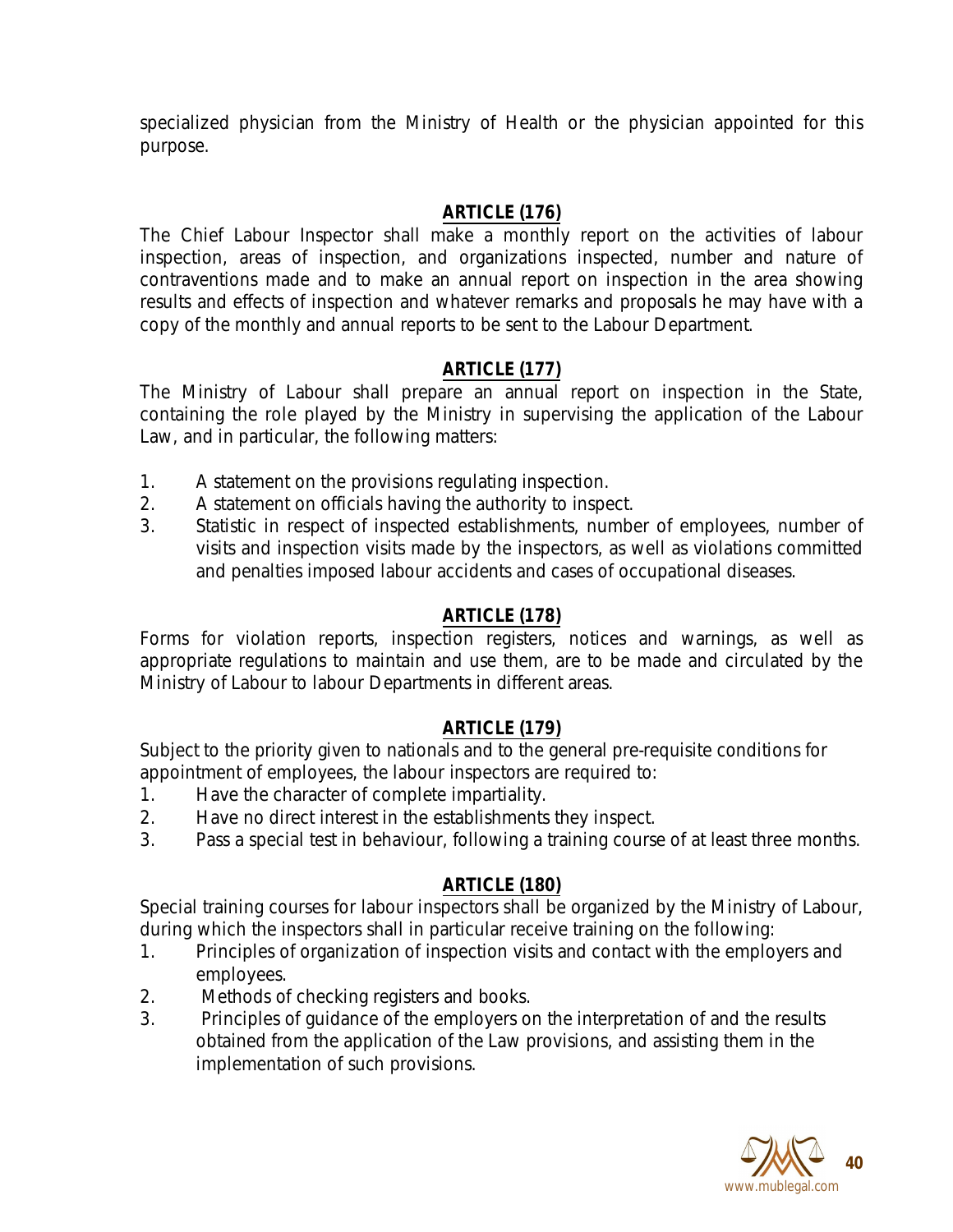- 4. Basic principles of industrial technology and safety methods against labour accidents and occupational diseases.
- 5. Basic principles of self-sufficient production and its effect on maintaining favourable conditions for the performance of the work.

## **CHAPTER XI PENALTIES**

# **ARTICLE (181)\***

Without prejudice to any severe penalty provided for in another law of imprisonment for a period not to exceed six months, and a fine not less than Dhs three thousand and not more than Dhs. ten thousand or either of the two penalties shall be inflicted to:

- 1. Any person who violates any of the obligatory provisions of this Law or any of the executive regulations or orders issued thereunder.
- 2. Any person who hinders or prevents any of the official assigned to enforce the provisions of this Law or any of its executive regulations or resolutions, or whoever attempts or starts to prevent him from performing his job either by force or violence or by threatening to use force or violence.
- 3. An official entrusted with the implementations of the provisions hereof and who disclose any confidential matter in respect of work, or any industrial patent or any other activities of work which may have come to his knowledge, in the course of his assignment, even though he has left the work.

# **ARTICLE (182)**

Execution of judgements to pay fines may not be stayed. Fines imposed on the employer shall vary in accordance with the number of employees regarding whom the violation was committed, provided that the total amount of the penalty imposed shall not exceed three times the maximum limit of the fine fixed . The provisions of this Article shall apply on the cases where a violation is committed against the following rules and any regulations and orders issued in implementation thereto:

- 1. Violation of the provisions of Article 13.
- 2. Violation of the provisions of Section 2 and 3 of Chapter II.
- 3. Violation of the provisions of Chapter III.
- 4. Violation of the provisions of Articles 114, 124, 125, 128 129, 142 and 144.

# **ARTICLE (183)**

In the event where an offence is committed again before the lapse of one year form the act of a judgement being rendered against the perpetrator in respect of a similar offence, the Court may inflict the double of the penalty.

# **ARTICLE (184)**

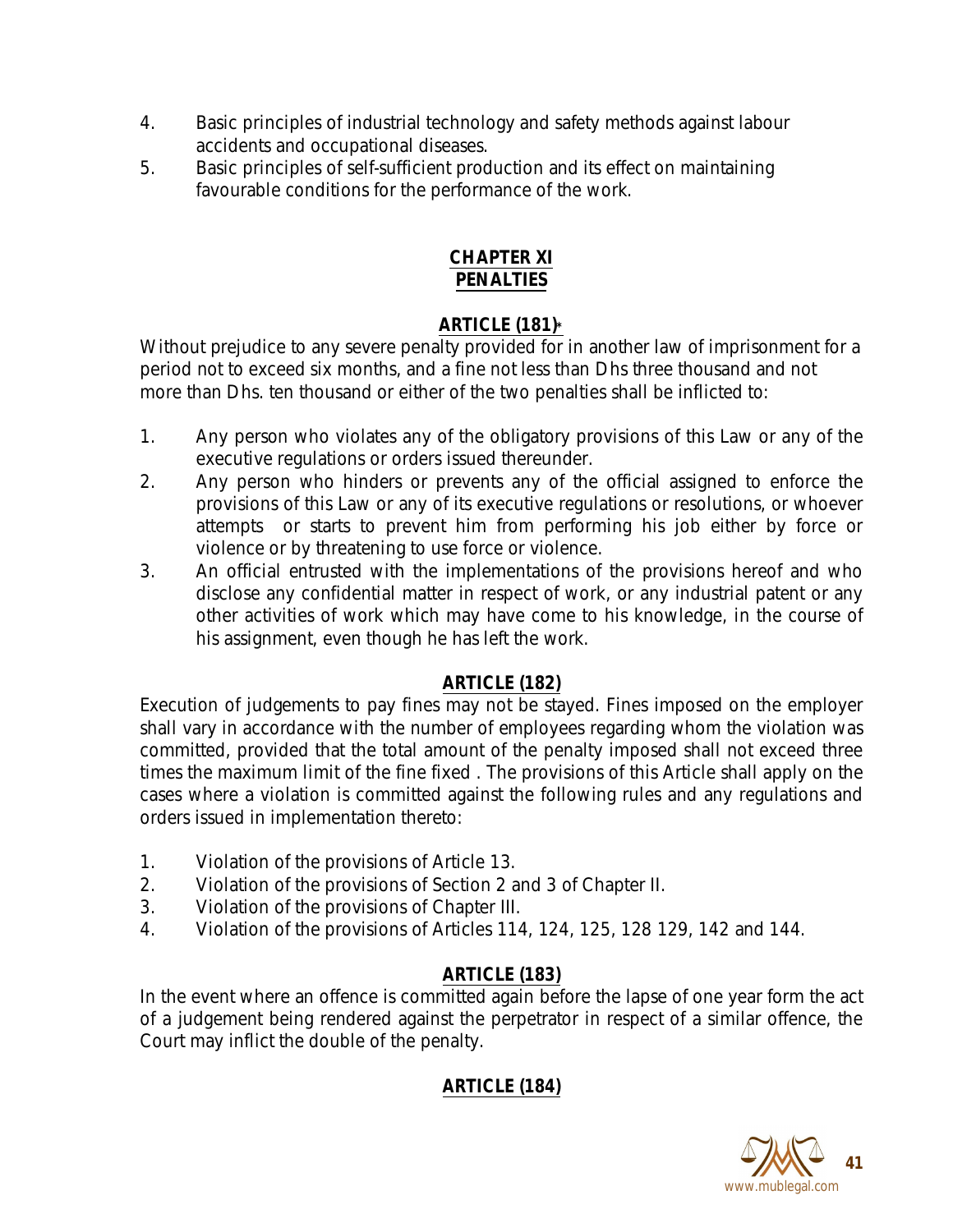Subject to the provisions stipulated in Articles 34, 41 and 126 criminal proceedings may be filed against the General Manager who is responsible for the management of the establishment and against the employer if circumstances give the belief that he was not unaware of the facts constituting the violation.

### **ARTICLE (185)**

If the employer has not fulfilled his obligations hereunder the competent Labour Department may issue a decision showing the subject of violation, and instructing the employer to complete the work within a period to be fixed from date on which he has been notified, otherwise the Department shall carry out such work at the expense of the employer and collect costs by way of sequestration.

### **ARTICLE (186)**

In application of the provisions of this Law, the regulations and decisions in execution thereof, the Labour Department shall not in as far as possible, resort to criminal proceedings except after advise and guidance ar given to the employers and employees involved in the violation and when necessary warning is given to them in writing to rectify their situation in accordance with the Law, before initiating any procedure.

### **CHAPTER XII CONCLUDING PROVISIONS**

## **ARTICLE (187)**

The Minister of Labour shall take a decision establishing Labour Departments and offices vested with powers to implement this law and determine their areas of jurisdiction.

## **ARTICLE (188)**

The Directors of Labour Departments and Officials of the Inspection Section at the Ministry of Labour shall be vested with Judiciary capacity for the implementation of this Law, regulations, decisions and orders issued in execution thereof.

## **ARTICLE (189)**

Any provision inconsistent with the provisions of this Law is hereby repealed.

## **ARTICLE (190)**

Without prejudice to the cases under this Law regarding the exemption from fees, the Minister of Labour shall determine in a decision given by him the fees due for the issue of Labour recruitment offices licenses, employment visas, work permits, renewal and issue of copies thereof provided that such fee shall not exceed Dh. 500 (five hundred only).

## **ARTICLE (191)**

According to a proposal by the Minister of Labour and Social Affairs the Council of Ministry may issue rules which are more beneficial to national employees.

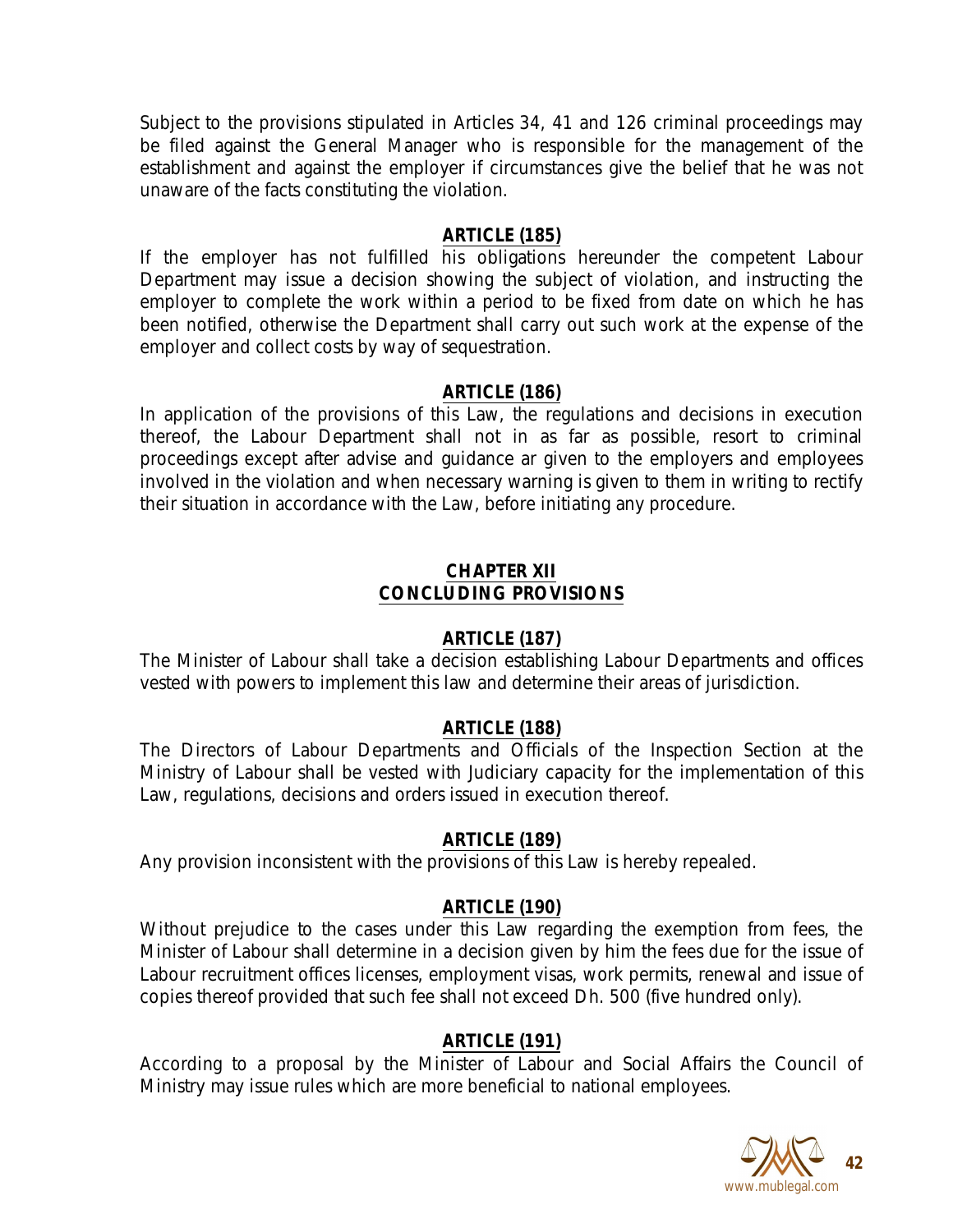## **ARTICLE (192)**

The Ministry of Labour shall take the necessary decisions for the enforcement of the provisions of this law, and Ministers according to their areas of jurisdiction shall put such rules into effect.

### **ARTICLE (193)**

This Law shall be published in the Official Gazette and shall take effect sixty days after the date of its publication.

> Zayed Bin Sultan Al- Nahyan President of The United Arab Emirates Presidential Court - Abu Dhabi 6 Jumadi Ul Thani 1400 Ah Corresponding to 20 April, 1980 AD.

### **SCHEDULE NO. 1 OCCUPATIONAL DISEASES**

| <b>DISEASE</b>                                 | OCCUPATION CAUSING THE DISEASE                                                                                                                                                                            |
|------------------------------------------------|-----------------------------------------------------------------------------------------------------------------------------------------------------------------------------------------------------------|
| 1. Poisoning by lead and its compounds         | Any occupation which requires use<br>or handling of lead or its compounds<br>containing lead.                                                                                                             |
| 2. Poisoning by mercury and its compounds      | Any occupation requiring use or<br>handling of mercury or its compounds or<br>any items containing mercury or<br>exposure to mercury dust or gases or its<br>compounds or items containing mercury.       |
| 3. Poisoning by arsenic and its compounds.     | Any occupation requiring use or<br>handling or arsenic or its compounds<br>or any items containing arsenic or<br>exposure to dust or gases of arsenic<br>or its compounds or items containing<br>arsenic. |
| 4. Poisoning by antimony and its<br>compounds. | Any occupation requiring use or<br>handling of antimony or its<br>compounds or any items containing<br>antimony or exposure to dust or<br>gases of antimony or its compounds                              |

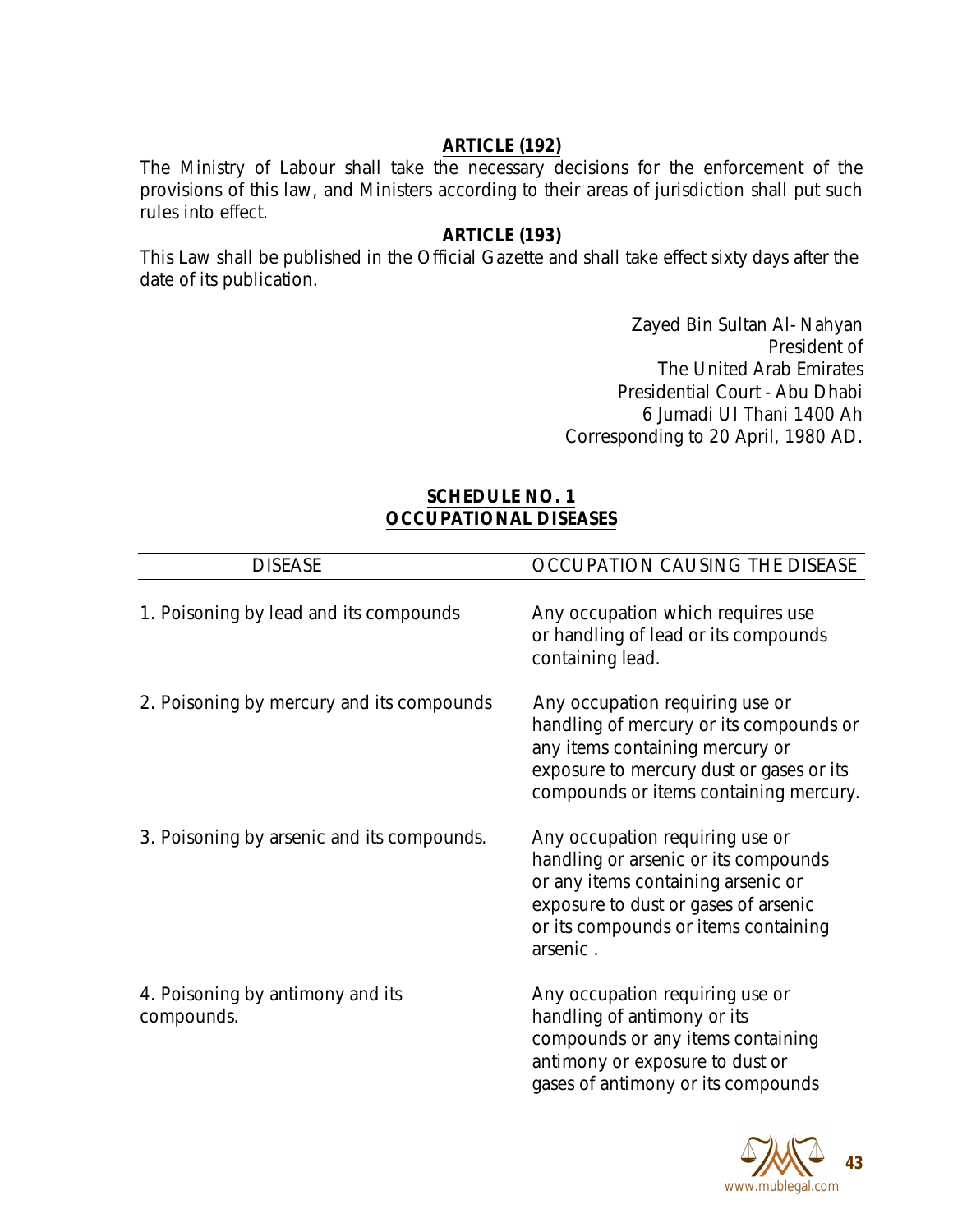|                                                                                                                                                           | or items containing antinomy.                                                                                                                                                               |
|-----------------------------------------------------------------------------------------------------------------------------------------------------------|---------------------------------------------------------------------------------------------------------------------------------------------------------------------------------------------|
| 5. Poisoning by phosphorus and its<br>compounds.                                                                                                          | Any occupation requiring use or<br>handling of phosphorus or its<br>compounds or exposure to the dust or<br>gases of phosphorus or its<br>compounds or items containing<br>phosphorus.      |
| 6. Poisoning by products, benzene or<br>its homologues or any compounds<br>or derivatives thereof.                                                        | Any occupation requiring use or<br>handling of such products or any<br>work requiring exposure to its dust or<br>gases.                                                                     |
| 7. Poisoning by manganese and its<br>compounds.                                                                                                           | Any occupation requiring use or<br>handling of manganese or its<br>compounds or any items containing                                                                                        |
| <b>DISEASE</b>                                                                                                                                            | OCCUPATION CAUSING THE DISEASE                                                                                                                                                              |
|                                                                                                                                                           | manganese or exposure to the dust or<br>items with manganese content.<br>gases of manganese or any other                                                                                    |
| 8. Poisoning by sulfuric metal and its<br>handling compounds.<br>compounds or any<br>sulfuric content or exposure<br>dust and gases of sulfuric metal and | Any occupation requiring use or<br>of sulfuric metal or its<br>items having<br>to the<br>its compounds or any items having<br>sulfuric content.                                             |
| 9. Poisoning by petroleum, its gases,<br>derivatives or compounds.                                                                                        | Any occupation requiring use or<br>handling of benzene and its derivatives<br>or its compounds or exposure to the dust<br>or vapors of benzene whether in solid,<br>liquid or gaseous form. |
| 10. Poisoning by chloroform or carbon<br>tetrachloride.<br>gases                                                                                          | Any occupation requiring use or<br>handling of chloroform or carbon<br>tetrachloride or exposure to the<br>containing them.                                                                 |
| 11. Diseases resulting from Radium or                                                                                                                     | Any occupation requiring exposure                                                                                                                                                           |

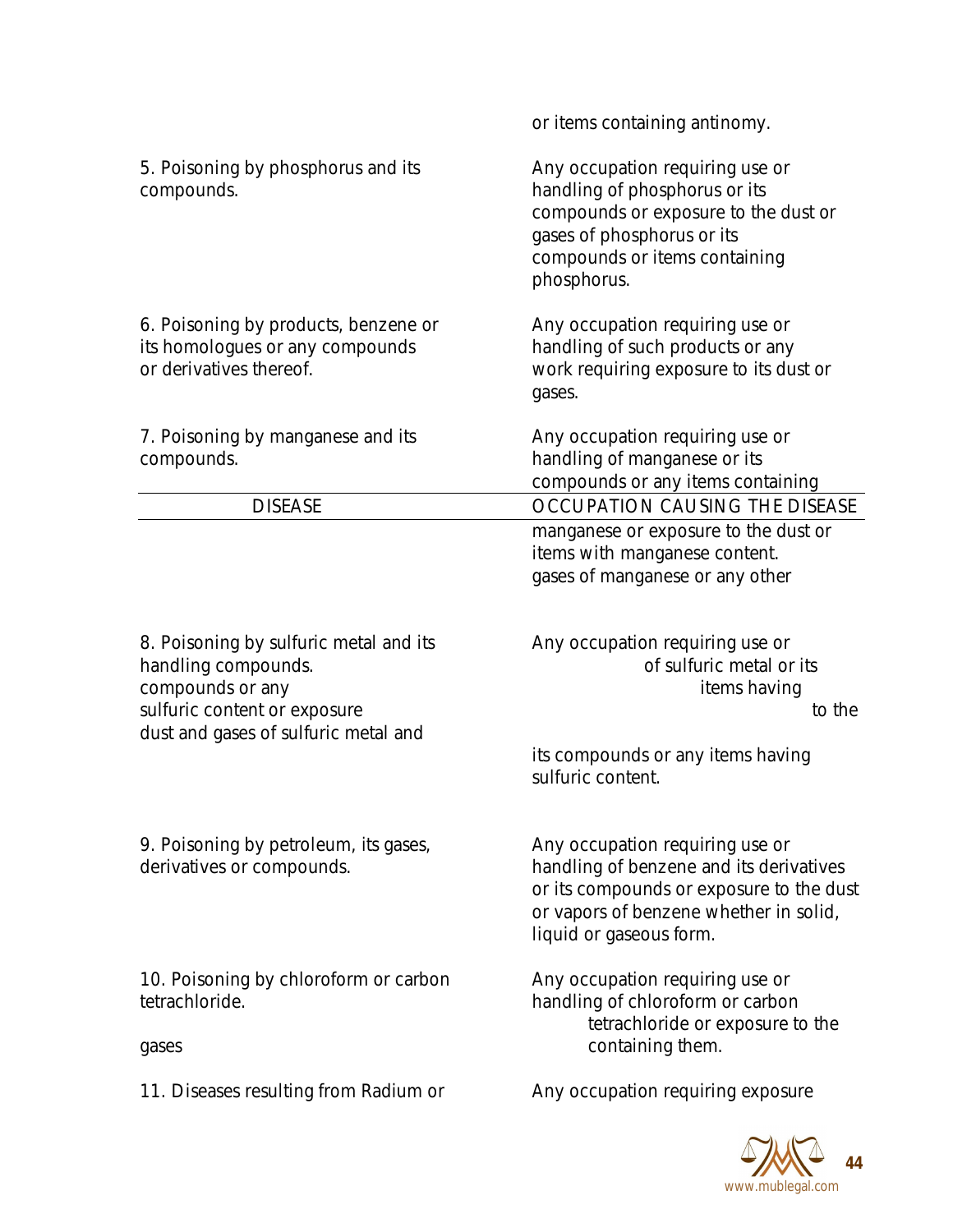| radio-active (X-rays).                                                                                                            | or radium or any other radio-active<br>substance or $X = rays$ .                                                                                                                                                                                                                                                                                                                           |
|-----------------------------------------------------------------------------------------------------------------------------------|--------------------------------------------------------------------------------------------------------------------------------------------------------------------------------------------------------------------------------------------------------------------------------------------------------------------------------------------------------------------------------------------|
| 12. Chronic skin disease and burns of<br>the skin and the eye.                                                                    | Any occupation requiring use or<br>handling of tar or coal tar equipment,<br>mineral oil or kerosene (or cement,<br>flour or similar dust or any of their<br>compounds, products or residues).                                                                                                                                                                                             |
| 13. Eye affections from the heat and<br>light, and the consequences of such<br>affections.                                        | Any occupation requiring recurrent<br>or continuous exposure to reflection<br>of light, heat or radiation emitted by<br>molten glass, hot or molten metals or<br>exposure to powerful light and high<br>temperature that could cause harm to<br>eye or sight.                                                                                                                              |
| <b>DISEASE</b>                                                                                                                    | OCCUPATION CAUSING THE DISEASE                                                                                                                                                                                                                                                                                                                                                             |
| 14. Pneumoconioses resulting from:<br>1. Silicosis (Silicon dust)<br>2. Asbestosis (Asbestos dust)<br>3. Byssinosis (cotton dust) | Any occupation requiring exposure<br>to silicon dust or any items with<br>silicon content in a concentration of<br>more than 5%, such as work in rock<br>cement factories, sandblasting of<br>metals or any other occupation<br>requiring a similar exposure, as well<br>as any work requiring exposure to<br>asbestos or cotton dust to such an<br>extent as to result in such a disease. |
| 15. Anthrax                                                                                                                       | Any work requiring contact with<br>animals affected by such a disease or<br>with their skins, horns and hair.                                                                                                                                                                                                                                                                              |
| 16. Glanders                                                                                                                      | Any works requiring contact with<br>animals affected by this disease.                                                                                                                                                                                                                                                                                                                      |
| 17. Pulmonary Tuberculosis                                                                                                        | Any work in hospitals providing<br>treatment patients affected by this<br>disease.                                                                                                                                                                                                                                                                                                         |
| 18. Enteric Fever                                                                                                                 | Any work in hospitals specialized in<br>the treatment of this disease.                                                                                                                                                                                                                                                                                                                     |

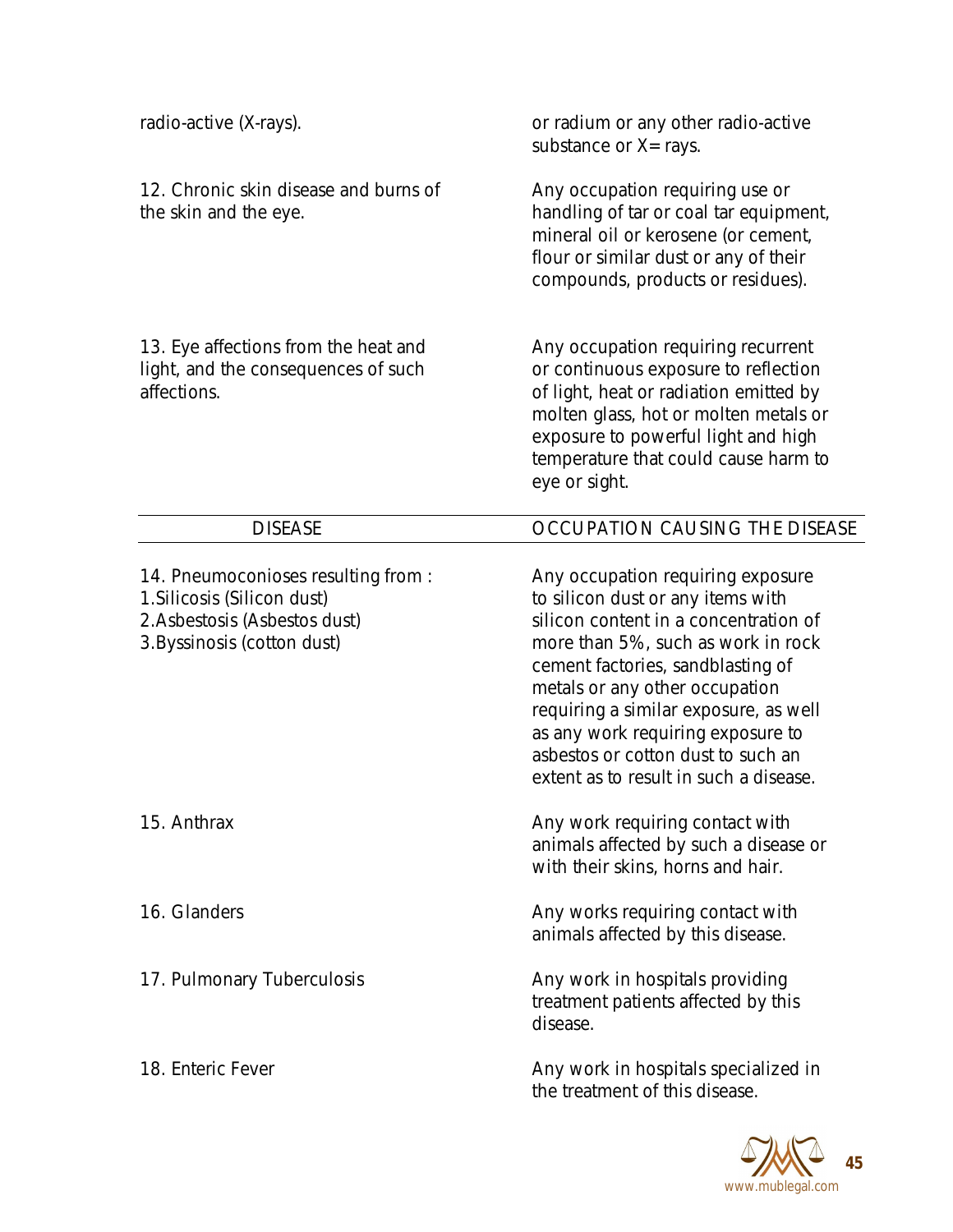| <b>DEGREE</b>     |     |                                                                                                                          |                   |
|-------------------|-----|--------------------------------------------------------------------------------------------------------------------------|-------------------|
| <b>DISABILITY</b> | S/R | <b>NATURE OF PERMANENT DISABILITY</b>                                                                                    | <b>PERCENTAGE</b> |
|                   |     | Loss of both arms from the shoulder or loss of any                                                                       |                   |
| Total             | 1   | two or more limbs                                                                                                        | 100               |
|                   | 2   | Total loss of sight or loss of both eyes                                                                                 | 100               |
|                   | 3   | Total paralysis                                                                                                          | 100               |
|                   | 4   | Imbecility or total mental deficiency                                                                                    | 100               |
|                   | 5   | Injuries or accidents to the head or skull causing<br>continuous headache                                                | 100               |
|                   | 6   | Total disfigurement of face.                                                                                             | 100               |
|                   | 7   | Injuries and accidents to the chest and internal<br>organs causing permanent and total inability to<br>function normally | 100               |
| Partial           | 8   | Loss of both legs from the thigh                                                                                         | 90                |
|                   | 9   | Loss of both arms from elbow or above                                                                                    | 85                |
|                   | 10  | Excessive disfigurement of the face                                                                                      | 80                |
|                   | 11  | Total loss of both hands from the elbow                                                                                  | 70                |
|                   |     | Total loss of right arm from shoulder joint or from                                                                      |                   |
|                   | 12  | the elbow                                                                                                                | 70                |
|                   | 13  | Loss of both legs from the knee or above                                                                                 | 60                |
|                   | 14  | Total loss of left arm from the shoulder joint or<br>from the elbow                                                      | 60                |
|                   | 15  | Loss of one leg from the knee or above                                                                                   | 60                |
|                   | 16  | Loss of right arm from the elbow or below                                                                                | 60                |
|                   | 17  | Loss of one leg from the thigh                                                                                           | 60                |
|                   | 18  | Loss of both legs from below the knee                                                                                    | 60                |
|                   | 19  | Total loss of tight hand including thumb                                                                                 | 60                |
|                   | 20  | Loss of left arm from above or below the elbow                                                                           | 50                |
|                   | 21  | Loss of the left hand fingers including thumb                                                                            | 50                |
|                   | 22  | Loss of one leg below the knee                                                                                           | 50                |
|                   | 23  | Total and permanent loss of hearing                                                                                      | 50                |
|                   | 24  | Loss of tongue or permanent dumbness                                                                                     | 45                |
|                   | 25  | Loss of both feet from the ankle or below                                                                                | 45                |
|                   | 26  | Loss of genital organ                                                                                                    | 45                |
|                   | 27  | Loss of sight of one eye                                                                                                 | 45                |
|                   | 28  | Loss of right hand from the wrist                                                                                        | 38                |
|                   | 29  | Loss of thumb or four fingers of the right hand                                                                          | 35                |
|                   | 30  | Loss of left hand from the wrist                                                                                         | 34                |

## **SCHEDULE NO. 2 PERMANENT DISABILITY COMPENSATION ASSESSMENT**

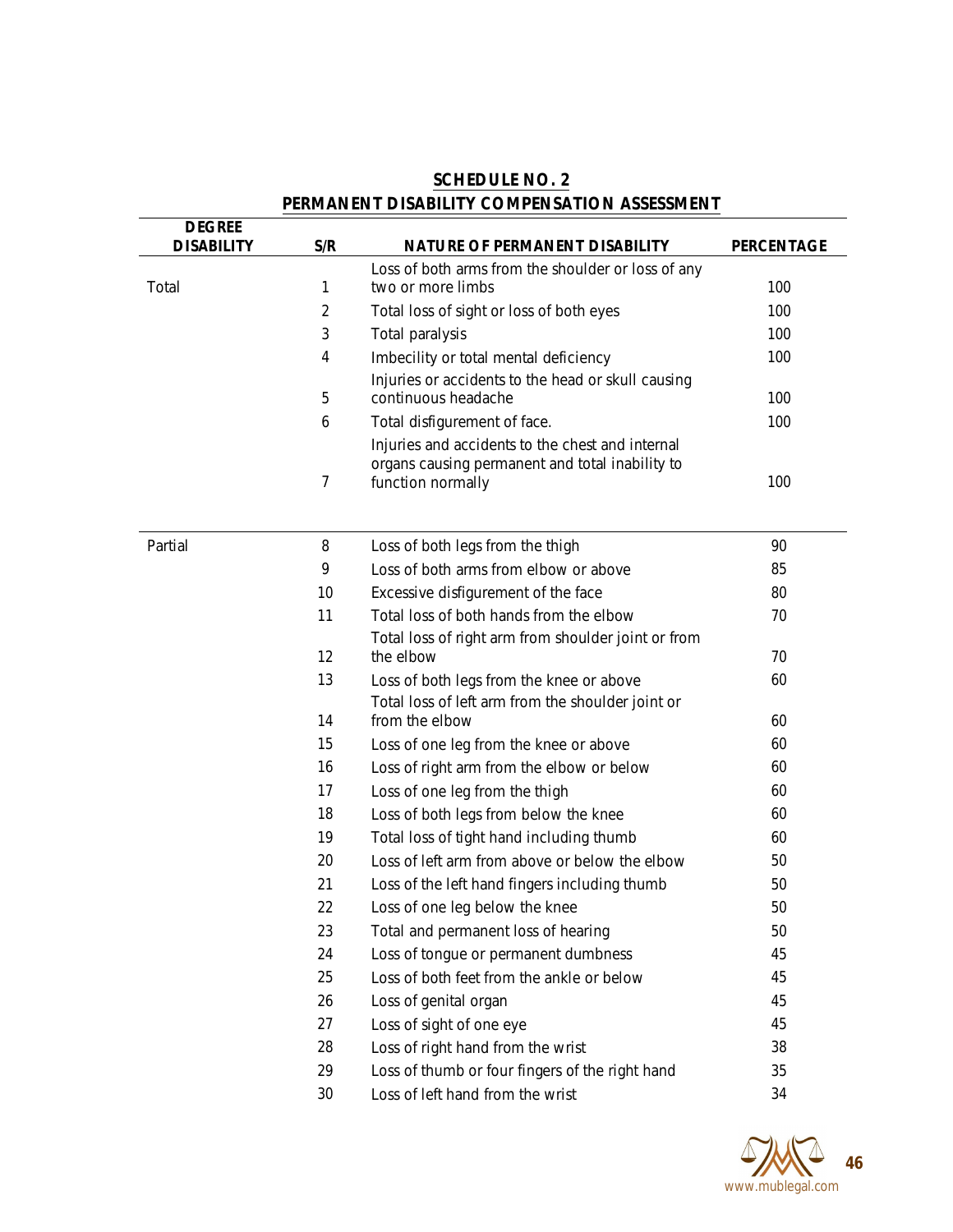|         | 31 | Loss of thumb or four of the left hand fingers                 | 25             |
|---------|----|----------------------------------------------------------------|----------------|
|         |    |                                                                |                |
| Partial | 32 | Loss of one foot from the ankle or below                       | 20             |
|         | 33 | Loss of all toes of one foot including the big toe             | 20             |
|         |    | Loss of three of the right hand fingers excluding              |                |
|         | 34 | the thumb                                                      | 15             |
|         | 35 | Loss of the index finger of the right hand                     | 15             |
|         | 36 | Loss of the phalanges joint of the right hand<br>thumb         | 10             |
|         | 37 |                                                                | 10             |
|         |    | Loss of the index finger of the left hand                      |                |
|         | 38 | Loss of three of the left hand fingers excluding the<br>thumb  | 10             |
|         | 39 | Loss of all toes foot of one excluding the big toe             | 10             |
|         | 40 |                                                                | 10             |
|         |    | Loss of big toe of one foot                                    |                |
|         | 41 | Loss of the last phalanges joint of the left foot<br>great toe | 6              |
|         | 42 | Loss of the right hand middle finger                           | 6              |
|         | 43 | Loss of the left hand middle finger                            | 6              |
|         | 44 |                                                                |                |
|         |    | Loss of the right hand annular finger                          | 6              |
|         | 45 | Loss of the left hand annular finger                           | 6              |
|         | 46 | Loss of the right hand auricular finger                        | 6              |
|         | 47 | Loss of one finger of the left hand                            | 6              |
|         |    | Loss of the phalanges joint of any finger                      |                |
|         | 48 | excluding the thumb                                            | 5              |
|         | 49 | Loss of the right hand index finger second joint               | 5              |
|         | 50 | Loss of the foot toes excluding the great toe                  | 5              |
|         | 51 | Loss of one molar tooth                                        | 3              |
|         | 52 | Loss of one canine tooth                                       | $\overline{2}$ |

- 1. Total incapacity to use any organ of the body or part thereof is considered equal to total loss of such organ or part of the body.
- 2. If the person injured is a left handed the compensation hereinabove provided for the left hand shall be the same as for the right hand.
- 3. In the case of marring, disfigurement or unnatural alternation of any organ or part of the body or any sense not covered by the above schedule, the rate of disability shall be estimated, in case of dispute, by the medical board referred to in Article 148 hereof which shall take into consideration nearest similar case in the above schedule.

## **SCHEDULE NO. (3) TERMS AND PROVISIONS GOVERNING THE DISTRIBUTION OF THE DEATH COMPENSATION AMONG THE FAMILY MEMBERS OF THE DECEASED EMPLOYEE**